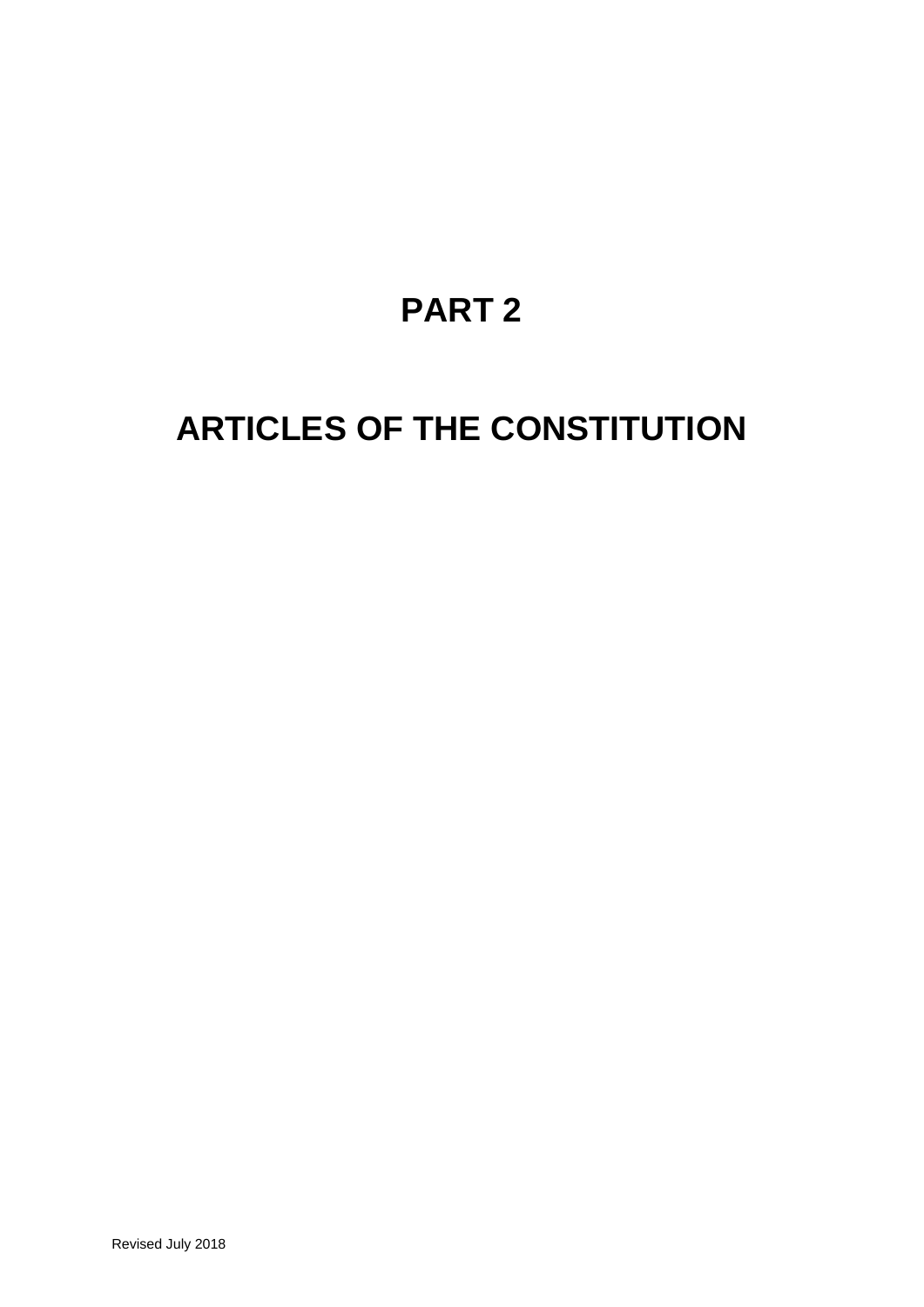### **[PART 2](#page-0-0)**

|     | <b>ARTICLE 1 - THE CONSTITUTION</b>                   | 6                                          |
|-----|-------------------------------------------------------|--------------------------------------------|
| 1.1 | <b>Powers of the Council</b>                          | $6\phantom{a}$                             |
| 1.2 | <b>The Constitution</b>                               |                                            |
| 1.3 | <b>Purpose of the Constitution</b>                    | $\begin{array}{c} 6 \\ 6 \end{array}$      |
| 1.4 | <b>Review of the Constitution</b>                     | $\overline{7}$                             |
|     | <b>ARTICLE 2 - MEMBERS OF THE COUNCIL</b>             | 8                                          |
| 2.1 | <b>Composition and Eligibility</b>                    | 8                                          |
| (a) | <b>Composition</b>                                    |                                            |
| (b) | <b>Eligibility</b>                                    | $\begin{array}{c} 8 \\ 8 \\ 8 \end{array}$ |
| 2.2 | <b>Election and Terms of Councillors</b>              |                                            |
| 2.3 | <b>Roles and functions of all Councillors</b>         | 8                                          |
| 2.4 | <b>Conduct</b>                                        | 10                                         |
| 2.5 | <b>Allowances</b>                                     | 10                                         |
|     | <b>ARTICLE 3 - CITIZENS AND THE COUNCIL</b>           | 11                                         |
| 3.1 | <b>Citizens' Rights</b>                               | 11                                         |
| 3.2 | <b>Citizens' Responsibilities</b>                     | 12                                         |
|     | <b>ARTICLE 4 - THE FULL COUNCIL</b>                   | 13                                         |
| 4.1 | <b>Meanings</b>                                       | 13                                         |
| 4.2 | <b>Functions of the Council</b>                       | 13                                         |
| 4.3 | <b>Council Meetings</b>                               | 14                                         |
|     | <b>ARTICLE 5 - ROLE OF THE MAYOR</b>                  | 16                                         |
| 5.1 | <b>Role and Function</b>                              | 16                                         |
| 5.2 | <b>Chairing the Council meeting</b>                   | 16                                         |
| 5.3 | <b>First Citizen</b>                                  | 16                                         |
| 5.4 | <b>Promotion of the Council</b>                       | 16                                         |
| 5.5 | <b>Ceremonial Role</b>                                | 16                                         |
| 5.6 | <b>Urgent Decisions</b>                               | 17                                         |
|     | <b>ARTICLE 6 - THE OVERVIEW AND SCRUTINY FUNCTION</b> | 18                                         |
| 6.1 | <b>Overview and Scrutiny Management Committee</b>     | 18                                         |
|     | <b>Panels and Sub-Committees</b>                      | 18                                         |
| 6.2 | <b>Standing Scrutiny Panels</b>                       | 18                                         |
| 6.3 | <b>Ad-hoc Scrutiny Panels and Joint Health Panels</b> | 20                                         |
| 6.4 | <b>Political Balance</b>                              | 21                                         |
| 6.5 | <b>General Role of the Scrutiny Function</b>          | 21                                         |
|     | <b>ARTICLE 7 - THE EXECUTIVE</b>                      | 24                                         |
|     | 7.1 Title, Role and Transitional Provisions           | 24                                         |
|     | 7.2 Leader and Deputy Leader                          | 24                                         |
|     | 7.3 Form and Composition of Cabinet                   | 25                                         |
|     | <b>7.4 Other Cabinet Members</b>                      | 25                                         |
|     | 7.5 Terms of Office and Removal from Office           | 25                                         |
|     | 7.6 Removal from Office of the Leader                 | 27                                         |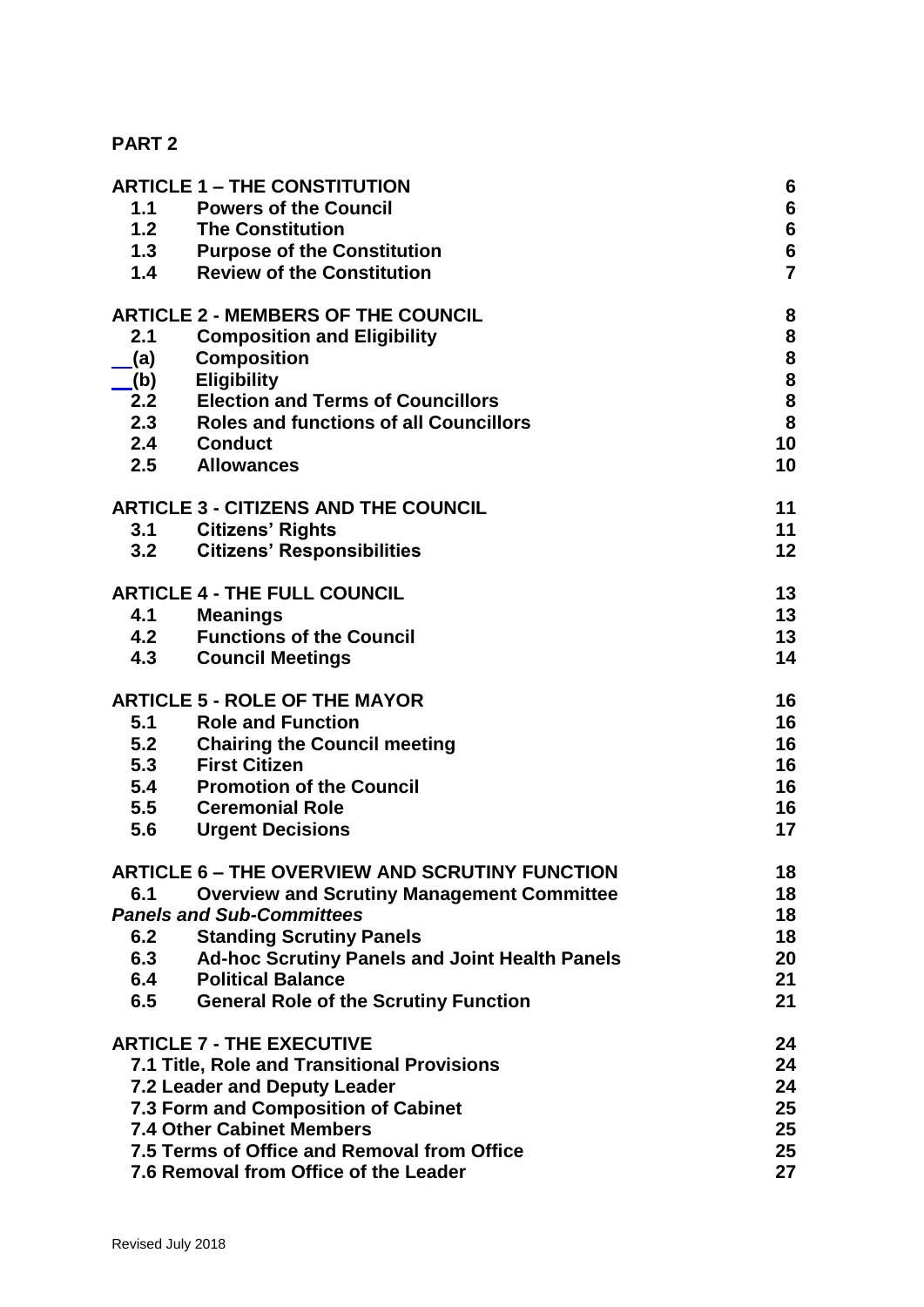|            | <b>7.7 Proceedings of the Executive</b><br><b>7.8 Responsibility for Functions</b>  | 27<br>27        |
|------------|-------------------------------------------------------------------------------------|-----------------|
|            | 7.9 Executive arrangements in the event of no leader being elected                  | 28              |
|            | <b>ARTICLE 8 - REGULATORY AND OTHER COMMITTEES</b>                                  | 29              |
|            | <b>ARTICLE 9 - THE STANDARDS COMMITTEE</b>                                          | 30              |
| 9.1        | <b>Standards Committee</b>                                                          | 30              |
| 9.2        | <b>Membership</b>                                                                   | 30              |
| 9.3        | <b>Role and Function</b>                                                            | 30              |
| 9.4<br>9.5 | <b>Sub-Committees</b><br><b>Responsibilities of the Monitoring Officer</b>          | 31<br>31        |
|            | THIS PAGE IS BLANK                                                                  | 32 <sub>2</sub> |
|            |                                                                                     |                 |
|            | <b>ARTICLE 11 - JOINT ARRANGEMENTS</b>                                              | 33              |
| 11.1       | <b>General Power of Competence</b>                                                  | 33              |
| 11.2       | Joint Arrangements <sup>2</sup>                                                     | 33              |
| 11.3       | <b>Access to Information</b>                                                        | 34              |
| 11.4       | Delegation to and from other local authorities                                      | 34              |
| 11.5       | <b>Contracting out</b>                                                              | 34              |
| 11.6       | General                                                                             | 35              |
|            | <b>ARTICLE 12 - OFFICERS</b>                                                        | 36              |
| 12.1       | <b>Management Structure</b>                                                         | 36              |
| 12.2       | Functions of the head of paid service                                               | 40              |
| 12.3       | <b>Functions of the monitoring officer</b>                                          | 41              |
|            | 12.4 Functions of the chief finance officer                                         | 42              |
| 12.5       | Duty to provide sufficient resources to the monitoring officer and                  |                 |
|            | chief finance officer                                                               | 42              |
|            | 12.6 Conduct                                                                        | 43              |
|            | 12.7 Employment                                                                     | 43              |
|            | <b>SCHEDULE OF PROPER OFFICER APPOINTMENTS</b>                                      | 44              |
|            | <b>LOCAL GOVERNMENT ACT 1972</b>                                                    | 44              |
|            | <b>REPRESENTATION OF THE PEOPLE ACT 1983</b>                                        | 48              |
|            | <b>BUILDING ACT 1984</b>                                                            | 48              |
|            | <b>LOCAL GOVERNMENT FINANCE ACT 1988</b>                                            | 48              |
|            | <b>LOCAL GOVERNMENT AND HOUSING ACT 1989</b>                                        | 49              |
|            | <b>LOCAL GOVERNMENT (MISCELLANEOUS PROVISIONS) ACT 1976</b>                         | 49              |
|            | <b>HOUSING ACT 2004</b>                                                             | 49              |
|            | <b>HIGHWAYS ACT 1980</b>                                                            | 50              |
|            | <b>LOCAL GOVERNMENT ACT 2000</b>                                                    | 51              |
|            | SECTIONS 9G, 9GA AND 105 - ACCESS TO INFORMATION ETC                                | 51              |
|            | <b>LOCAL AUTHORITIES (EXECUTIVE ARRANGEMENTS) (MEETINGS AND</b>                     |                 |
|            | <b>ACCESS TO INFORMATION (ENGLAND) REGULATIONS 2012</b><br><b>LOCALISM ACT 2011</b> | 51<br>52        |
|            | <b>PUBLIC HEALTH ACT 1925</b>                                                       | 52              |
|            | PUBLIC HEALTH (CONTROL OF DISEASE) ACT 1984                                         | 53              |
|            | PUBLIC HEALTH (CONTROL OF DISEASE) ACT 1984                                         | 53              |
|            | HEALTH PROTECTION (NOTIFICATION) REGULATIONS 2010                                   | 53              |
|            |                                                                                     |                 |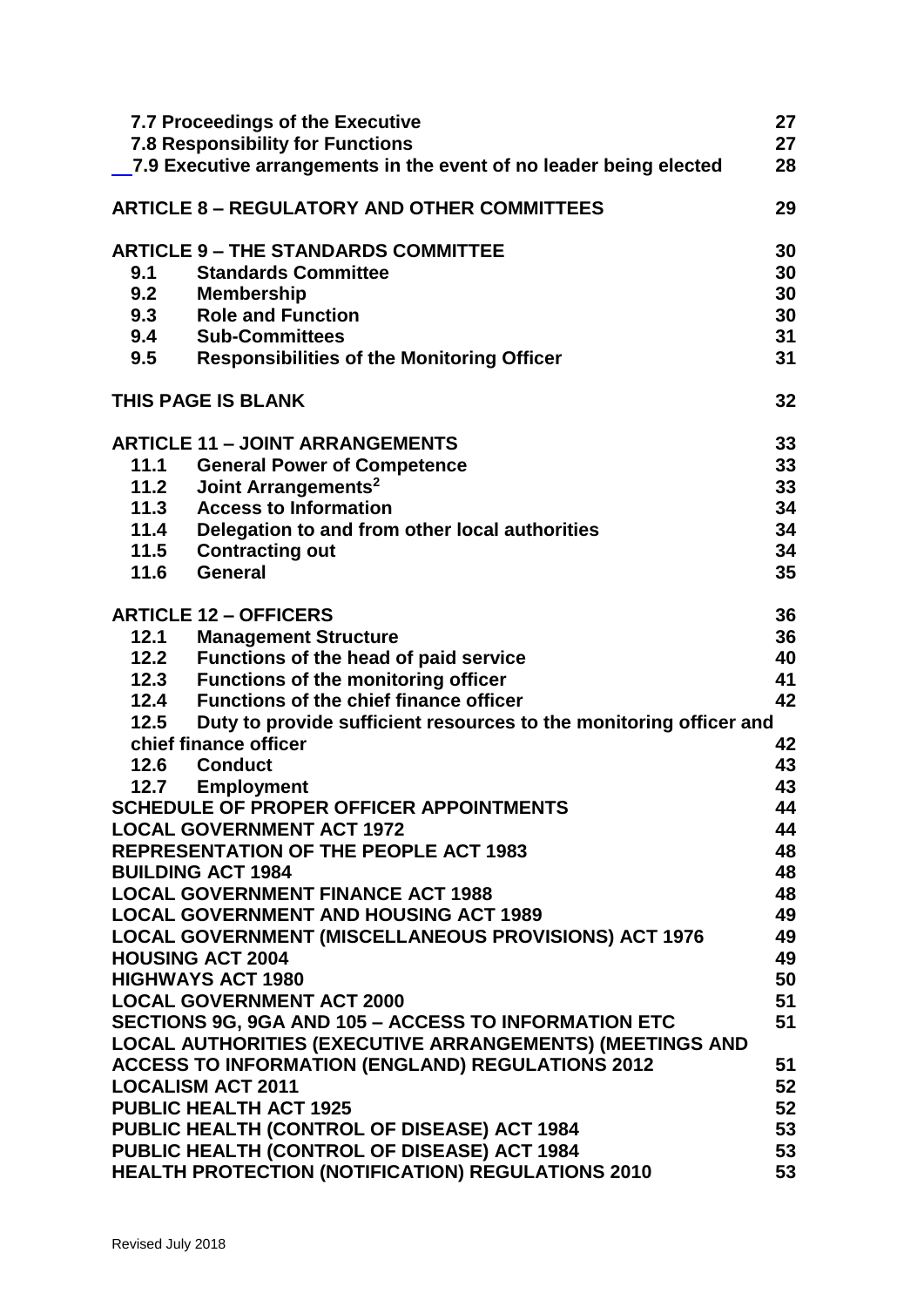|                    | <b>LOCAL GOVERNMENT ACT 2000</b>                                                | 53       |
|--------------------|---------------------------------------------------------------------------------|----------|
|                    | LOCAL AUTHORITIES (REFERENDUMS) (PETITIONS) (ENGLAND)                           |          |
|                    | <b>REGULATIONS 2011</b>                                                         | 53<br>54 |
|                    | <b>LOCAL GOVERNMENT ACT 2000</b>                                                |          |
|                    | LOCAL AUTHORITIES (CONDUCT OF REFERENDUMS) (ENGLAND)<br><b>REGULATIONS 2012</b> |          |
|                    |                                                                                 | 54<br>54 |
|                    | <b>TOWN AND COUNTRY PLANNING ACT 1990</b>                                       |          |
|                    | PLANNING AND COMPULSORY PURCHASE ACT 2004                                       | 54       |
|                    | <b>NEIGHBOURHOOD PLANNING (REFERENDUMS) REGULATIONS 2012</b>                    | 54       |
|                    | <b>REPRESENTATION OF THE PEOPLE ACT 1983</b>                                    | 55       |
|                    | <b>LOCAL ELECTIONS (PRINCIPAL AREAS) (ENGLAND AND WALES) RULES</b>              |          |
| 2006 55            |                                                                                 |          |
|                    | <b>TRANSPORT ACT 2000</b>                                                       | 55       |
|                    | BUS LANE CONTRAVENTIONS (PENALTY CHARGES, ADJUDICATION AND                      |          |
|                    | <b>ENFORCEMENT) (ENGLAND) REGULATIONS 2005</b>                                  | 55       |
|                    | <b>FREEDOM OF INFORMATION ACT 2000</b>                                          | 55       |
|                    | <b>LOCAL GOVERNMENT AND HOUSING ACT 1989</b>                                    | 55       |
|                    | <b>LOCAL GOVERNMENT ACT 1992</b>                                                | 55       |
|                    | LOCAL AUTHORITIES (STANDING ORDERS) (ENGLAND) REGULATIONS                       |          |
| 2001 55            |                                                                                 |          |
|                    | <b>REGULATION OF INVESTIGATORY POWERS ACT 2000</b>                              | 55       |
|                    | ANTI - SOCIAL BEHAVIOUR, CRIME AND POLICING ACT 2003                            | 55       |
|                    | <b>ARTICLE 13 - DECISION MAKING</b>                                             | 57       |
| 13.1               | <b>Responsibility for decision making</b>                                       | 57       |
| 13.2               | <b>Principles of decision making</b>                                            | 57       |
| 13.3               | <b>Types of decision</b>                                                        | 57       |
| 13.4               | Decision making by the full Council                                             | 58       |
| 13.5               | <b>Decision making by the Executive</b>                                         | 58       |
| 13.6               | <b>Decision making by officers</b>                                              | 58       |
| 13.7               | Decision making by the Overview and Scrutiny Committees and                     |          |
|                    | scrutiny panels and commissions                                                 | 58       |
| 13.8               | Decision making by other committees and sub-committees                          |          |
|                    | established by the council                                                      | 58       |
| 13.9               | Decision making by Council bodies acting as tribunals                           | 59       |
|                    | 13.10 Decision making by boards of council officers                             | 59       |
|                    | 13.11 Access to Information                                                     | 59       |
|                    | <b>ARTICLE 14 - FINANCE, CONTRACTS AND LEGAL MATTERS</b>                        | 60       |
| 14.1               | <b>Financial management</b>                                                     | 60       |
| 14.2               | <b>Contracts</b>                                                                | 60       |
| 14.3               | Court, Tribunal, Arbitration, Regulatory, or Other Similar Legal                |          |
| <b>Proceedings</b> |                                                                                 | 60       |
|                    | 14.4 Authentication of documents for Legal Proceedings                          | 60       |
|                    | 14.5 Common Seal of the council                                                 | 60       |
|                    | <b>ARTICLE 15 - REVIEW AND REVISION OF THE CONSTITUTION</b>                     | 62       |
| 15.1               | Duty to monitor and review the Constitution                                     | 62       |
| 15.2               | <b>Changes to the constitution</b>                                              | 62       |
|                    |                                                                                 |          |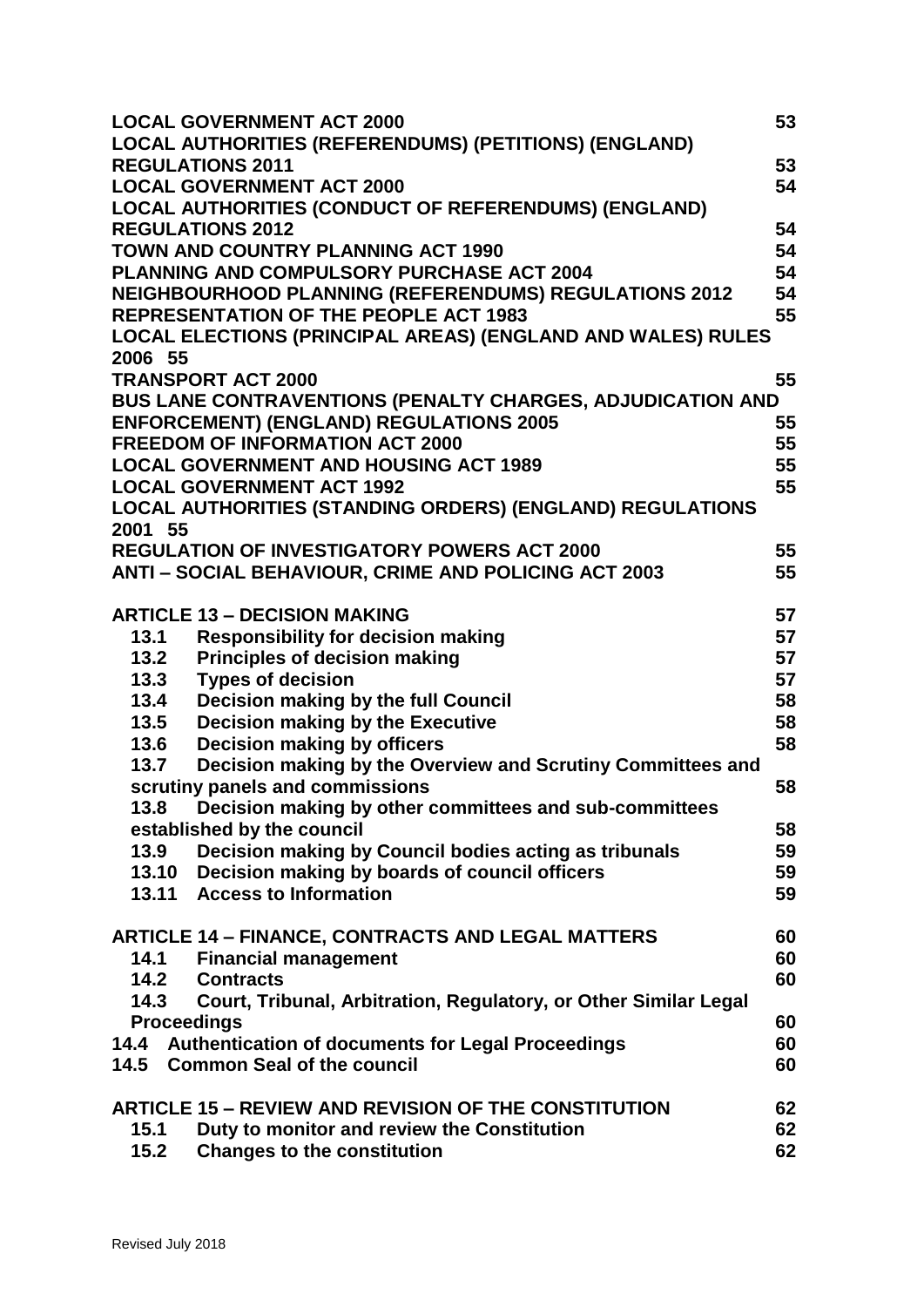|      | <b>ARTICLE 16 - SUSPENSION, INTERPRETATION AND PUBLICATION OF THE</b> |    |
|------|-----------------------------------------------------------------------|----|
|      | <b>CONSTITUTION</b>                                                   | 63 |
| 16.1 | <b>Suspension of the constitution</b>                                 | 63 |
| 16.2 | Interpretation                                                        | 63 |
| 16.3 | <b>Publication</b>                                                    | 63 |
|      | <b>ARTICLE 17 - HEALTH</b>                                            | 64 |
|      | <b>17.1 General Duties</b>                                            | 64 |
|      | 17.2 Health and Wellbeing Board                                       | 64 |
|      | <b>17.3 Director of Public Health</b>                                 | 64 |
|      | <b>17.4 Health Scrutiny Functions</b>                                 | 64 |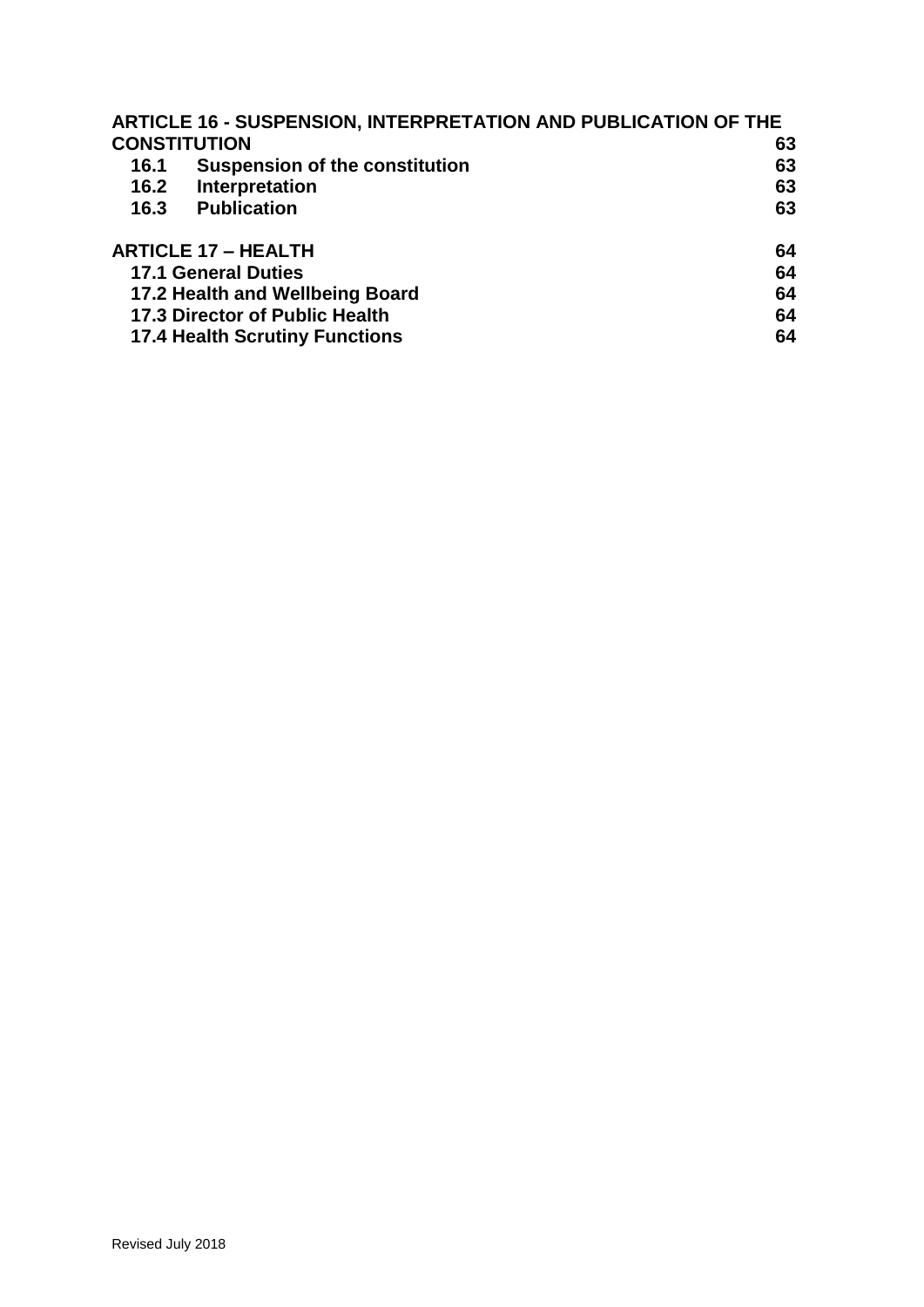# <span id="page-5-0"></span>**ARTICLE 1 – THE CONSTITUTION**

## <span id="page-5-1"></span>**1.1 Powers of the Council**

The council will exercise all its powers and duties in accordance with the law and this **Constitution** 

## <span id="page-5-2"></span>**1.2 The Constitution**

This constitution, with all its appendices, is the constitution of Kirklees Council.

## <span id="page-5-3"></span>**1.3 Purpose of the Constitution**

The purpose of the constitution is to:

- (i) enable the council to provide clear leadership to the community in partnership with citizens, businesses and other organisations, working together to achieve common objectives;
- (ii) provide a means of improving the delivery of services which meet the needs of local people;
- (iii) support the active involvement of citizens in the process of local authority decision making;
- (iv) help councillors represent their constituents more effectively;
- (v) promote equality, recognise diversity and make Kirklees a borough of opportunity for all;
- (vi) enable decisions to be taken efficiently and effectively;
- (vii) create a powerful and effective means of holding decision makers to public account;
- (viii) ensure that no-one will review or scrutinise a decision in which they were directly involved;
- (ix) ensure that those responsible for decision making are clearly identifiable to local people and that they explain the reasons for decisions;
- (x) ensure that the people who work for the council are treated fairly and that opportunities are provided to enhance their effectiveness;
- (xi) promote effective communication in all the council's activities.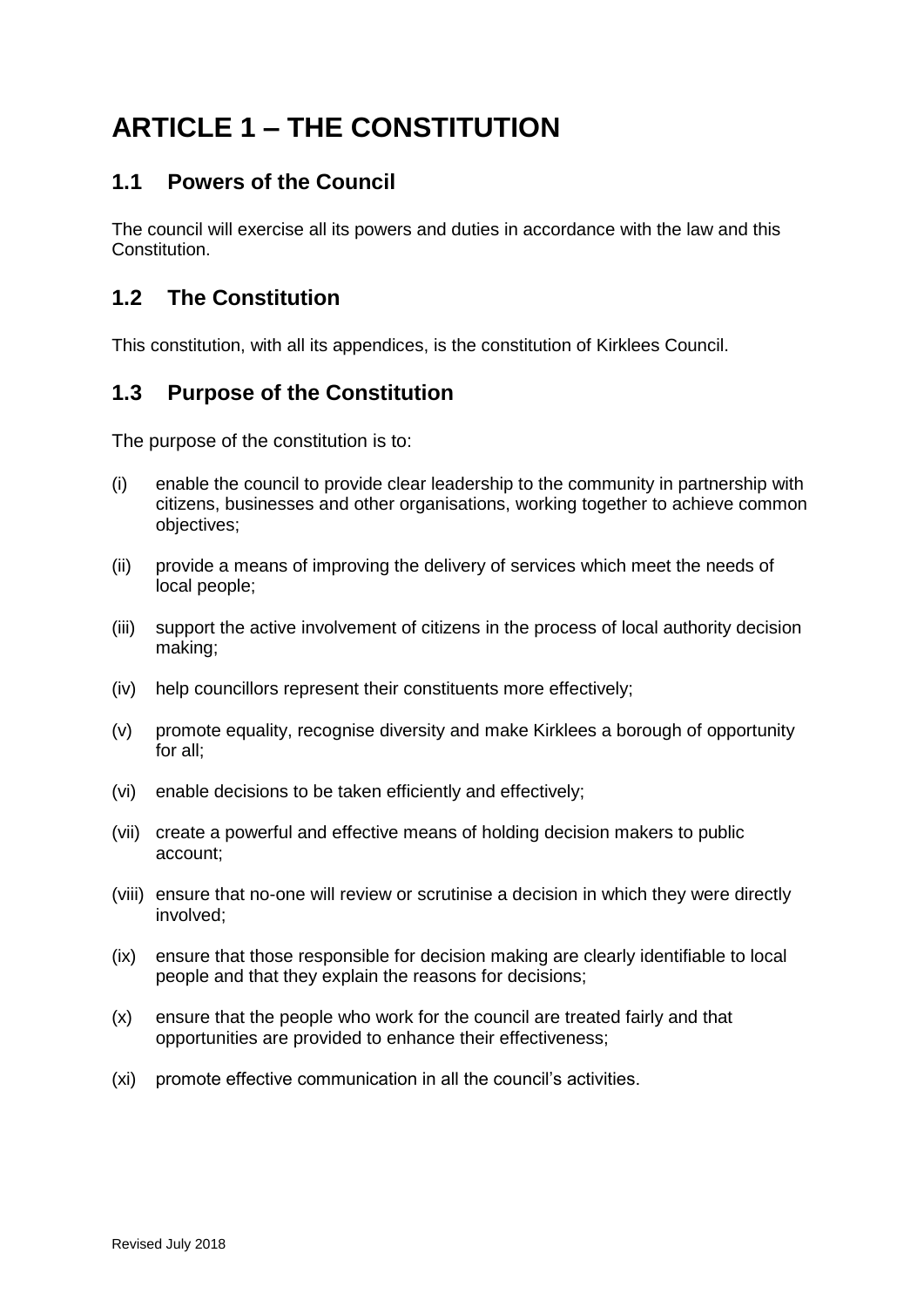# <span id="page-6-0"></span>**1.4 Review of the Constitution**

The council will monitor and evaluate the operation of the constitution as set out in Article 15.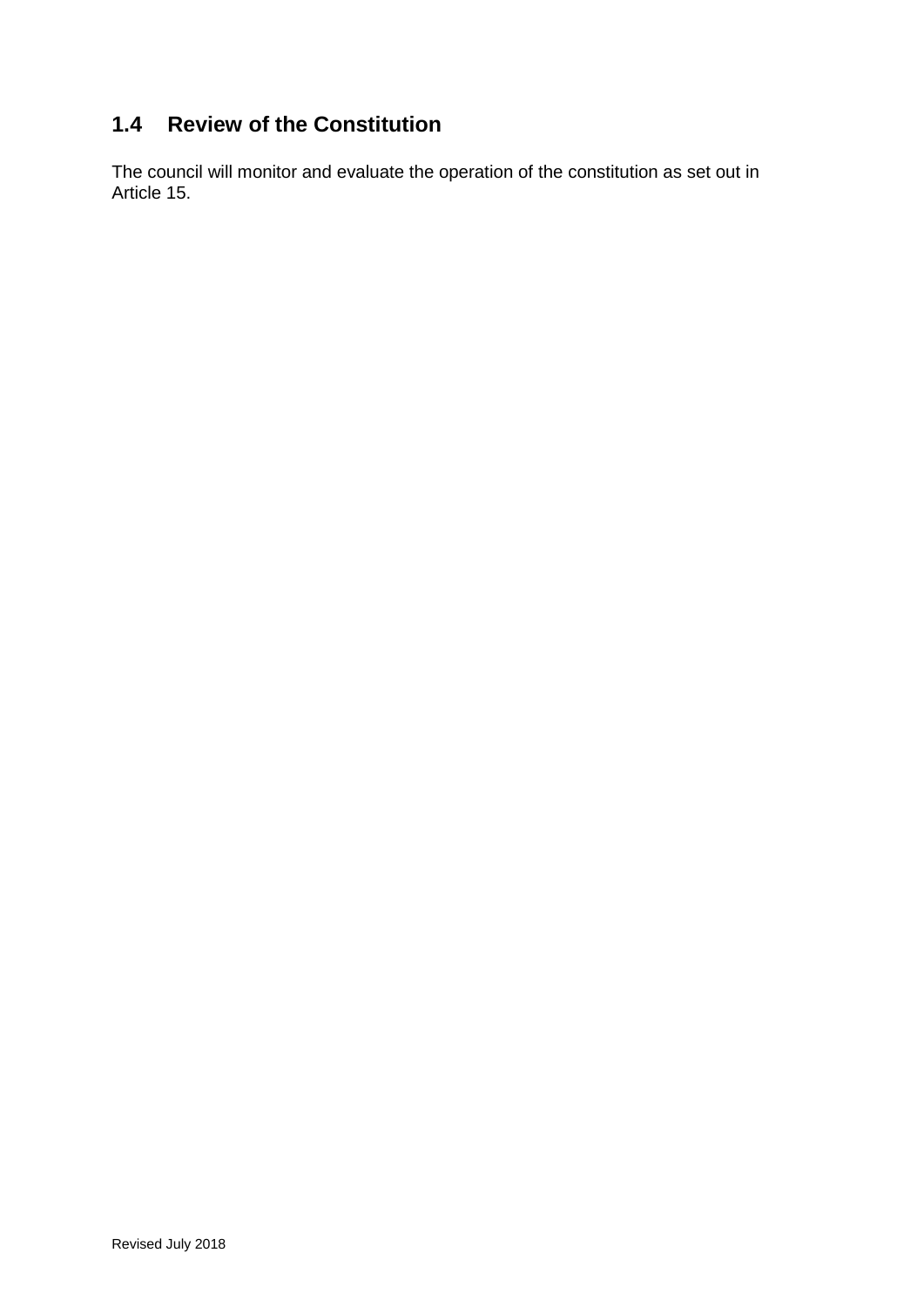# <span id="page-7-0"></span>**ARTICLE 2 - MEMBERS OF THE COUNCIL**

## <span id="page-7-1"></span>**2.1 Composition and Eligibility**

### <span id="page-7-2"></span>(a) **Composition**

The council comprises 69 members, otherwise called councillors. Three councillors are elected by the voters of each ward in accordance with a scheme drawn up by the Local Government Boundary Commission and approved by the Secretary of State. The Local Government Boundary Commission may from time to time carry out a review of these arrangements.

### <span id="page-7-3"></span>**(b) Eligibility**

Only registered voters of the district or those who during the year prior to nomination have been living or working or owning and occupying land or buildings there are eligible to hold the office of councillor. No-one who is under 18 years of age is eligible.

## <span id="page-7-4"></span>**2.2 Election and Terms of Councillors**

The ordinary election of a third (or as near as may be) of all councillors will be held on the first Thursday in May every four years beginning in 2003, except that in 2005 and every fourth year thereafter there will be no regular election. The terms of office of councillors will be four years starting on the fourth day after being elected and finishing on the fourth day after the date of the regular election four years later. These arrangements may change as the result of any review by the Local Government Boundary Commission.

## <span id="page-7-5"></span>**2.3 Roles and functions of all Councillors**

#### (a) **Key Roles**

The key roles of councillors are set out below:-

#### *Leadership at Ward Level*

- To lead and champion the interests of the local community and effectively represent the interests of the ward and its constituents.
- To meet and liaise regularly with local interested parties and involve and consult them on key council decisions.
- To support and promote citizenship locally and empower the community to participate in the governance of the area.
- To undertake case work for constituents and act as an advocate in resolving concerns or grievances.
- To communicate with local people and answer enquiries: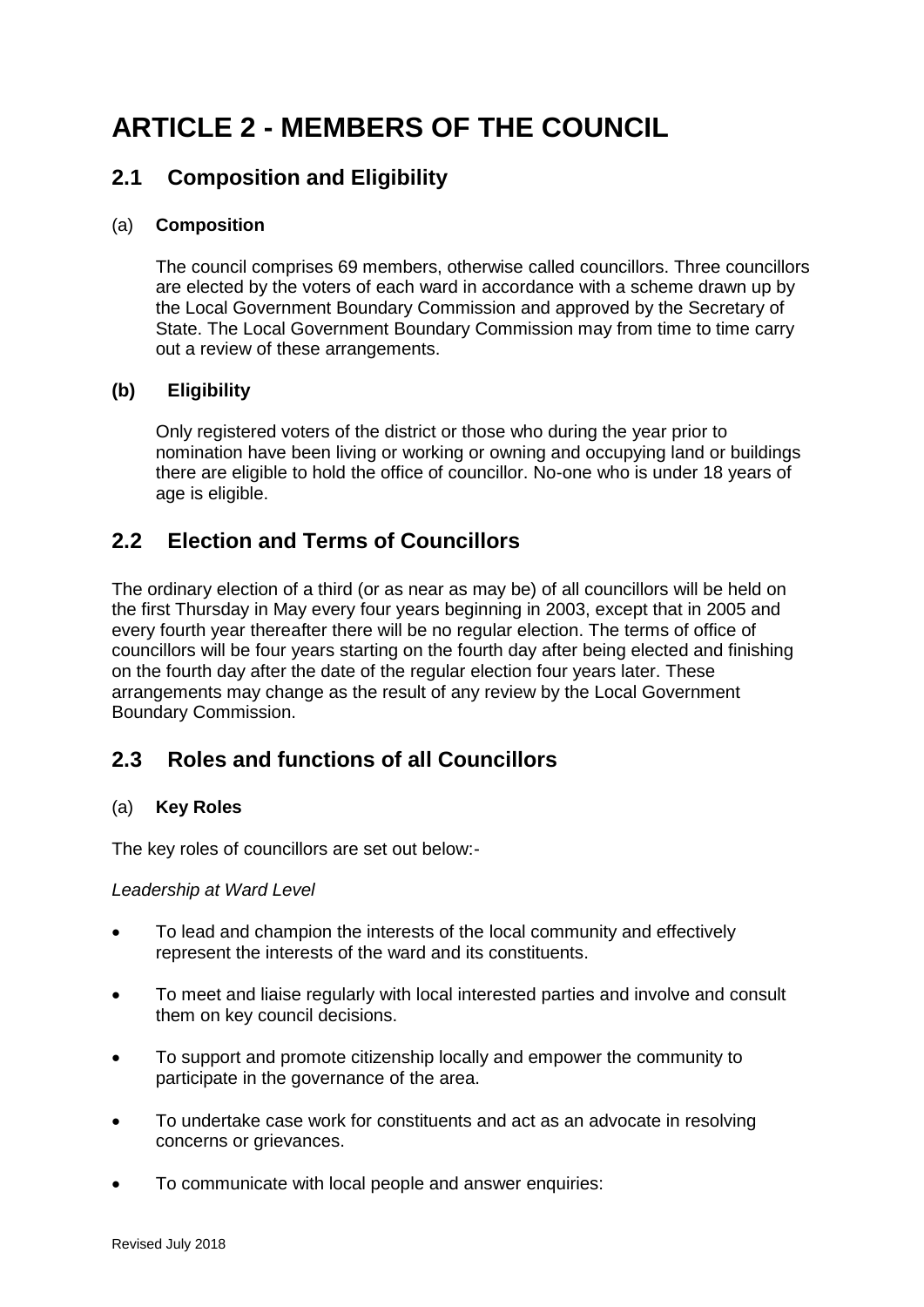- $\triangleright$  about decisions that affect them
- $\triangleright$  about opportunities in the community
- $\triangleright$  regarding the rights of constituents within Kirklees
- $\triangleright$  as to why decisions are taken

#### *Localism*

- To participate constructively in the good governance of the area.
- To use influence as an elected representative to develop links between groups and communities in the Ward and local area.
- To forge local partnerships to ensure resources are used to meet the needs of the area.

#### *Representation*

- To inform the debate at council meetings and contribute to the effectiveness of the council meeting as the focus of visible leadership.
- To contribute to the formation and scrutiny of the authority's policies, budget, strategies and service delivery.
- To contribute to the scrutiny of decision making and review of the policies and services of the council.
- To represent the authority to the community and the community to the council.
- To develop and maintain a knowledge of the council and develop working relationships with its officers.
- To participate in the activities of any political group of which the councillor is a member.
- To represent the council on outside bodies and to participate effectively in the appointed role and, where appropriate, to represent those bodies within Kirklees.

#### *Other*

- To fulfil the legal (in accordance with the council's Code of Conduct for Councillors) and local requirements placed on an elected member.
- To prepare an annual report to be published every June.
- To be responsible for personal development and undergo appropriate development and continuous improvement for any role undertaken.

#### (b) **Rights and Duties**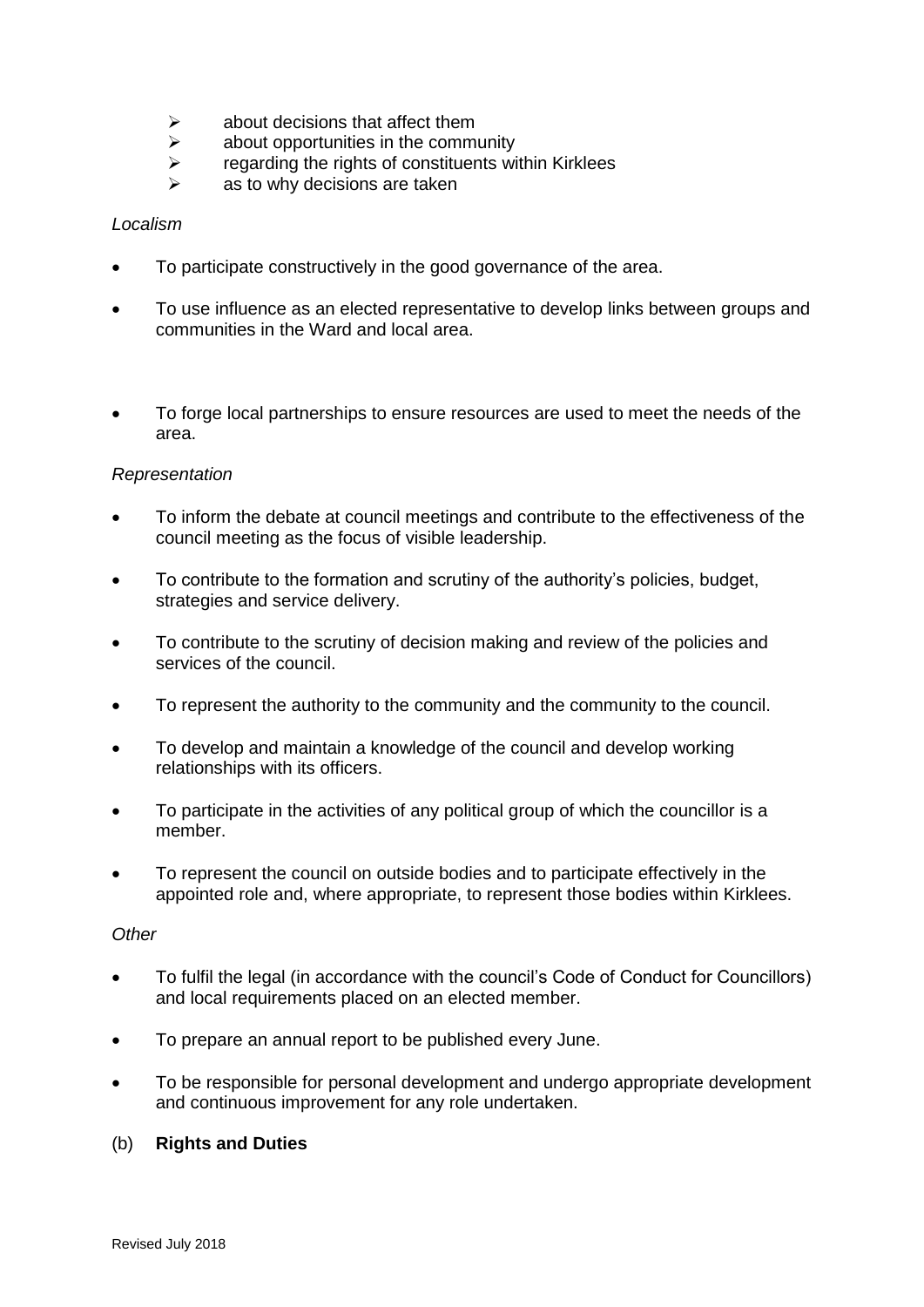- Councillors will have such rights of access to such documents, information, land and buildings of the council as are necessary for the proper discharge of their functions and in accordance with the law.
- Councillors will not make public information which is confidential or exempt without the consent of the council or divulge information given in confidence to anyone other than a councillor or officer entitled to know it.
- For these purposes, "confidential" and "exempt" information are defined in the Access to Information Procedure Rules in Part 4 of this constitution.

# <span id="page-9-0"></span>**2.4 Conduct**

Councillors will at all times observe the Members' Code of Conduct and the Protocol on Member / Officer Relations set out in Part 5 of this constitution and any other protocol on conduct which may be approved by the council on the recommendation of the Standards Committee.

## <span id="page-9-1"></span>**2.5 Allowances**

Councillors will be entitled to receive allowances in accordance with the Members' Allowances Scheme set out in Part 6 of this constitution.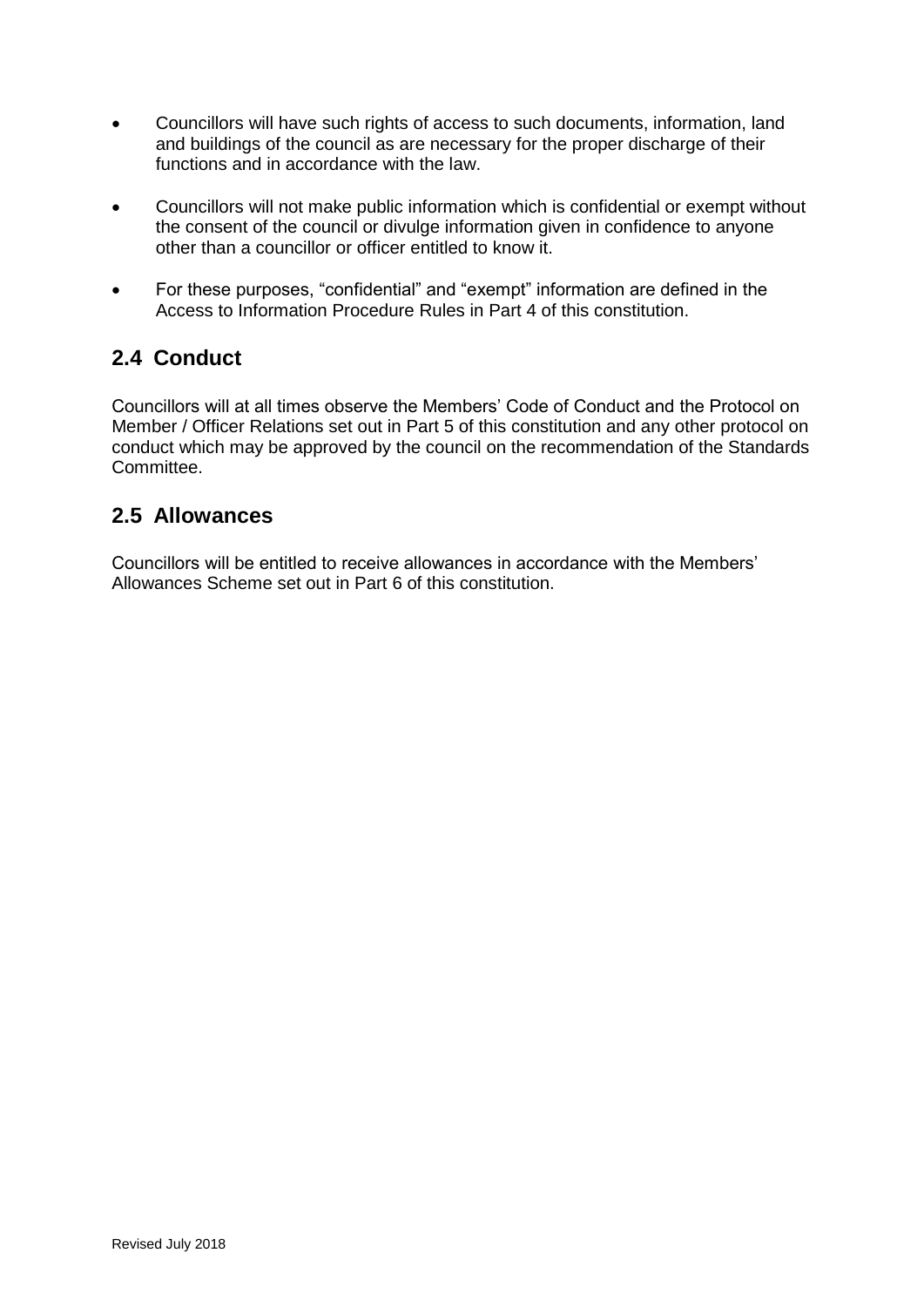# <span id="page-10-0"></span>**ARTICLE 3 - CITIZENS AND THE COUNCIL**

## <span id="page-10-1"></span>**3.1 Citizens' Rights**

Citizens have the following rights. Their rights to information and to participate are explained in more detail in the Access to Information Procedure Rules in Part 4 of this constitution:

### a. **Voting and Petitions**

Citizens on the electoral roll for the area have the right to vote and (subject to the statutory requirement of a 5 year period between referendums) to sign a petition to request a referendum for an elected mayor form of constitution.

#### b. **Information**

Citizens have the right to:

- Attend the meetings of the council and its committees, except where confidential or exempt information is likely to be disclosed and the meeting is therefore held in private;
- Attend meetings of the Cabinet when key decisions are being considered;
- Attend other meetings of the Cabinet which have been agreed to be open to the public;
- Find out from the forward plan what key decisions will be taken by the Cabinet and when;
- See reports and background papers and any records of decisions made by the council and the Cabinet;
- At the time of the external audit of the Council's accounts, inspect the council's accounts and make their views known to the external auditor.

### c. **Participation**

Citizens have the right to:

- Ask questions or take part in a deputation at council meetings;
- Submit petitions in accordance with the provisions of the Council's Petition Scheme and, in particular, to trigger a Full Council debate where a petition contains more than 3000 signatures;
- Take part in debates at council meetings which are specifically identified for that purpose;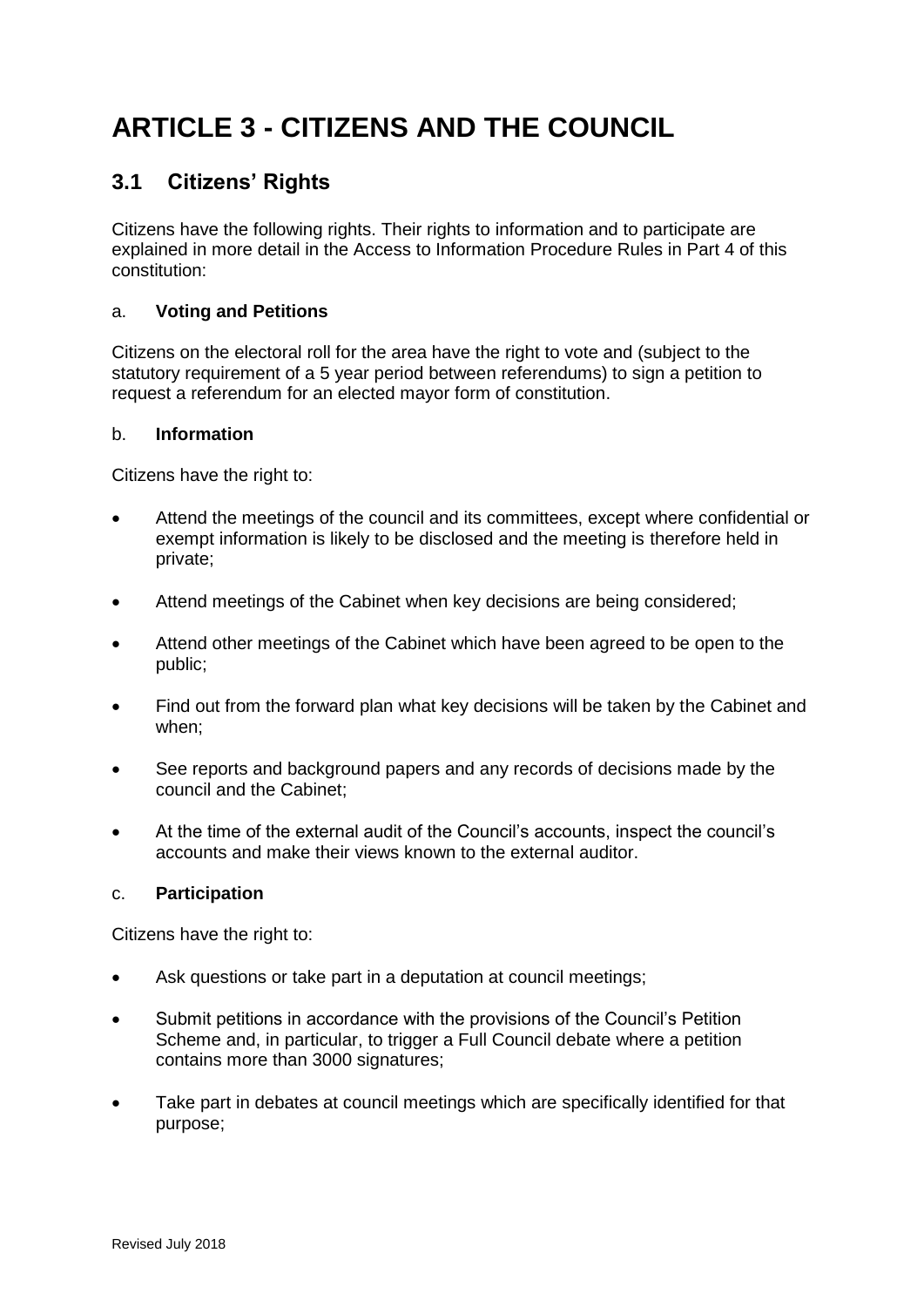- Ask questions at committee meetings or public meetings of the Cabinet or contribute to such meetings at the discretion of the Chair;
- Contribute to investigations by the Overview and Scrutiny Management Committee or panels.

Citizens are encouraged, before participating in any such meeting, to indicate what personal interest, if any, they have in the matter under discussion.

#### d. **Complaints**

Citizens have the right to complain to:

- The council itself under its complaints scheme;
- The Local Government and Social Care Ombudsman after using the council's own complaints scheme;
- The Council, via the Monitoring Officer, about a breach of the Members' Code of Conduct.

Complaints may also be raised with individual councillors.

#### e. **Treatment**

Citizens have the right to:

- Be treated equally with understanding and respect;
- Have equal opportunity with other citizens in accordance with the council's policies;
- Receive good quality services provided to best value principles.

## <span id="page-11-0"></span>**3.2 Citizens' Responsibilities**

Citizens are required to treat council members, employees, contractors and volunteers providing services with respect and must not be violent, abusive or threatening to them. In particular, if they are racially abused, the council has the responsibility to take appropriate action to stop this from happening again. No-one should wilfully harm things owned by the council, councillors or employees etc. The council asks that people remain polite and patient and use the complaints procedure if upset or aggrieved.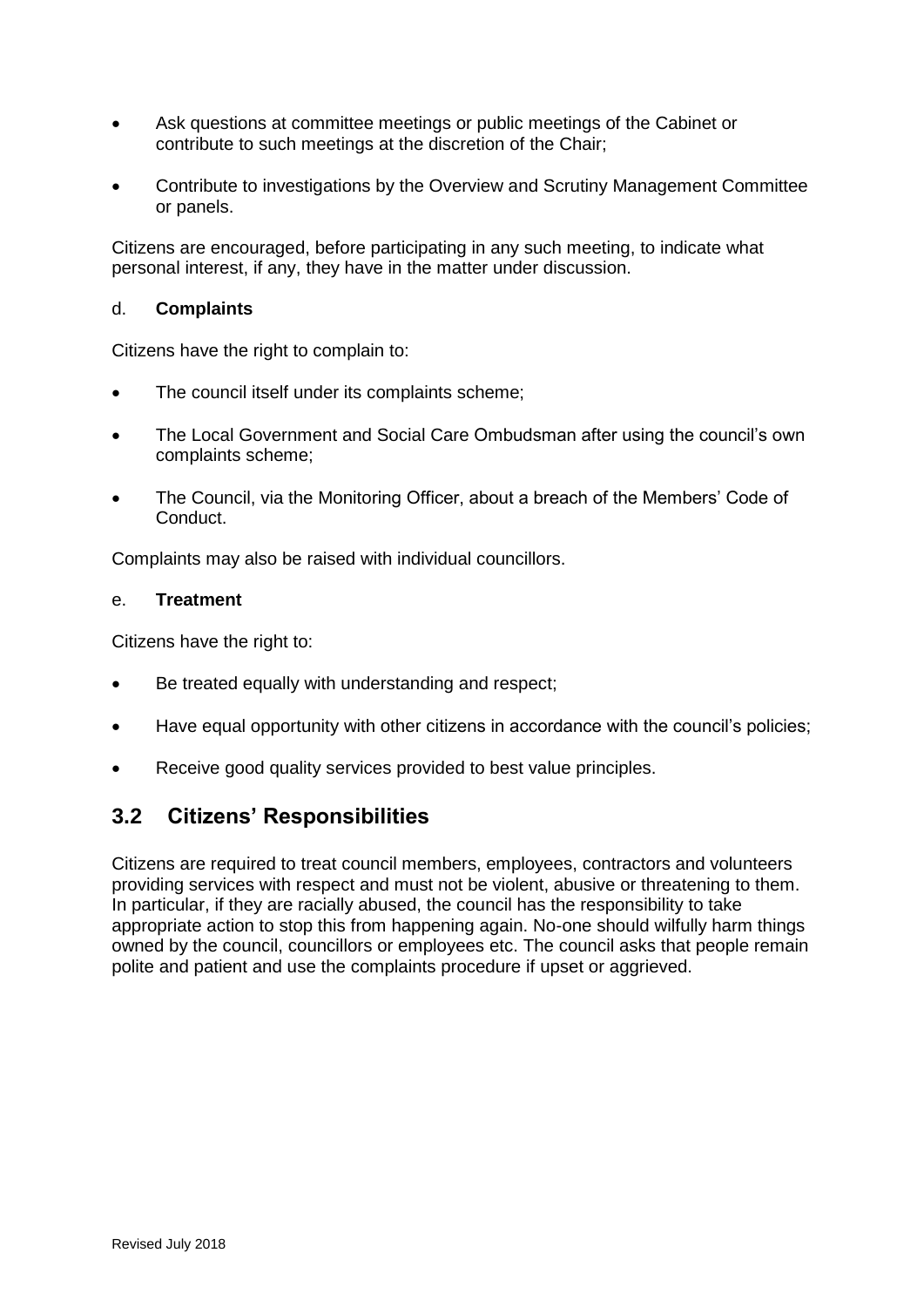# <span id="page-12-0"></span>**ARTICLE 4 - THE FULL COUNCIL**

## <span id="page-12-1"></span>**4.1 Meanings**

- a. **Policy Framework**  The policy framework means the following plans and strategies:
- Children and Young People's Plan
- Community Safety Partnership Plan
- Sustainable Community Strategy
- West Yorkshire Local Transport Plan 3
- Plans and strategies which together comprise the Development Plan
- Youth Justice Plan 2011/12
- The Council's Corporate Plan
- Equality and Diversity Strategy Statement of Licensing Policy under the Licensing Act 2003
- Three year Licensing Policy under the Gambling Act 2005
- Customer Service Strategy
- Municipal Waste Management Strategy
- Joint Health and Wellbeing Strategy
- Commissioning Plans for Adult Social Care
- Community Cohesion Strategy
- Housing Policy (to include Commissioning Housing/ wider Strategy)
- **Early Learning and Childcare 2011-2014**
- Economic Strategy
- Climate Change and Fuel Poverty
- b. **Budget**  The budget includes the allocation of financial resources to different services and projects, proposed contingency funds, the council tax base, setting the council tax and decisions relating to the control of the council's borrowing requirement. It also includes the council's capital plan, the control of its capital expenditure and investments, and the setting of virement limits.
- c. **Housing Land Transfer**  Housing land transfer means the approval or adoption of applications (whether in draft form or not) to the Secretary of State for approval of a programme of disposal of 50 or more properties to a person under the Leasehold Reform, Housing and Urban Development Act 1993 or to dispose of land used for residential purposes where approval is required under sections 32 or 43 of the Housing Act 1985.

## <span id="page-12-2"></span>**4.2 Functions of the Council**

Only the Council will exercise the following functions:-

a. Adopting and changing those parts of the constitution that relate to non-executive functions.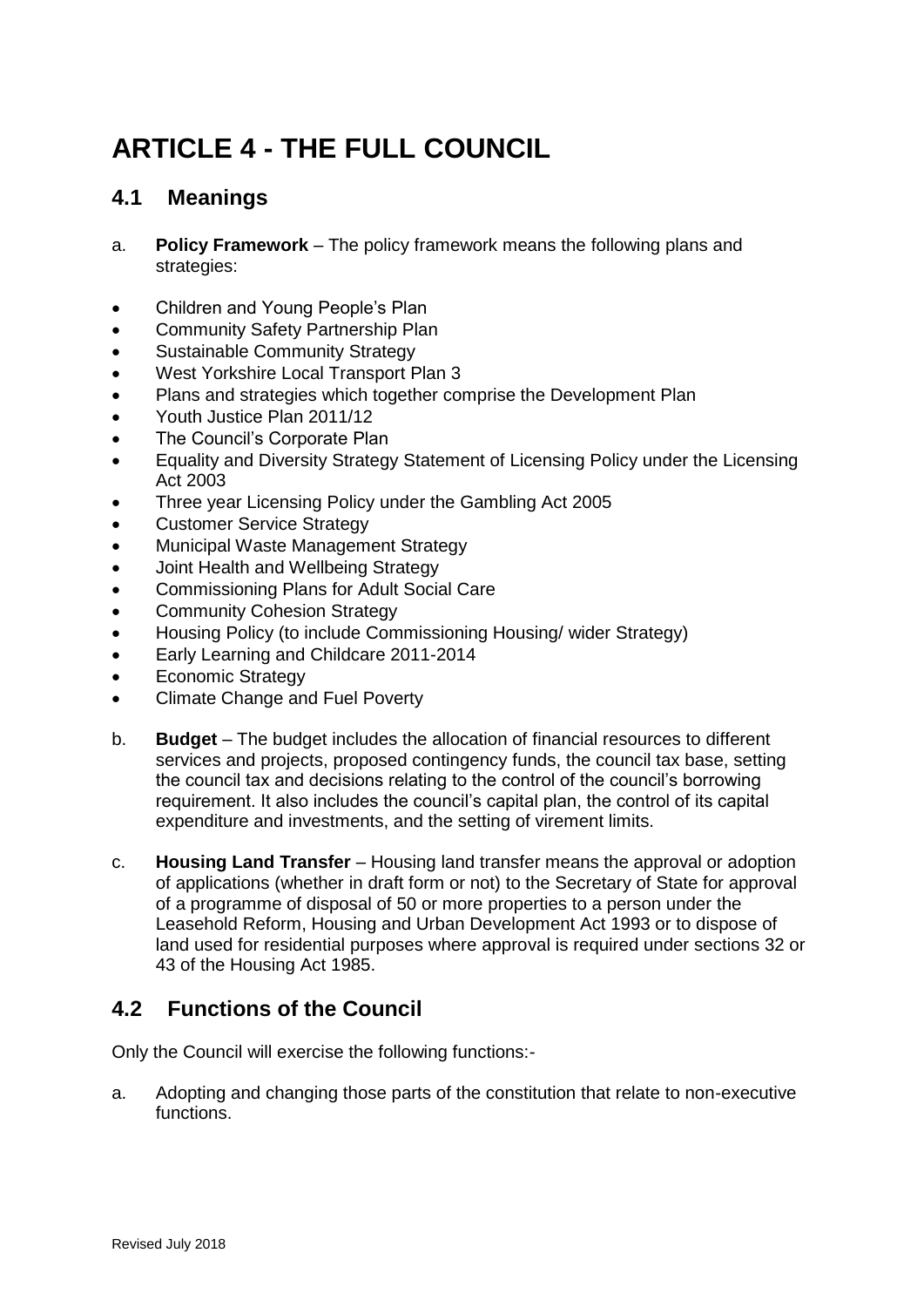- b. Approving or adopting the Policy Framework, the Budget (including the capital plan) and any application to the Secretary of State in respect of any housing land transfer.
- c. Subject to the urgency procedure contained in the Budget and Policy Framework Procedure Rules in Part 4 of this Constitution, making decisions about any matter in the discharge of an executive function which is covered by the Policy Framework or the Budget where the decision maker is minded to make it in a manner which would be contrary to the Policy Framework or contrary to or not wholly in accordance with the Budget.
- d. Appointing the Leader.
- e. Agreeing or amending the terms of reference for committees, deciding on their composition and making appointments to them.
- f. Appointing representatives to outside bodies unless the appointment is an executive function or has been delegated by the Council.
- g. Adopting an allowances scheme under Article 2.5.
- h. Changing the name of the area, conferring the title of honorary alderman or the freedom of the borough.
- i. Confirming the appointment of the Head of Paid Service.
- j. Making, amending, revoking, re-enacting or adopting bye-laws and promoting or opposing the making of local legislation or personal bills.
- k. All local choice functions set out in Part 3 of this Constitution which the Council decides should be undertaken by itself rather than the Executive and which it has not delegated to a committee.
- l. Receive reports and recommendations from the Overview and Scrutiny Management Committee and scrutiny panels and commissions in connection with the discharge of functions.
- m. Resolution under s.166 of the Gambling Act 2005 not to issue casino premises licences.
- n. All other matters which, by law, must be reserved to the Council.
- o. Approve the dismissal of the Head of Paid Service, Monitoring Officer and Chief Finance Officer

## <span id="page-13-0"></span>**4.3 Council Meetings**

There are three types of Council meeting:

The Annual meeting Ordinary meetings Extraordinary (additional) meetings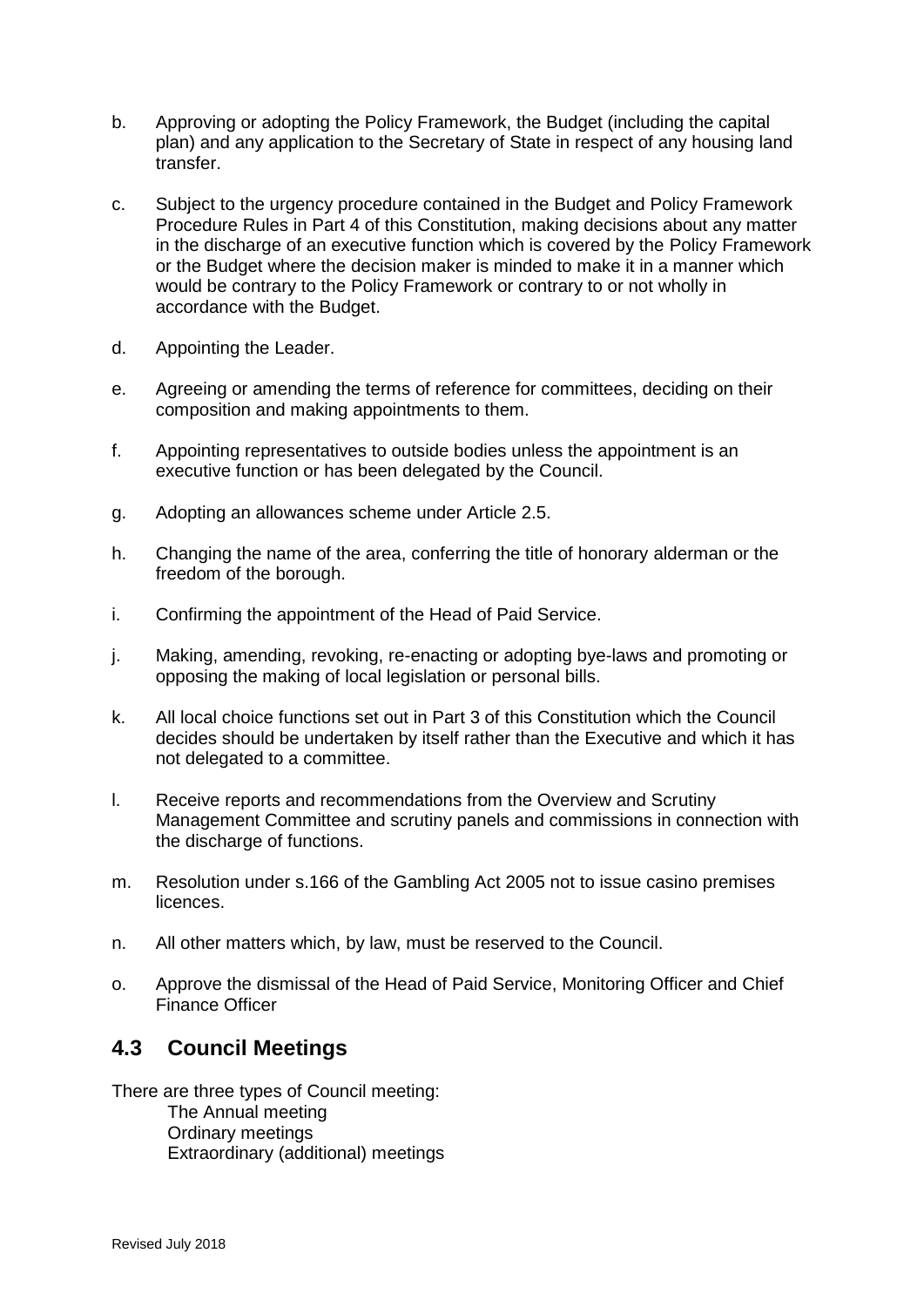and they will be conducted in accordance with the Council Procedure Rules in Part 4 of this Constitution.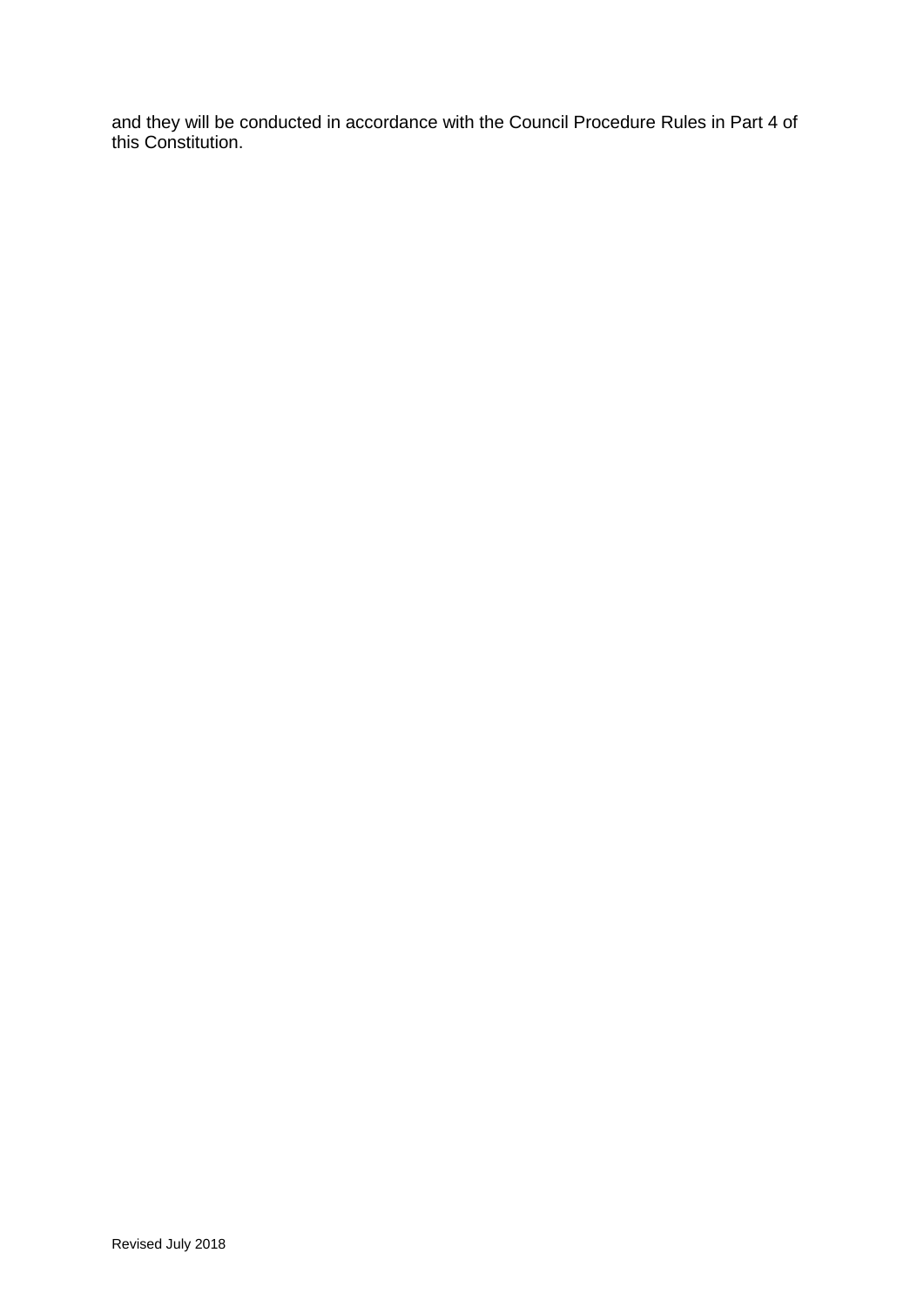# <span id="page-15-0"></span>**ARTICLE 5 - ROLE OF THE MAYOR**

# <span id="page-15-1"></span>**5.1 Role and Function**

The Mayor and Deputy Mayor will be elected by the council annually at its annual meeting as set out in the Council Procedure Rules in Part 4 of this Constitution. The Mayor and in his/her absence (for whatever reason), the Deputy Mayor will have the roles and functions set out in the following paragraphs.

# <span id="page-15-2"></span>**5.2 Chairing the Council meeting**

The Mayor will have the following responsibilities:-

- (a) To uphold and promote the purposes of the constitution and to interpret the constitution, where necessary;
- (b) To preside over meetings of the full council so that its business can be carried out efficiently and with regard to the rights of councillors and the interests of the community;
- (c) To ensure that the council meeting is a forum for the debate of matters of concern to the local community and the place at which members who are not on the Executive are able to hold the Executive to account;
- (d) To promote public involvement in the council's activities.

# <span id="page-15-3"></span>**5.3 First Citizen**

The Mayor shall take precedence and shall be the first citizen of the Metropolitan Borough of Kirklees.

## <span id="page-15-4"></span>**5.4 Promotion of the Council**

The Mayor will, together with the Leader and the Cabinet and other members of the council, promote Kirklees as a whole and will act as a focal point for the community.

The Mayor will attend such civic and ceremonial functions as the council and he/she determines appropriate.

# <span id="page-15-5"></span>**5.5 Ceremonial Role**

The role of the Mayor is a symbol of authority, a symbol of an open society and an expression of social cohesion.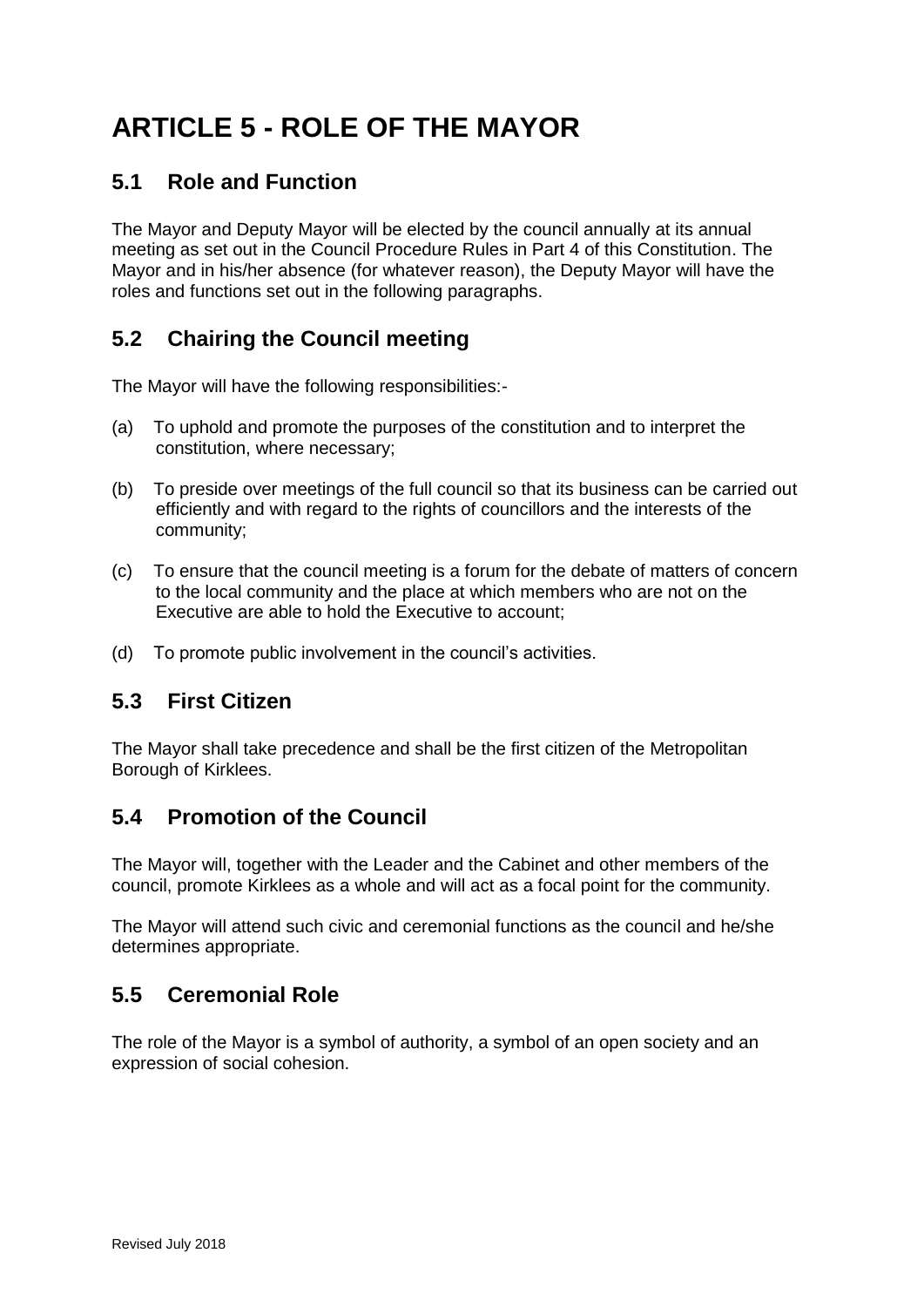# <span id="page-16-0"></span>**5.6 Urgent Decisions**

The Mayor will act in accordance with the procedure for taking urgent decisions, in accordance with the Budget and Policy Framework Procedure Rules in Part 4 of this Constitution.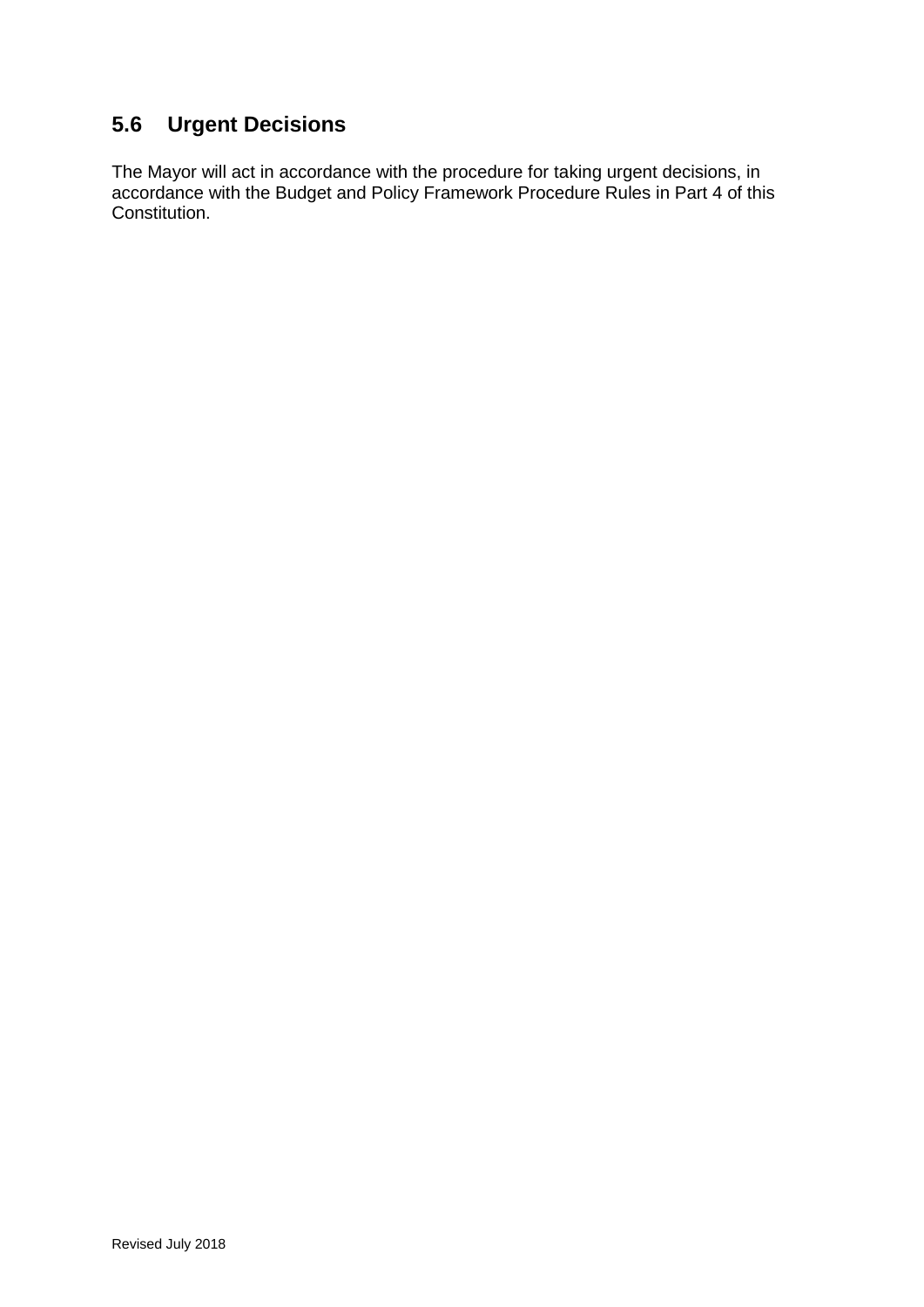# <span id="page-17-0"></span>**ARTICLE 6 – THE OVERVIEW AND SCRUTINY FUNCTION**

## <span id="page-17-1"></span>**6.1 Overview and Scrutiny Management Committee**

6.1.1 The council will appoint the Overview and Scrutiny Management Committee to discharge the functions conferred by Section 21 of the Local Government Act 2000 and regulations under Section 32 of that Act and any subsequent legislation conferring overview and scrutiny functions, including that relating to scrutiny of health service provision. The Management Committee will also co-ordinate, oversee and manage the performance of those functions carried out by overview and scrutiny panels. The Overview and Scrutiny Management Committee will have responsibility for the statutory requirements in relation to scrutiny of crime and disorder matters and Flood Risk Management Strategy.

The Management Committee will also co-ordinate, oversee and manage the performance of those functions carried out by any overview and scrutiny panels or ad hoc scrutiny panels. There shall be at least 6 ordinary meetings of the Management Committee and each Standing Panel each year.

The council will appoint the Chair of Overview and Scrutiny. The Chair of Overview and Scrutiny shall not be the Lead Member of a standing panel. The Chair of Overview and Scrutiny will be from a different political group from that of the Leader of the council.

### *Membership*

6.1.2 The Management Committee shall be made up of the Chair of Overview and Scrutiny and the Lead Member of each of the Scrutiny standing panels. Any councillor, except a member of Cabinet, may be a member of the Management Committee. The council shall appoint the Lead Members (Chairs) of the standing Overview and Scrutiny Panels listed below.

### <span id="page-17-2"></span>*Panels and Sub-Committees*

6.1.3 The Overview and Scrutiny Management Committee will appoint a number of permanent and short term panels to carry out the overview and scrutiny function. All scrutiny panels will constitute formal subcommittees of the Overview and Scrutiny Management Committee. The Management Committee appoint single issue Ad Hoc Scrutiny Panels to carry out in depth scrutiny work and appoint members and co-optees to those panels. It will also appoint members to joint health scrutiny panels with neighbouring authorities, where required, to carry out scrutiny of cross boundary health issues.

# <span id="page-17-3"></span>**6.2 Standing Scrutiny Panels**

6.2.1The Overview and Scrutiny Management Committee will appoint the standing scrutiny panels set out in the left hand column of the following table to discharge an overview and scrutiny function in relation to the matters set out in the right hand column of the same table.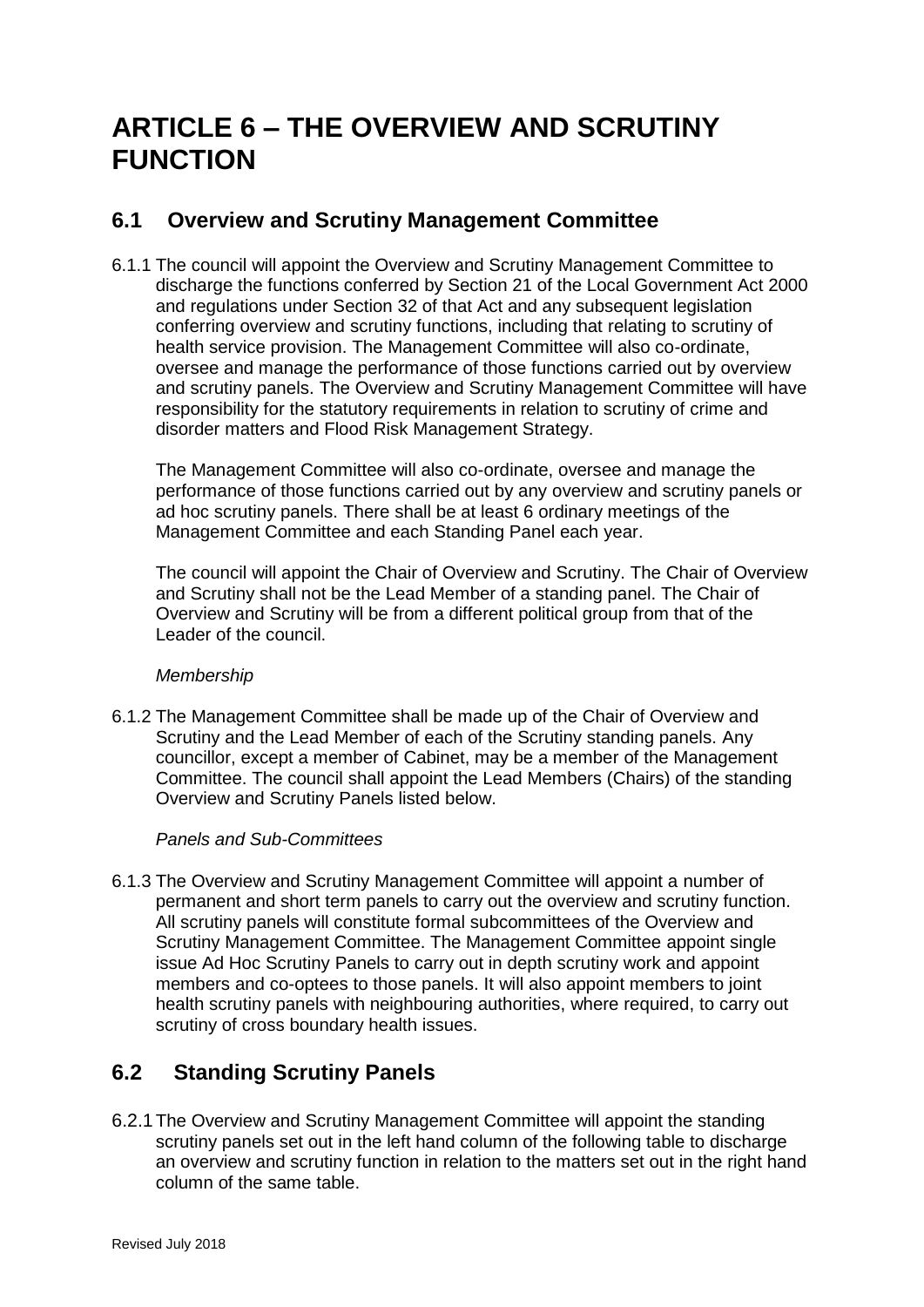The following standing committees will be established but it is recognised that there is a need to ensure flexibility across areas of responsibility and they may need to adapt a more mobile and agile approach as required by the OSMC, for example panels may jointly examine and scrutinise matters where appropriate

| Panel                                                      |                                                                                                                                                                                                                                                                                  |
|------------------------------------------------------------|----------------------------------------------------------------------------------------------------------------------------------------------------------------------------------------------------------------------------------------------------------------------------------|
|                                                            | Scope                                                                                                                                                                                                                                                                            |
| <b>Economy and Neighbourhoods</b><br><b>Scrutiny Panel</b> | All matters, Cabinet decisions,<br>service provision (in particular those<br>services that the relevant Cabinet<br>Member(s) is responsible for), relating<br>to the Economy, Infrastructure,<br>Regeneration and Culture and                                                    |
|                                                            | activities relating to partnerships and<br>partner bodies within the portfolio                                                                                                                                                                                                   |
| <b>Health and Adult Social Care</b>                        | As above in relation to service<br>provision for adults including Public<br>Health and activities relating to<br>Health partner bodies. The Panel's<br>role includes the specific<br>responsibilities of the Council for<br>scrutiny of health matters (see also<br>6.2.2 below) |
| <b>Children's Scrutiny Panel</b>                           |                                                                                                                                                                                                                                                                                  |
|                                                            | As above in relation to service<br>provision for children and all matters<br>considered by partnerships and<br>partner bodies within the portfolio                                                                                                                               |
| <b>Corporate Scrutiny Panel</b>                            | As above in relation to any matters<br>relevant to the issues of corporate<br>services, including Finance and other<br>support services and activities in<br>respect of any partner bodies within<br>the portfolio.                                                              |

### **Health and Adult Social Care Scrutiny Panel**

6.2.2 The Health and Adult Social Care Scrutiny Panel will discharge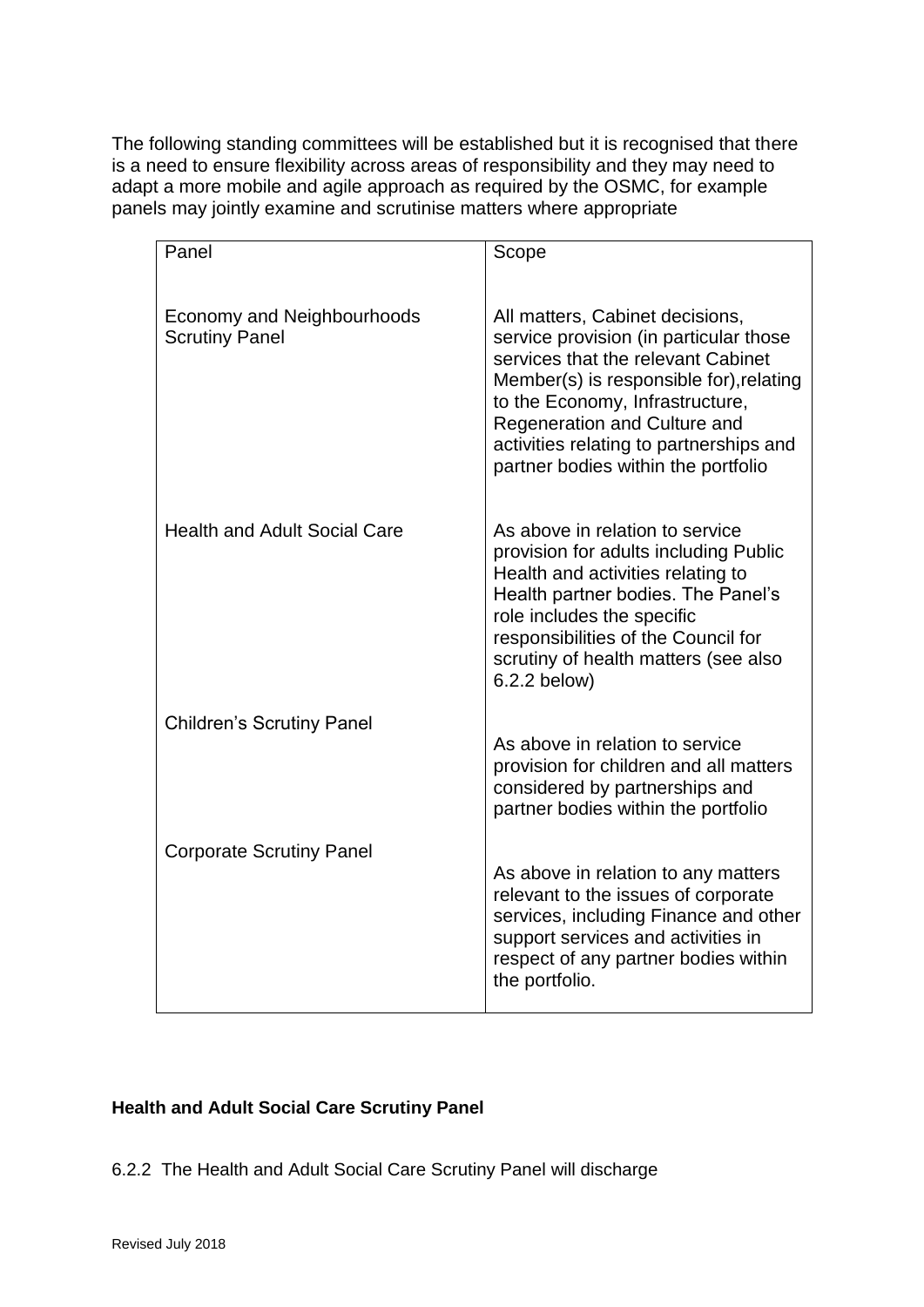the specific statutory responsibilities of the council for scrutiny of health matters which are:

- a) To review and scrutinise matters relating to the planning, provision and operation of the health service in the local authority area
- b) To request information to be provided by the relevant NHS body or health service provider, in relations to (i) above
- c) To make reports and recommendations to the relevant NHS body or health service provider
- d) In certain circumstances to refer NHS substantial configuration proposals to the Secretary of State for Health

#### *Membership*

6.2.2 The membership of any standing panel (with the exceptions set out below) will consist of the Panel Chair, 5 other elected Members, and co-opted members. Other elected members and members of the public will be encouraged to attend.

#### *Exceptions:*

There is a statutory requirement that when an issue is discussed relating to education matters that the Committee shall include in its membership (if nominated by the relevant body) the following representatives with rights to vote on education matters:-

- a) 1 Church of England diocese representative;
- b) 1 Roman Catholic diocese representative; and
- c) 2 parent governor representatives.

Any Ad Hoc Panel or Councillor Call for Action Scrutiny Panel relating to education matters shall also include the above representatives with rights to vote on education matters in their membership (if nominated by the relevant body).

- 6.2.3 The Chairs of the standing Overview and Scrutiny Panels will be known as Lead Members for the relevant functions.
- 6.2.4 The Chairs of the standing Overview and Scrutiny Panels shall not be members of the corresponding partnership bodies.

### <span id="page-19-0"></span>**6.3 Ad-hoc Scrutiny Panels and Joint Health Panels**

6.3.1 The Overview and Scrutiny Management Committee will appoint task-orientated, time-limited ('ad-hoc') scrutiny panels to review in depth, investigate and report on a particular topic related to the functions of the council and issues affecting the community, with such terms of reference and duration as it considers appropriate to that topic.

#### *Membership*

6.3.2 The Overview and Scrutiny Management Committee will appoint the membership of each panel (both elected members and co-opted members). Any councillor,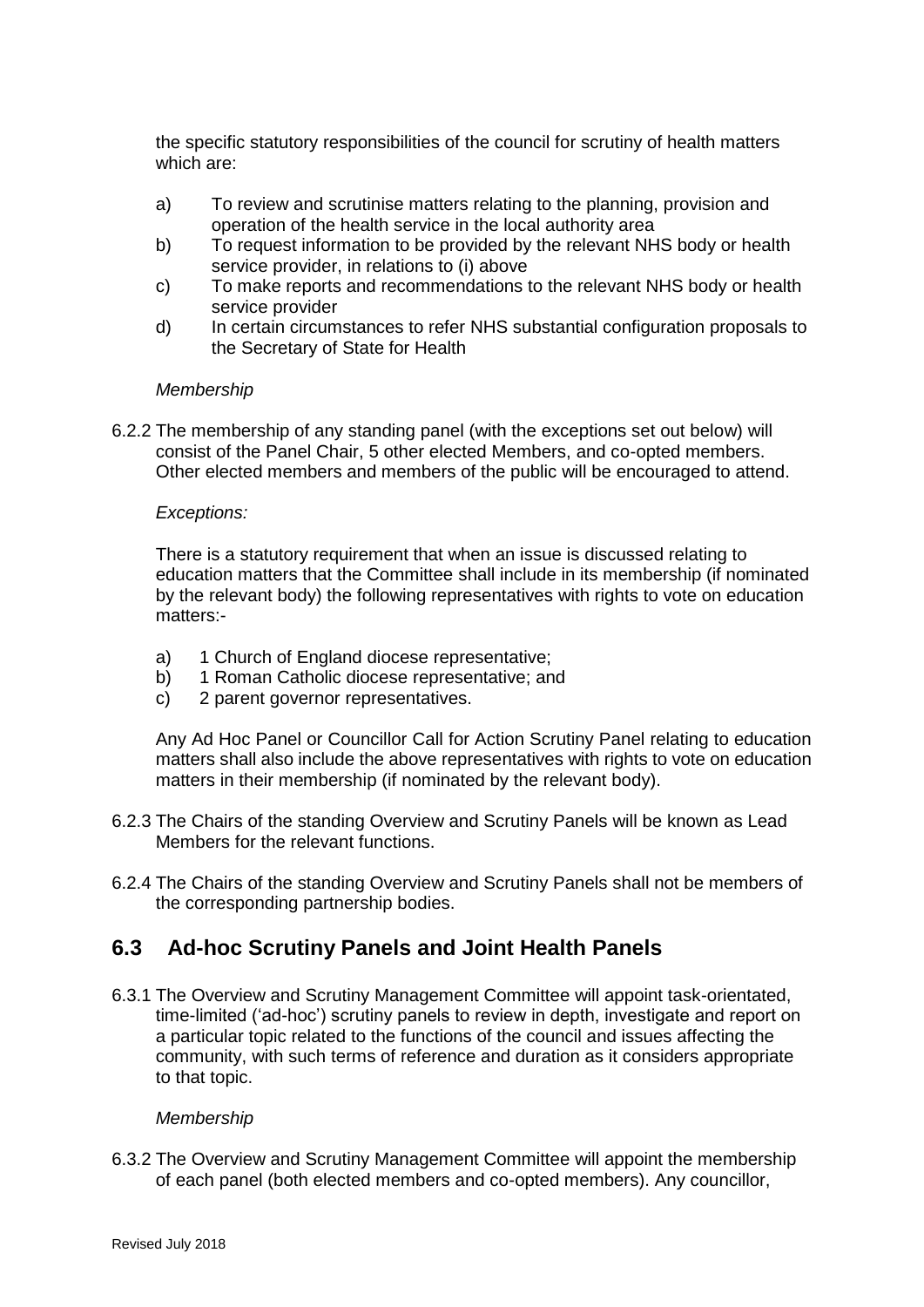except a member of the Cabinet, may be a member. The number of members will be proportionate to the nature and requirements of the task, though no panel shall consist of less than two elected members and the number of co-opted members shall not exceed the number of elected members. Any panel dealing with education matters must also include the church and parent governor statutory representatives

#### *Joint Health Committees*

6.3.3 The Overview and Scrutiny Management Committee will appoint members to any Joint Health Scrutiny Committees which may be required with neighbouring authorities. Terms of reference and all connected matters may be agreed by the Overview and Scrutiny Management Committee. In arrangements with other West Yorkshire Authorities it is anticipated that this will be done in accordance with the protocol for such matters which has been agreed between all the West Yorkshire District Councils.

#### *Councillor Call for Action Scrutiny Panels*

6.3.4 The Overview and Scrutiny Management Committee will appoint members to any Councillor Call for Action Scrutiny Panels, established as a result of a councillor call for action. Terms of reference and all connected matters will be agreed by the Overview and Scrutiny Management Committee.

## <span id="page-20-0"></span>**6.4 Political Balance**

6.4.1The Overview & Scrutiny Management Committee may, subject to compliance with legal procedures, decide that the normal political balance requirements shall not apply to scrutiny panels. In that case the Management Committee may determine an alternative distribution of membership between political groups.

## <span id="page-20-1"></span>**6.5 General Role of the Scrutiny Function**

- a) Review and scrutinise decisions made or actions taken in connection with the discharge of the council's functions
- b) On behalf of the council review or scrutinise all Cabinet / Cabinet Committees recommendations to the council, including policy and budgetary proposals.
- c) Except where the reports recommend referral to Council, exercise the right to call-in and review Executive decisions ( see Scrutiny Procedure Rules 2.2.3 for definition of Executive decisions) in line with the procedure for the 'call-in' of decisions set out in the Overview & Scrutiny Procedure Rules in Part 4 of this Constitution.
- d) Review and scrutinise the performance of the council in relation to its policy objectives, performance targets and / or particular service areas.
- e) Review and scrutinise decisions made or actions taken by partnership bodies, in relation to shared partnership priorities.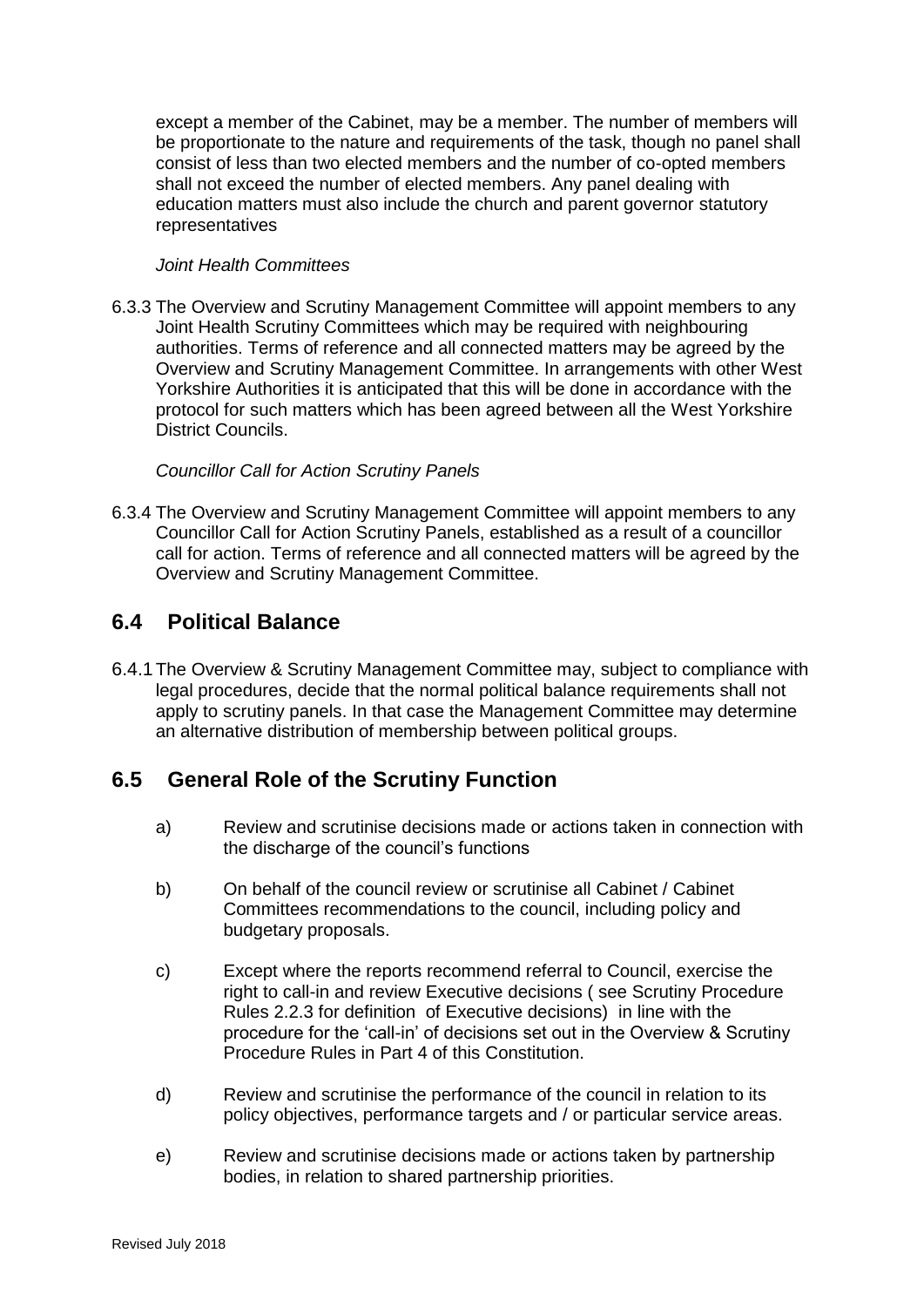- f) Consider any matter affecting the area or its inhabitants.
- g) Consider how the services and resources of other organisations in the district impact on Kirklees residents and liaise with other external organisations operating in the District, whether national, regional or local, to ensure that collaborative working enhances the interests of local people.
- h) Make reports or recommendations to the full Council, the Cabinet / Cabinet Committees or any joint committee on the outcomes of the scrutiny process and in connection with the discharge of any function.
- i) Assist the council and the Cabinet / Cabinet Committees in the development of the Budget and Policy Framework.
- j) Conduct research, involve the community and undertake other relevant consultation.
- k) Invite attendance by appropriate individuals (with the agreement of the Overview and Scrutiny Management Committee) to advise them (as an expert witness). Such individuals will have expertise in the area being scrutinised, e.g. they may be a service user or a professional or academic in the relevant discipline.
- l) Question Cabinet Members in relation to the overview and scrutiny of Cabinet / Cabinet Committee recommendations and the performance of Council services. (In the case of Cabinet / Cabinet Committee recommendations to Council, scrutiny will take place before the recommendations are considered by full Council). Cabinet Members and appropriate officers are required to be available to attend meetings of the relevant Overview and Scrutiny Management Committee / Panel if so requested.
- m) Question Council Officers in relation to the overview and scrutiny of service performance / delivery and the reports on which executive decisions are based, including those executive decisions taken by individual officers. Such officers are required to attend meetings of the relevant Overview and Scrutiny Committee Management Committee / Panel if so requested.
- n) Request attendance by the council's section 41 representatives (joint authorities) in connection with the scrutiny of those bodies.
- o) Invite attendance by senior representatives of outside organisations and invite reports from them on their activities and performance, where necessary, in accordance with the Management Committee's / Panel's terms of reference.
- p) Question and gather evidence from any person (with their consent)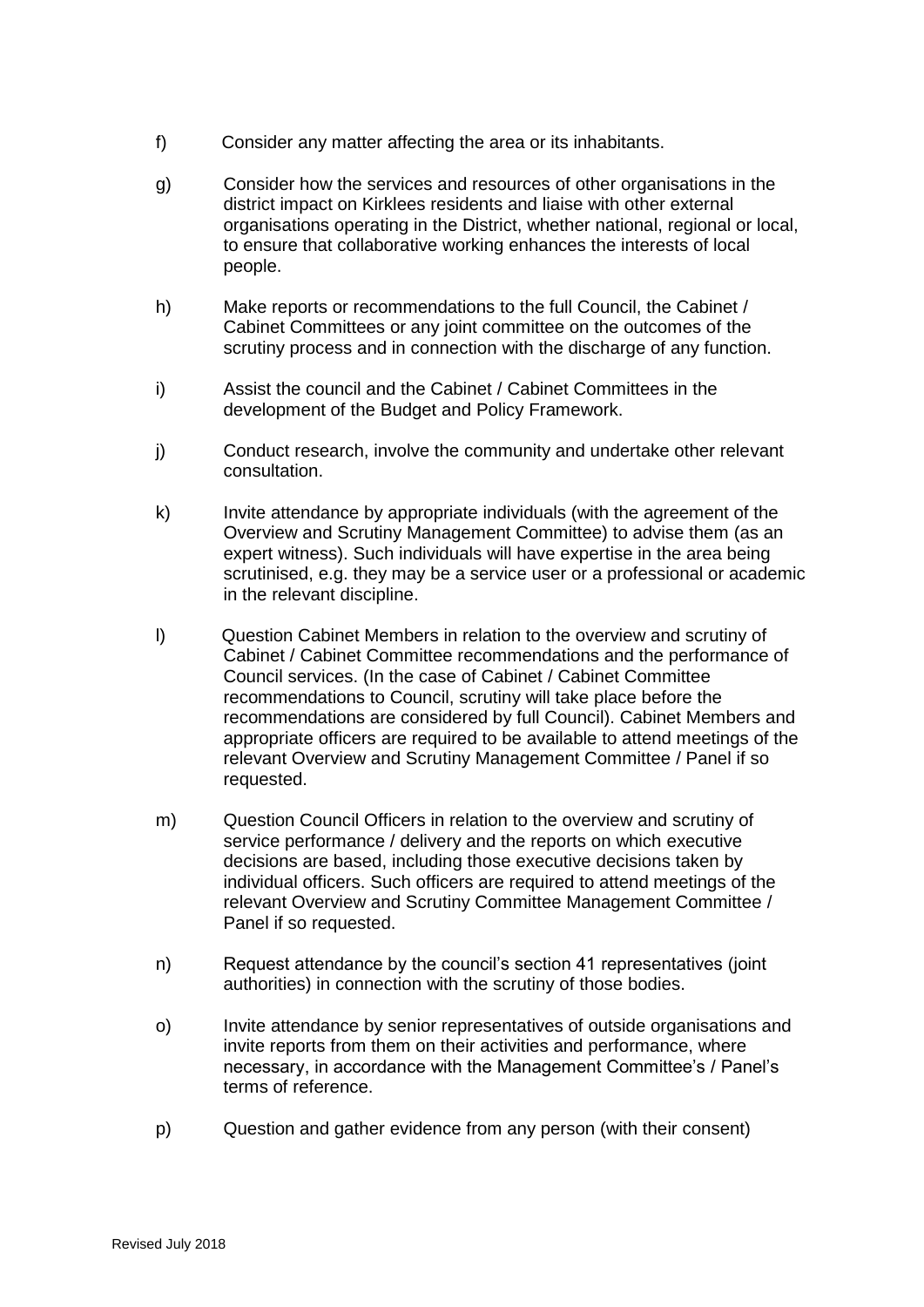- q) Make recommendations to Cabinet / Cabinet Committee and / or Council on issues arising from the overview and scrutiny of executive decisions, recommendations and performance, including for example recommendations that an area of Council policy should be reviewed.
- r) Identify issues for attention within the terms of reference of overview and scrutiny.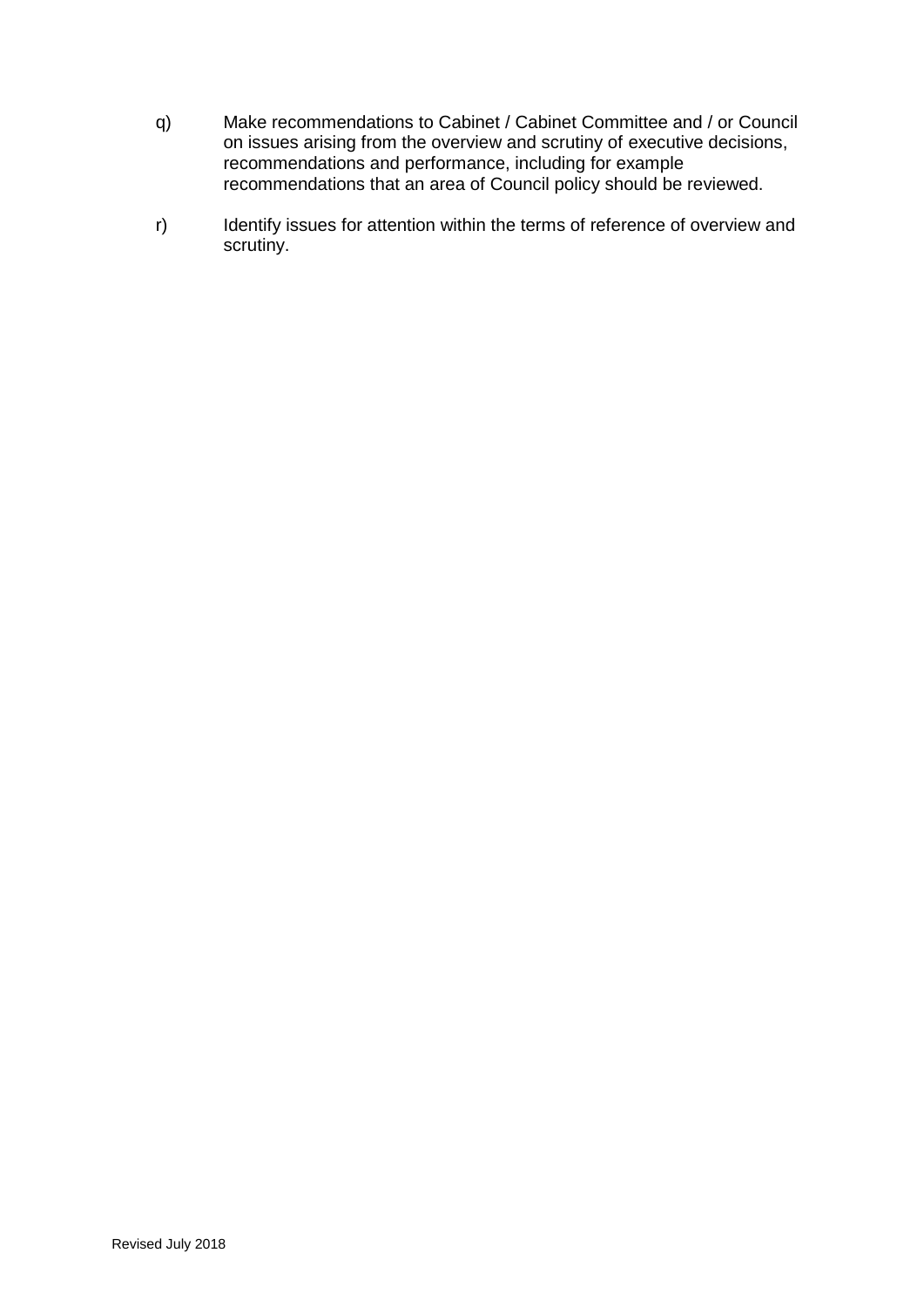### <span id="page-23-0"></span>**ARTICLE 7 - THE EXECUTIVE**

## <span id="page-23-1"></span>**7.1 Title, Role and Transitional Provisions**

- 7.1.1 The leader of the Council and Cabinet who are in office at the time of the local elections in May 2010 shall remain in office until the annual meeting of the authority following those elections and the scheme of responsibility for the authority's executive functions set out in Part 3.3 of this constitution as at that time shall continue in force unless and until it is amended by the Leader appointed in accordance with article 7.2.2 below;
- 7.1.2 Subject to 7.1.1 above, the authority will operate executive arrangements under section 11(2A) of the Local Government Act 2000 (known as the leader and cabinet executive model) with effect from three days after the date of the ordinary elections of councillors to the authority to be held in May 2010.
- 7.1.3 Under the leader and cabinet executive model the Executive consists of a councillor elected as Leader by the authority and a minimum of two and a maximum of nine councillors appointed to the Cabinet by the Leader. The Executive will carry out all of the authority's functions which are not the responsibility of any other part of the authority, whether by law or under this constitution;

## <span id="page-23-2"></span>**7.2 Leader and Deputy Leader**

- 7.2.1 The Leader will be a councillor elected to the position of Leader by the authority.
- 7.2.2 The first Leader to be elected under the arrangements referred to at article 7.1.2 shall be elected at the annual meeting of the authority following the ordinary elections of councillors to the authority to be held in May 2010. If the authority fails to elect a Leader at that meeting the Leader shall be elected at a subsequent meeting of the authority.
- 7.2.3 Subsequent Leaders shall be elected by the authority whenever there is a vacancy in the office of Leader.
- 7.2.4 The Leader shall designate one of the other Cabinet members to be the Deputy Leader. The Leader shall give written notice to the authority's Chief Executive and Service Director – Legal, Governance and Commissioning of the appointment of the Deputy Leader and the appointment shall take effect upon the day on which the Chief Executive gives written acknowledgment of receipt of the notice. The Leader, if they think fit, may remove the Deputy Leader from office and where a vacancy in the office of Deputy Leader occurs the Leader must appoint another person in their place. The Leader shall give written notice to the authority's Chief Executive and Service Director – Legal, Governance and Commissioning of any such removal of the Deputy Leader from office or appointment of a new Deputy Leader and the removal or appointment shall take effect upon the day on which the Chief Executive gives written acknowledgment of receipt of such notice.
- 7.2.5 If for any reason the Leader is unable to act the Deputy Leader must act in the Leader's place.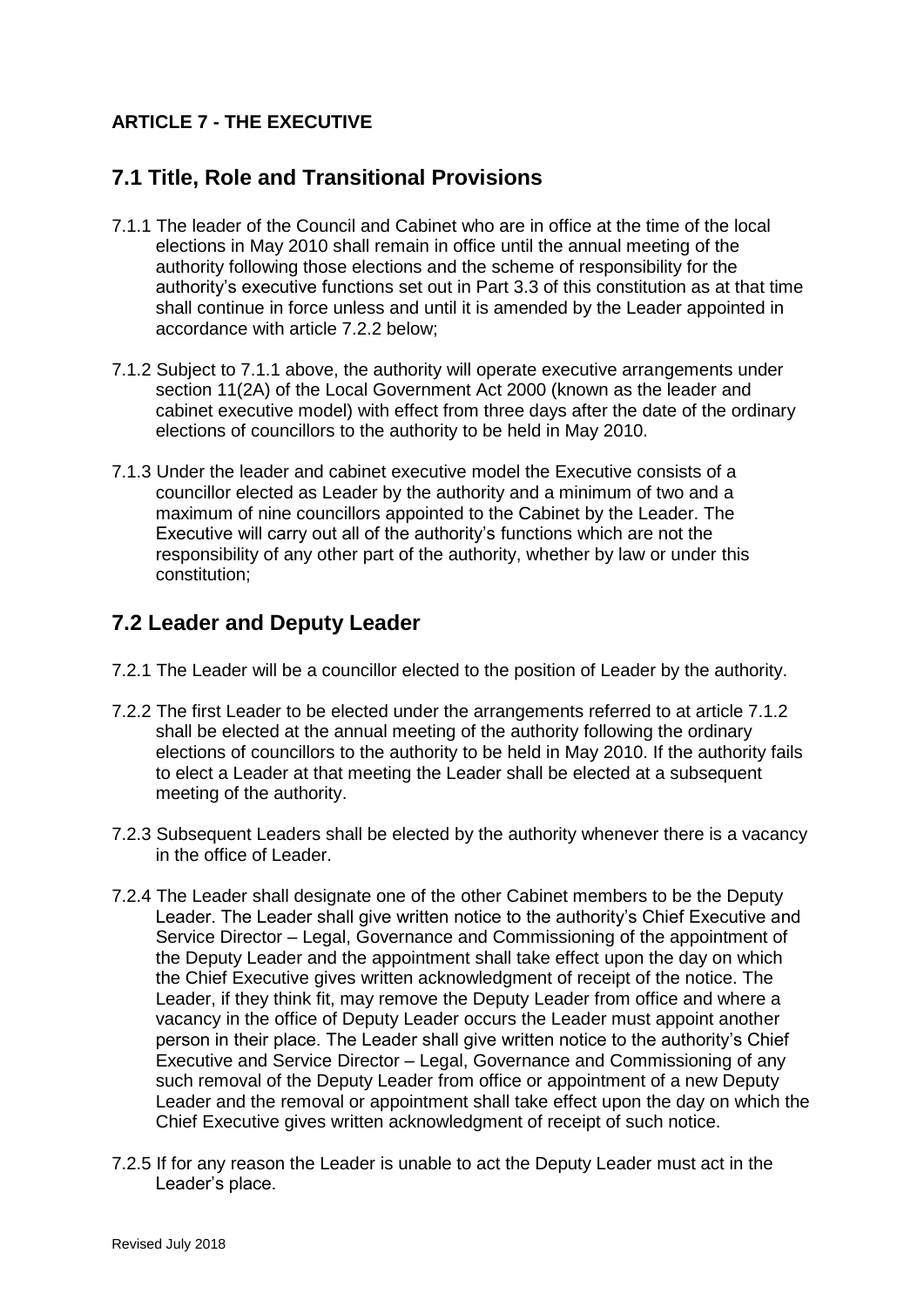7.2.6 If for any reason the Deputy Leader is unable to act or the office of Deputy Leader is vacant, the Cabinet must act in the Leader's place or must arrange for a member of the Cabinet to act in the Leader's place.

## <span id="page-24-0"></span>**7.3 Form and Composition of Cabinet**

- 7.3.1 The Cabinet will consist of the Leader, together with at least two, but no more than nine councillors appointed to the Cabinet by the Leader. One of the Cabinet members must be the Deputy Leader.
- 7.3.2 The Leader may appoint each Cabinet member to be responsible for a specific portfolio of functions. The Leader may make adjustments to the detail of those portfolios or add additional responsibilities as they consider appropriate in the light of operational need. Any such changes shall be reported to the next meeting of the Cabinet.
- 7.3.3 The Leader shall appoint one Cabinet member to be "lead member for children's services" for the purposes of section 19(1) of the Children Act 2004.
- 7.3.4 The Leader shall, within five working days of being elected as Leader, give written notice to the local authority's Chief Executive and Service Director – Legal, Governance and Commissioning of the details of which councillors have been appointed to Cabinet, of any portfolios of functions which have been allocated to individual Cabinet members and of which Cabinet member has been appointed as lead member for Children's Services. The Leader shall also notify the Chief Executive and Service Director – Legal, Governance and Commissioning if and when he/she makes any changes to these arrangements. Such arrangements shall take effect upon the day on which the Chief Executive gives written acknowledgment of receipt of such notifications.

## <span id="page-24-1"></span>**7.4 Other Cabinet Members**

7.4.1 Only councillors may be appointed to the Cabinet by the Leader. There may be no co-optees and no deputies or substitutes for Cabinet members. Neither the Mayor nor Deputy Mayor may be appointed to the Cabinet and members of the Cabinet (including the Leader) may not be members of the Overview and Scrutiny Management Committee, or its panels.

## <span id="page-24-2"></span>**7.5 Terms of Office and Removal from Office**

- 7.5.1 The Leader's term of office shall commence upon the day of the Leader's election pursuant to article 7.2.1 or 7.2.2 and, unless article 7.5.2 applies, will expire on the day when the authority holds its first annual meeting after the Leader's normal day of retirement as a councillor. Accordingly the maximum term of office for the Leader is 4 years.
- 7.5.2 The Leader's term of office will end before the time specified in article 7.5.1 in the following circumstances: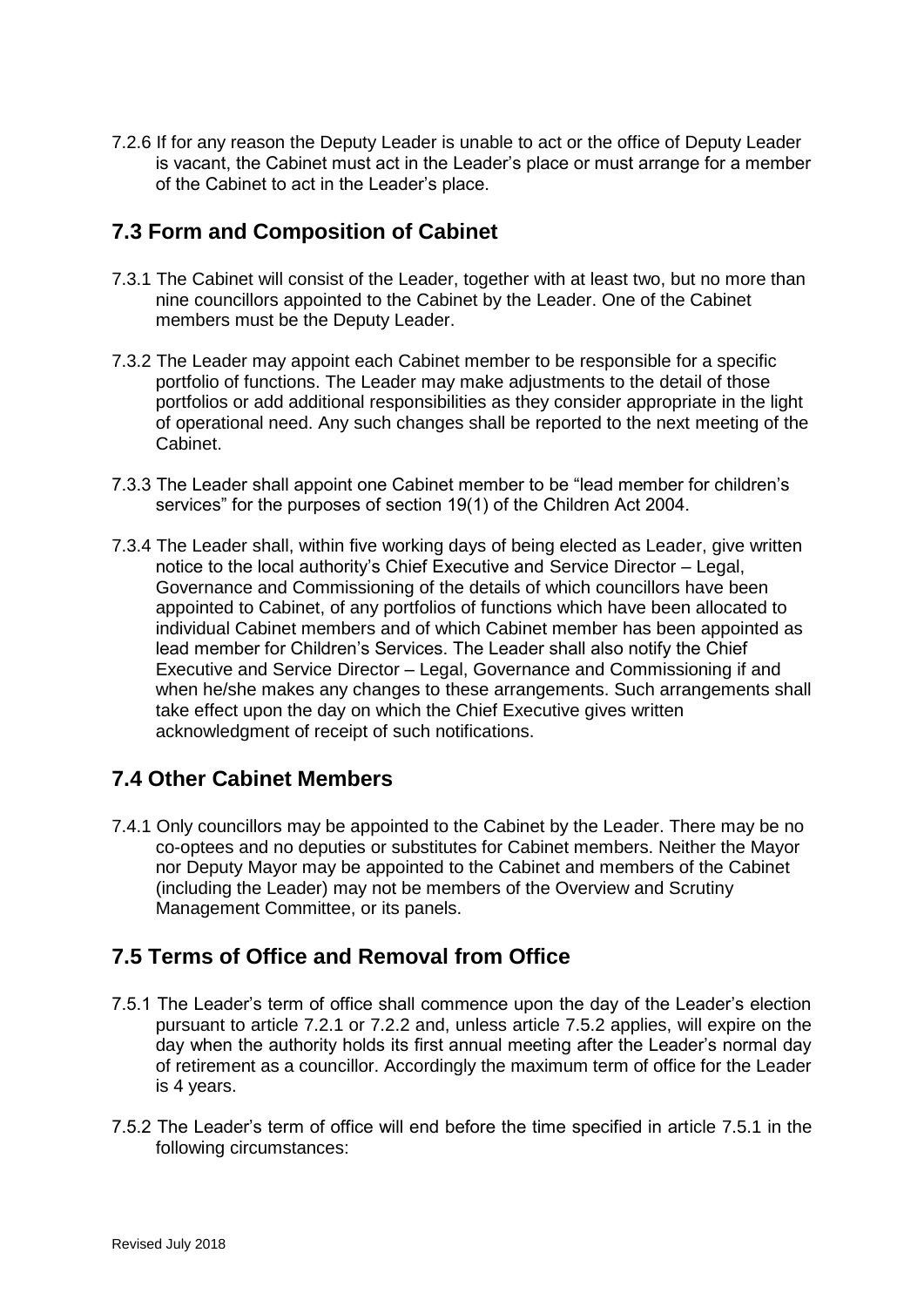- 7.5.2.1 The Leader resigns from office. Such resignation shall be effective when the authority's Chief Executive receives written notice of the resignation from the Leader.
- 7.5.2.2 The Leader is removed from office by resolution of the authority under article 7.6.1.
- 7.5.2.3 The Leader resigns as a councillor.
- 7.5.2.4 The Leader otherwise ceases to be a councillor, except in the circumstances provided for in article 7.5.1.
- 7.5.3 During any period during which the Leader is suspended by the authority's standards committee or by the First-tier Tribunal (Local Government Standards in England) from being a member of the authority the Deputy Leader shall act in the Leader's place and the Leader shall not be a member of the Cabinet during the term of any such suspension.
- 7.5.4 The Leader may not be removed from office other than in accordance with this article.
- 7.5.5 The Deputy Leader is to hold office from the day when they are appointed by the Leader until the end of the term of office of the Leader, unless:
	- 7.5.5.1 The Deputy Leader is removed from office by the Leader in accordance with article 7.2.4. Such removal from office shall be effective when the authority's Chief Executive receives written notice of the removal from the Leader;
	- 7.5.5.2 The Deputy Leader resigns as Deputy Leader;
	- 7.5.5.3 The Deputy Leader ceases to be a member of the authority;
	- 7.5.5.4 The Deputy Leader is acting as Leader pursuant to article 7.6.3 during a vacancy in the office of Leader, in which case the Deputy Leader shall continue to hold office until the election of a new Leader; or
	- 7.5.5.5 The Leader resigns from or dies in office in which case the Deputy Leader shall act as Leader and continue to hold office until the election of a new Leader.

And for the avoidance of doubt in the circumstances described in Articles 7.5.5.4 or 7.5.5.5 the Deputy Leader whilst acting as Leader shall be entitled to appoint a Cabinet in accordance with Article 7.3.

- 7.5.6 The individual Cabinet members are to hold office from the day when they are appointed by the Leader until the end of the term of office of the Leader, subject to article 7.5.6, unless:
	- 7.5.6.1 They are removed from office by the Leader, or the Deputy Leader acting in the Leader's absence. Any such removal of a Cabinet member from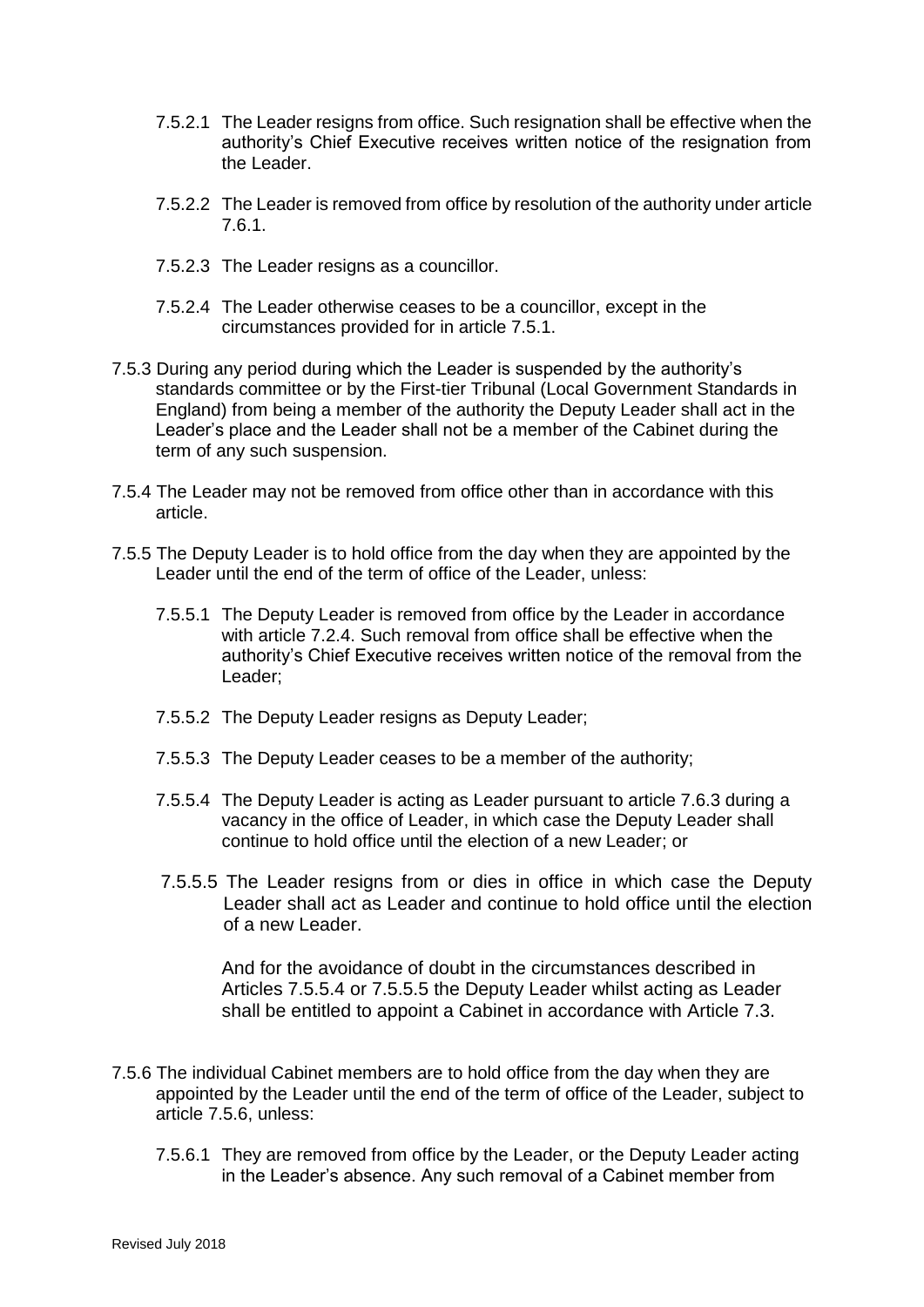office shall take effect upon the authority's Chief Executive receiving written notice of the removal from office, such notice to be given by the Leader or Deputy Leader as the case may be;

- 7.5.6.2 They resign as members of the Cabinet; or
- 7.5.6.3 They cease to be members of the authority.

## <span id="page-26-0"></span>**7.6 Removal from Office of the Leader**

- 7.6.1 The Leader may be removed from office by resolution of the authority.
- 7.6.2 No such resolution may be considered by the authority unless a notice of motion has been submitted in writing and delivered to the Service Director – Legal, Governance and Commissioning by 10.00 am on the tenth day before the date of the council meeting at which the motion is to be considered. The notice of motion must be signed by not less than one third of the members of the authority.
- 7.6.3 Where the Leader is removed from office in accordance with article 7.6.1 the authority shall elect a new Leader at the meeting which the Leader is removed from office or at a subsequent meeting. During any period during which the office of Leader is vacant the Deputy Leader will act as Leader.

## <span id="page-26-1"></span>**7.7 Proceedings of the Executive**

7.7.1 Proceedings of the Executive shall take place in accordance with the Executive Procedure Rules set out in Part 4 of this constitution. The Access to Information Procedure Rules also contain requirements which apply to the Executive.

# <span id="page-26-2"></span>**7.8 Responsibility for Functions**

- 7.8.1 The Leader will ensure that a list is maintained in Part 3 of this Constitution setting out which executive functions the Leader has allocated to himself / herself and which executive functions they have delegated to the Cabinet, specified individual members of the Cabinet, specified committees of the Cabinet or specified officers of the authority.
- 7.8.2 The Leader shall provide a copy of that list to the authority's Chief Executive and Service Director – Legal, Governance and Commissioning within five working days of being appointed as Leader and shall notify the Chief Executive and Service Director – Legal, Governance and Commissioning Support in writing of any amendments to that list. Following the appointment of a new Leader, all executive functions will vest in the Leader until the day upon which the Chief Executive gives written acknowledgment of receipt of such a list and any amendments to the list will not take effect until the day upon which the Chief Executive gives written acknowledgment of receipt of such notice of amendment.
- 7.8.3 Unless the Leader otherwise directs: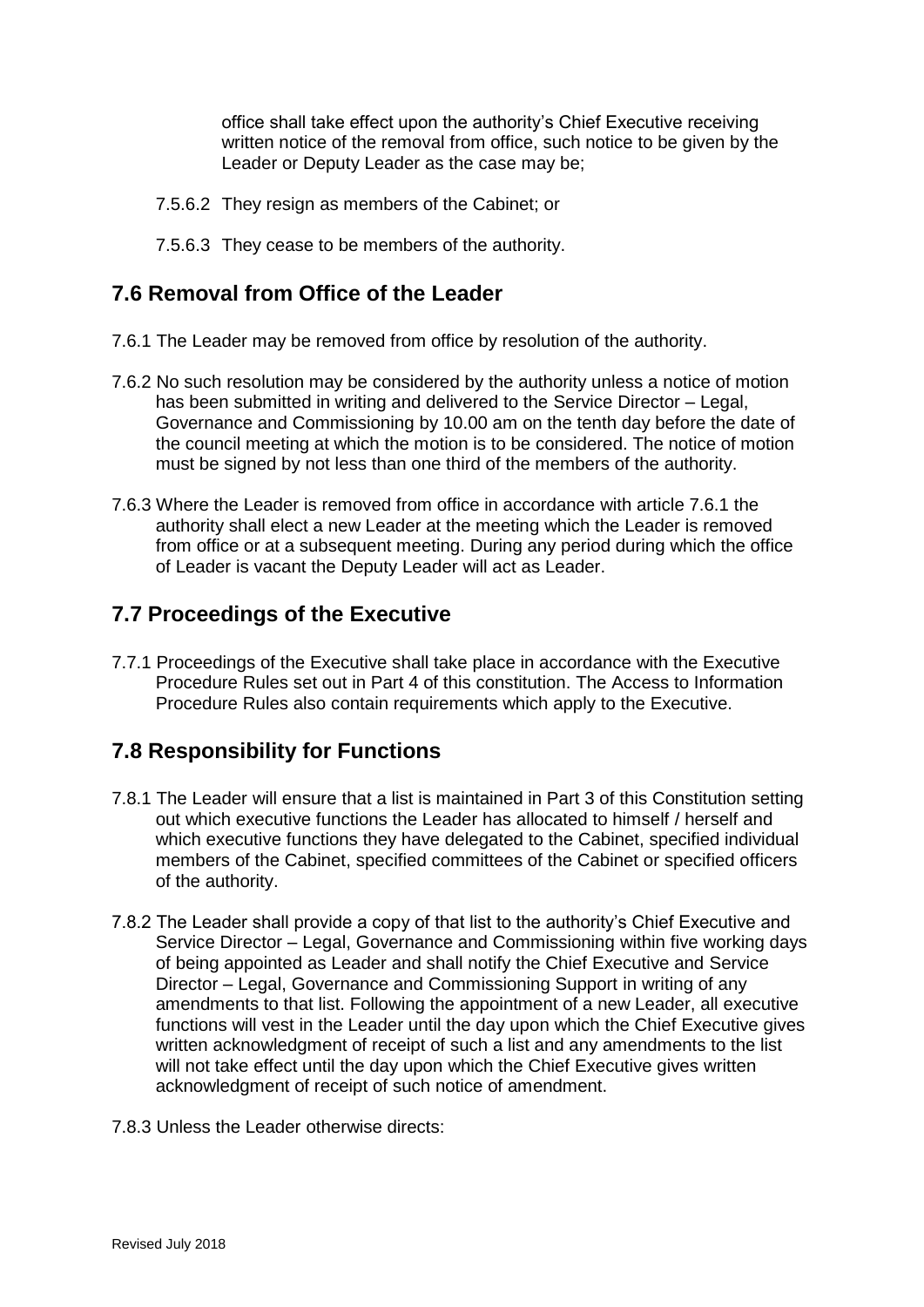- 7.8.3.1 The Cabinet may arrange for the discharge of any of the executive functions delegated to it by the Leader to be exercised by a committee of the Cabinet or by an officer of the authority.
- 7.8.3.2 Any member of the Cabinet who has been delegated executive functions may arrange for any of those functions to be exercised by an officer.
- 7.8.3.3 Any committee of the Cabinet which has been delegated functions may arrange for any of its executive functions to be carried out by an officer
- 7.8.4 Article 7.8.2 shall not prevent the Leader, the Cabinet, a member of the Cabinet or a committee of the Cabinet from exercising functions which they have previously delegated.

## <span id="page-27-0"></span>**7.9 Executive arrangements in the event of no leader being elected**

7.9.1 If at any time there is no leader and no Deputy Leader in office, any act or function that could otherwise be performed by the Leader may be performed by the Chief Executive [who will act in consultation with the leaders of all political parties].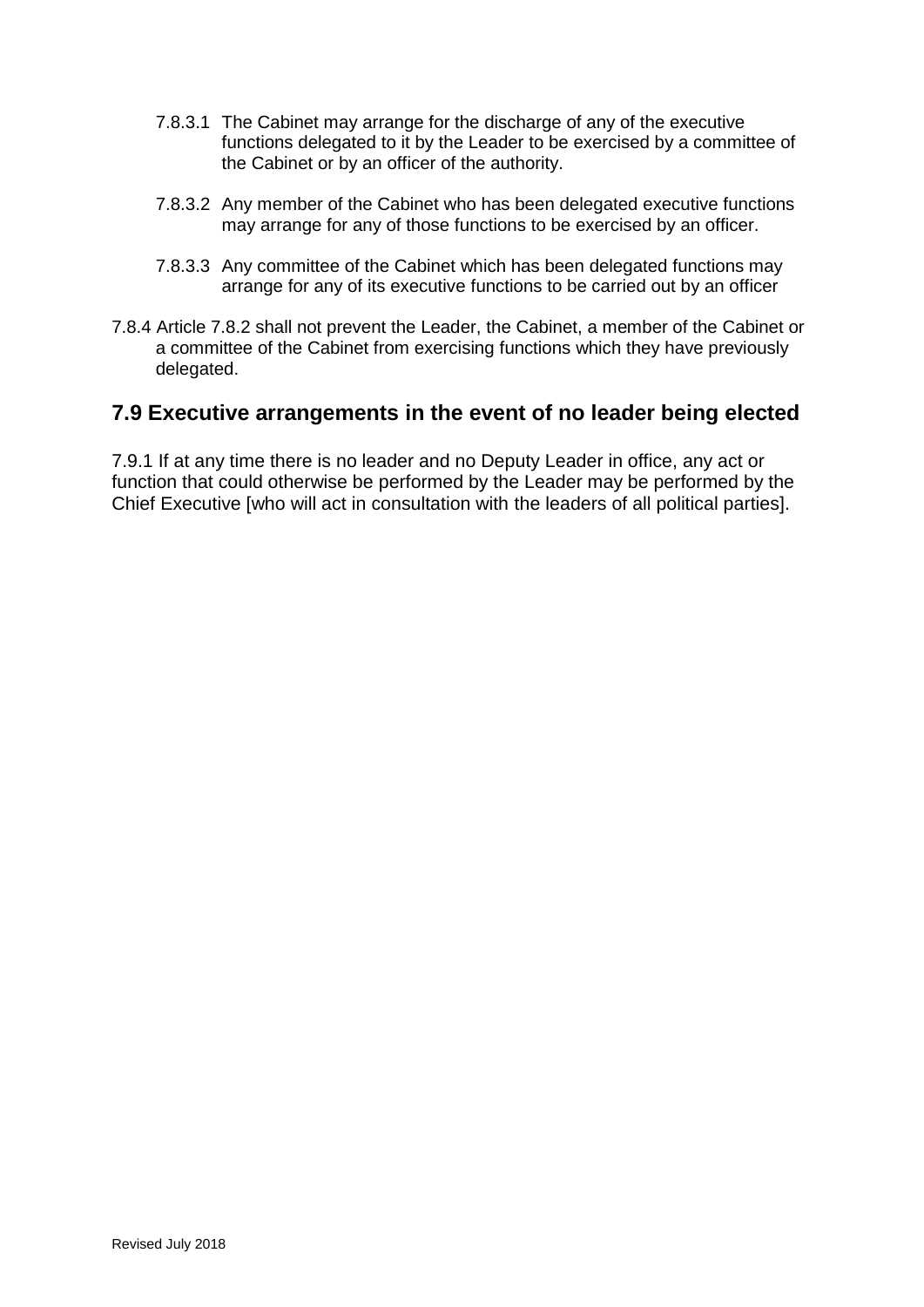# <span id="page-28-0"></span>**ARTICLE 8 – REGULATORY AND OTHER COMMITTEES**

- 8.1 The council will appoint the committees referred to in Section 2 of Part 3 of this constitution to discharge the council functions described.
- 8.2 The council may from time to time appoint such other committees as it thinks fit to carry out appropriate functions which are reserved to the council (and not the Cabinet).
- 8.3 A member of the Cabinet may serve on a regulatory or other committee if otherwise eligible to do so as a councillor.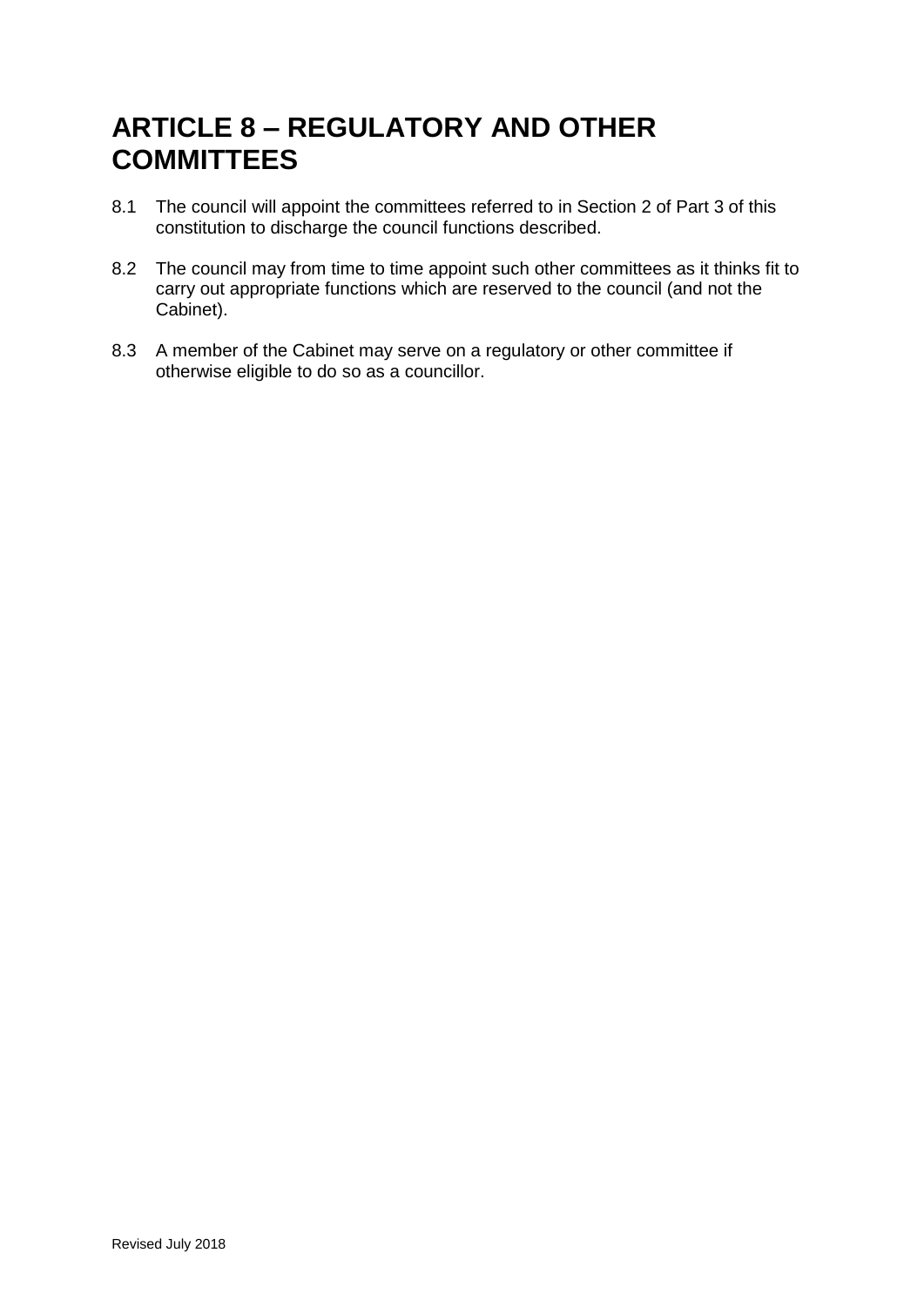# <span id="page-29-0"></span>**ARTICLE 9 – THE STANDARDS COMMITTEE**

## <span id="page-29-1"></span>**9.1 Standards Committee**

Although it is not a requirement of the Localism Act 2011, Kirklees Council has established a Standards Committee.

### <span id="page-29-2"></span>**9.2 Membership**

The Standards Committee consists of seven councillors. The Independent Person (and deputy) appointed by Kirklees Council will be invited to attend all meetings of the Standards Committee as observers. The Chairperson shall have discretion to allow the Independent Person (and deputy) to address members of the Committee on any agenda items.

## <span id="page-29-3"></span>**9.3 Role and Function**

The Standards Committee has the following roles and functions:

- To promote and maintain high standards of conduct by members, including co-opted members;
- Establish sub-committees to consider reports prepared by the Monitoring Officer, or by an investigating officer acting on his/her behalf, into allegations that a member or co-opted member of the Council has failed or may have failed to comply with the Council's Code of Conduct;
- To monitor and review, as appropriate, the Members' Code of Conduct and to advise the Council on any changes;
- To provide advice and guidance to members and co-opted members on issues relating to the members Code of Conduct and ethical standards and to arrange the provision of training on such matters;
- The exercise of 1 to 4 above in relation to the parish and town councils wholly or mainly within Kirklees and the members and co-optees of those councils;
- To recommend to the council, if appropriate, the adoption of protocols relating to members' conduct supplementary to the Members' Code of Conduct and to determine procedures for dealing with allegations of breaches of such protocols;
- To consider and take action on any reports referred to it by the Corporate Governance and Audit Committee relating to the monitoring of the performance of councillors;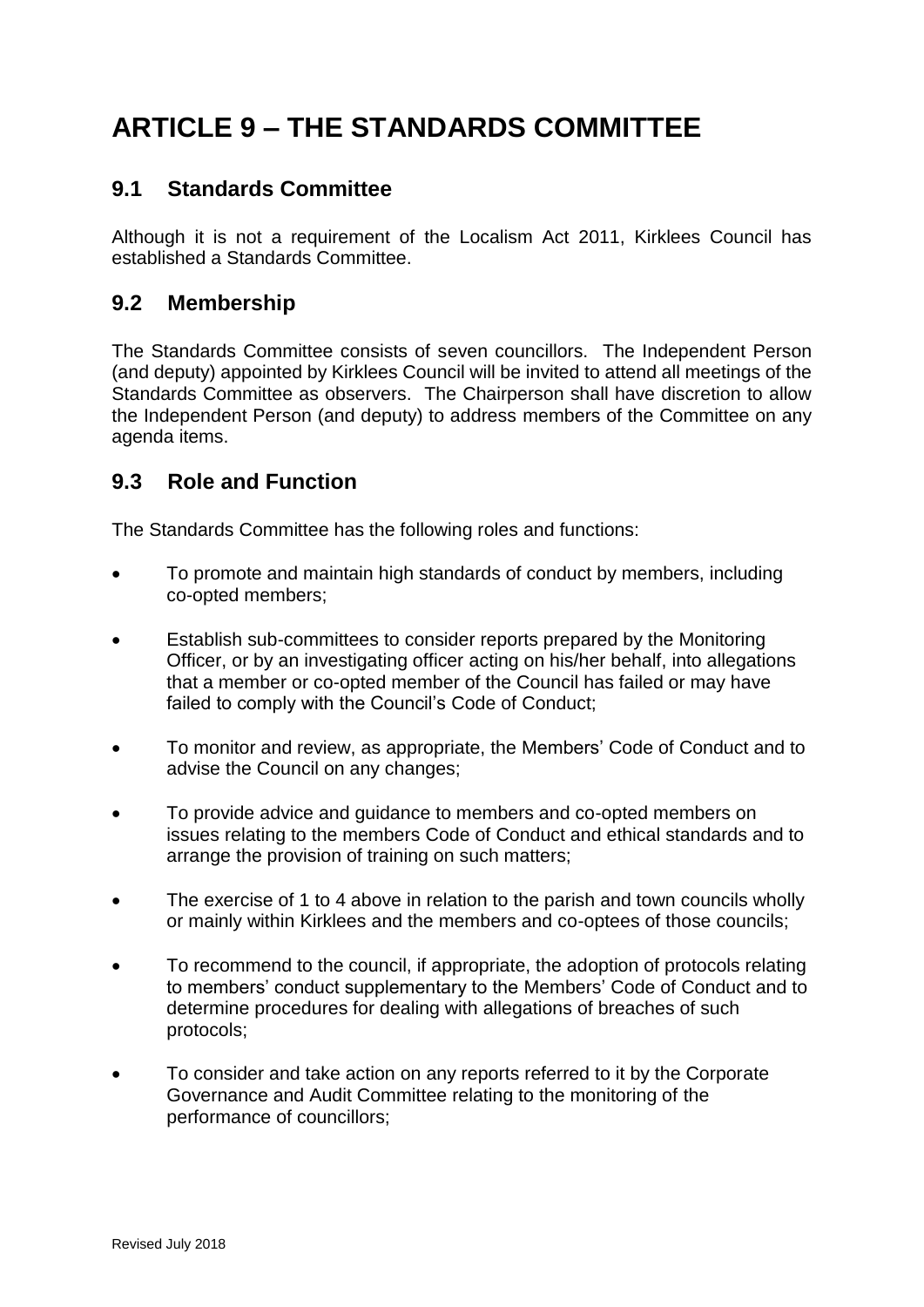# <span id="page-30-0"></span>**9.4 Sub-Committees**

The Council has established one sub-committee as follows:

### **Standards Sub-Committee**

Membership consists of three councillors selected from the Standards Committee by the Service Director – Legal, Governance and Commissioning. No group is entitled to more than one place on the sub-committee and the appointment of the Chairperson shall be determined by the members of the sub-committee on each occasion that they meet.

Role and functions

- To consider reports prepared by the Monitoring Officer, or by an investigating officer acting on his/her behalf, into allegations that a member or co-opted member of the Council has failed or may have failed to comply with the Council's Code of Conduct and to decide on what, if any, action should be taken against the subject member.
- To consider reports prepared by the Monitoring Officer, or by an investigating officer acting on his/her behalf, into allegations that a member or co-opted member of any parish and town councils wholly or mainly within Kirklees has failed or may have failed to comply with their council's Code of Conduct and to recommend to the relevant parish or town council what, if any, action should be taken against the subject member.

## <span id="page-30-1"></span>**9.5 Responsibilities of the Monitoring Officer**

The Council has delegated authority to the Monitoring Officer to:

- Administer the Standards regime for members and co-optees of the Council and to determine and resolve allegations of non-compliance with the Members' Code of Conduct in accordance with the approved arrangements for dealing with misconduct complaints set out in Part 5 of this Constitution.
- Administer the Standards regime for members and co-optees of the parish/town councils within the Kirklees administrative area, to seek to resolve complaints against those members and co-optees and to make appropriate recommendations to those parish/town councils.
- Grant dispensations to members and co-optees of the Council for the purposes of section 33 of the Localism Act 2011.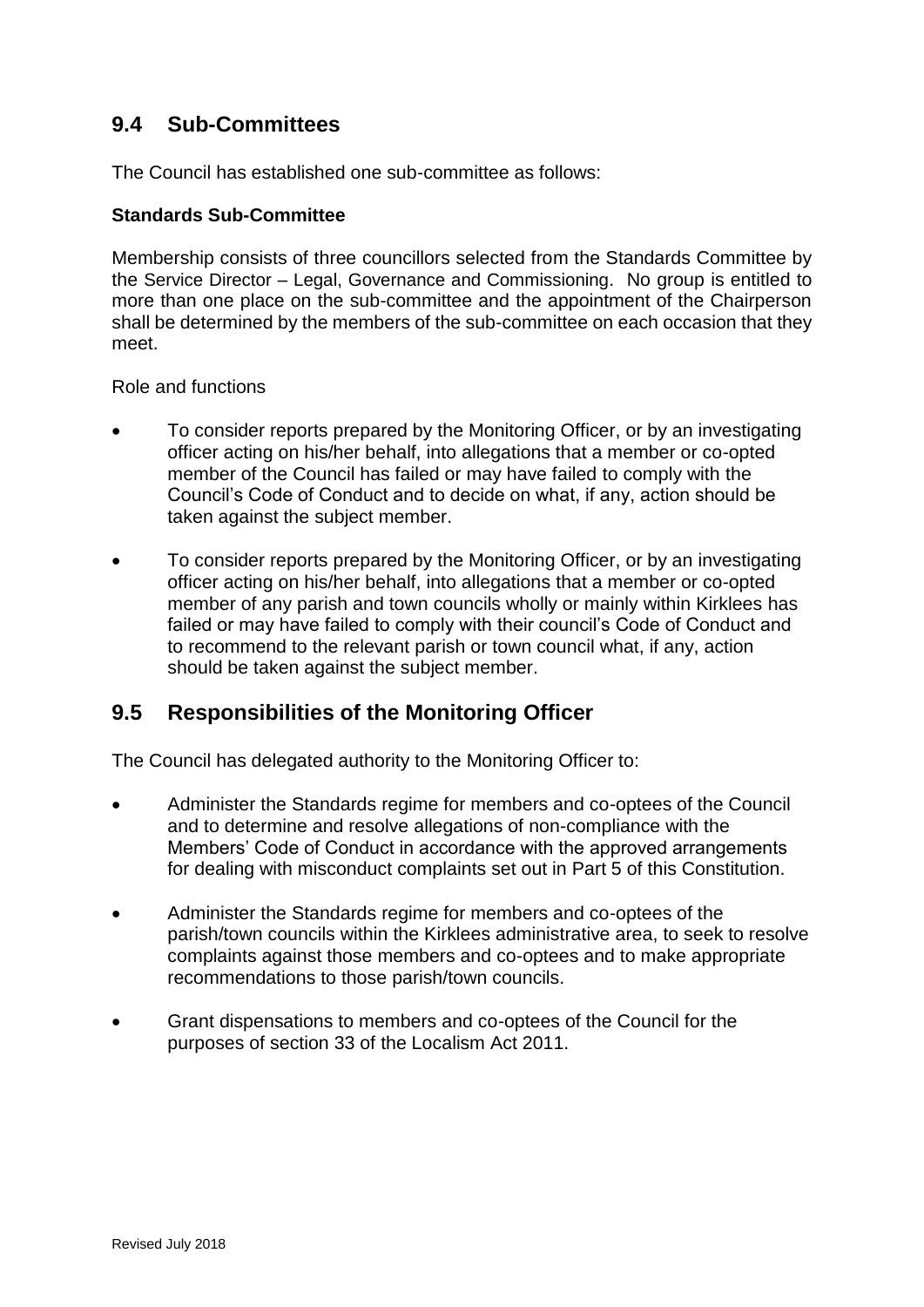# <span id="page-31-0"></span>**ARTICLE 10 – THIS PAGE IS BLANK**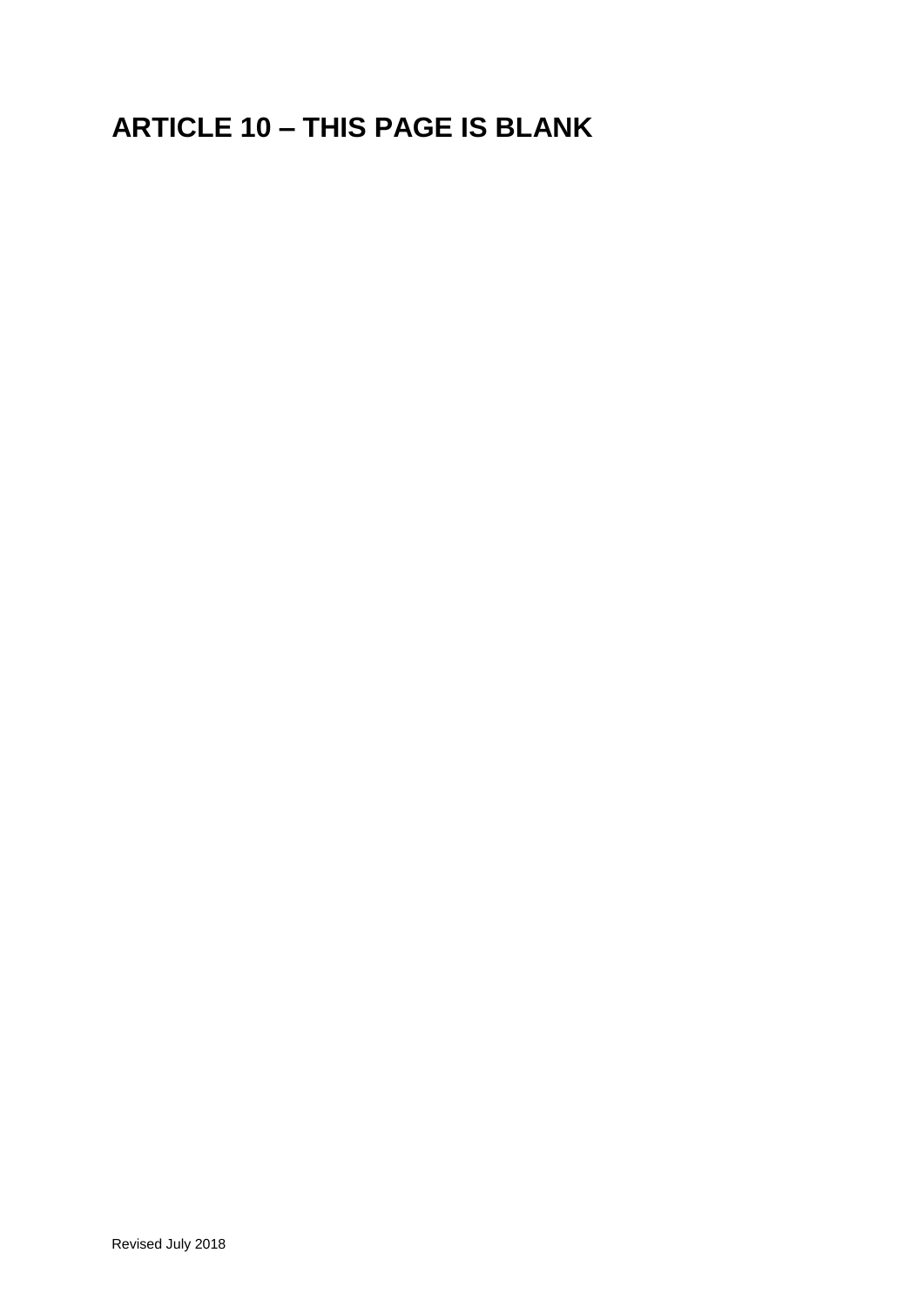# <span id="page-32-0"></span>**ARTICLE 11 – JOINT ARRANGEMENTS**

## <span id="page-32-1"></span>**11.1 General Power of Competence**

The council or the Cabinet, may subject to restrictions and limitations, exercise its general power of competence<sup>1</sup> to make joint arrangements

In particular, the Cabinet may enter into a **Local Strategic Partnership** with other persons and bodies within Kirklees for the purposes of bringing together the public, private, business, community and voluntary sectors so that different initiatives and services support each other and work together. As at May 2008 this consists of the **Kirklees Partnership Board** and four **Local Public Service Boards** covering Safer Stronger Communities; Children and Young People; Adults and Healthier Communities; and Regeneration and Sustainable Development. Subject to the oversight of and decision making by the Cabinet they also work together on and monitor progress on the Local Area Agreement for Kirklees.

Cabinet may vary these arrangements at any time in agreement with the partners concerned.

# <span id="page-32-2"></span>**11.2 Joint Arrangements<sup>2</sup>**

- a. The council may establish joint arrangements with one or more local authorities and/or their executives to exercise functions which are not executive functions, or to advise the council on such functions. Such arrangements may involve the appointment of a joint committee with those other local authorities.
- b. The council may also establish such arrangements in respect of a mixture of executive and non-executive functions, but will require the agreement of the Cabinet before doing so. Where the council appoints more than one member to such a joint committee, at least one of those members must be a member of the Cabinet.
- c. The Cabinet may establish joint arrangements with one or more local authorities to exercise functions which are executive functions<sup>3</sup>. Such arrangements may involve the appointment of joint committees with those other local authorities.
- d. Except as set out below, the Cabinet may only appoint Cabinet members to a joint committee and those members need not reflect the political composition of the local authority as a whole.
- e. The Cabinet may appoint members to a joint committee from outside the Cabinet where:-
	- (i) The joint committee relates to five or more local authorities;

1

<sup>1</sup> In accordance with Section 1 Localism Act 2011

 $2$  The Police Reform and Social Responsibility Act 2011 also requires the local authorities for the West Yorkshire Police Area to establish a Police and Crime Panel for the police area. City of Wakefield Metropolitan District Council is the support services authority for the Panel

<sup>&</sup>lt;sup>3</sup> Arrangements are established in accordance with the Local Authorities (Arrangements for the Discharge of Functions) (England) Regulations 2012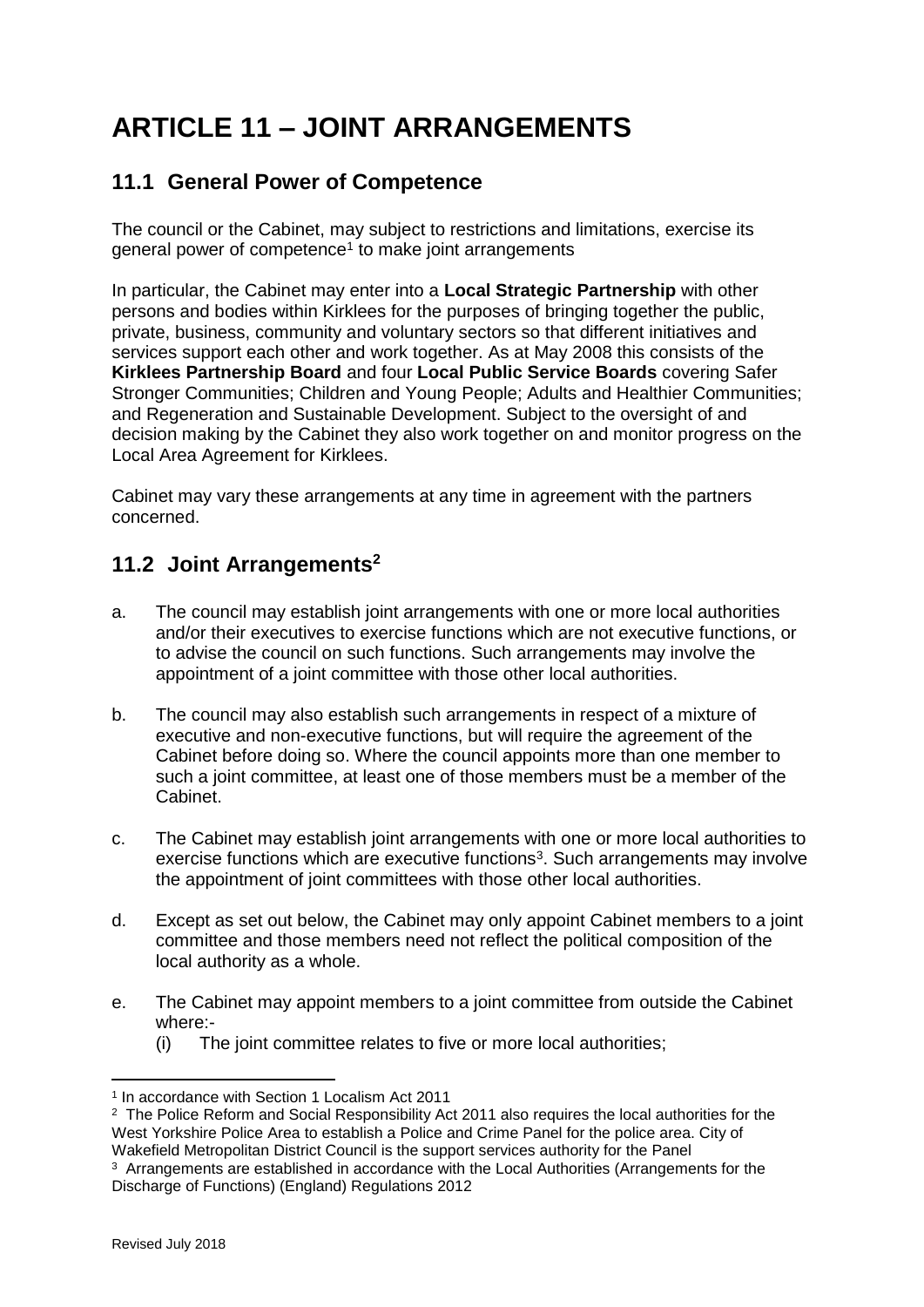- (ii) The function concerned is required by statute to be exercised by a joint committee; or
- (iii) The joint committee has functions for only part of the area of the authority, and that area is smaller than two-fifths of the authority by area or population. In such cases, the Cabinet may appoint to the joint committee any councillor who is a member for a ward which is wholly or partly contained within the area.

The political balance requirements do not apply to such appointments. The Cabinet may not appoint to joint committees anyone who is not a member of the council.

f. Details of any joint such arrangements, including any delegations to joint committees will be found in the council's scheme of delegations in Part 3 of this Constitution.

## <span id="page-33-0"></span>**11.3 Access to Information**

- a. The Access to Information Rules in Part 4 of this Constitution apply.
- b. If all the members of a joint committee are members of the executive in each of the participating authorities then its access to information regime is the same as that applied to the executives by or under the Local Government Act 2000.
- c. If the joint committee contains members who are not on the executive of any participating authority then the access to information rules in Part VA of the Local Government Act 1972 will apply.

## <span id="page-33-1"></span>**11.4 Delegation to and from other local authorities**

- a. The council may delegate non-executive functions to another local authority or, where those functions are the responsibility of the executive of another local authority, to that executive.
- b. The Cabinet may delegate executive functions to another local authority or the executive of another local authority.
- c. The decision whether or not to accept such a delegation from another local authority to this local authority (but not to the Cabinet) shall be reserved to the council meeting unless otherwise specified in Part 3 of this Constitution.

## <span id="page-33-2"></span>**11.5 Contracting out**

The council, for functions which are not executive functions, and the Cabinet, for executive functions, may contract out to another body or organisation functions which may be exercised by an officer and which are subject to an order under section 70 of the Deregulation and Contracting Out Act 1994, or under contracting arrangements where the contractor acts as the council's agent under usual contacting principles, provided there is no delegation of the council's discretionary decision making.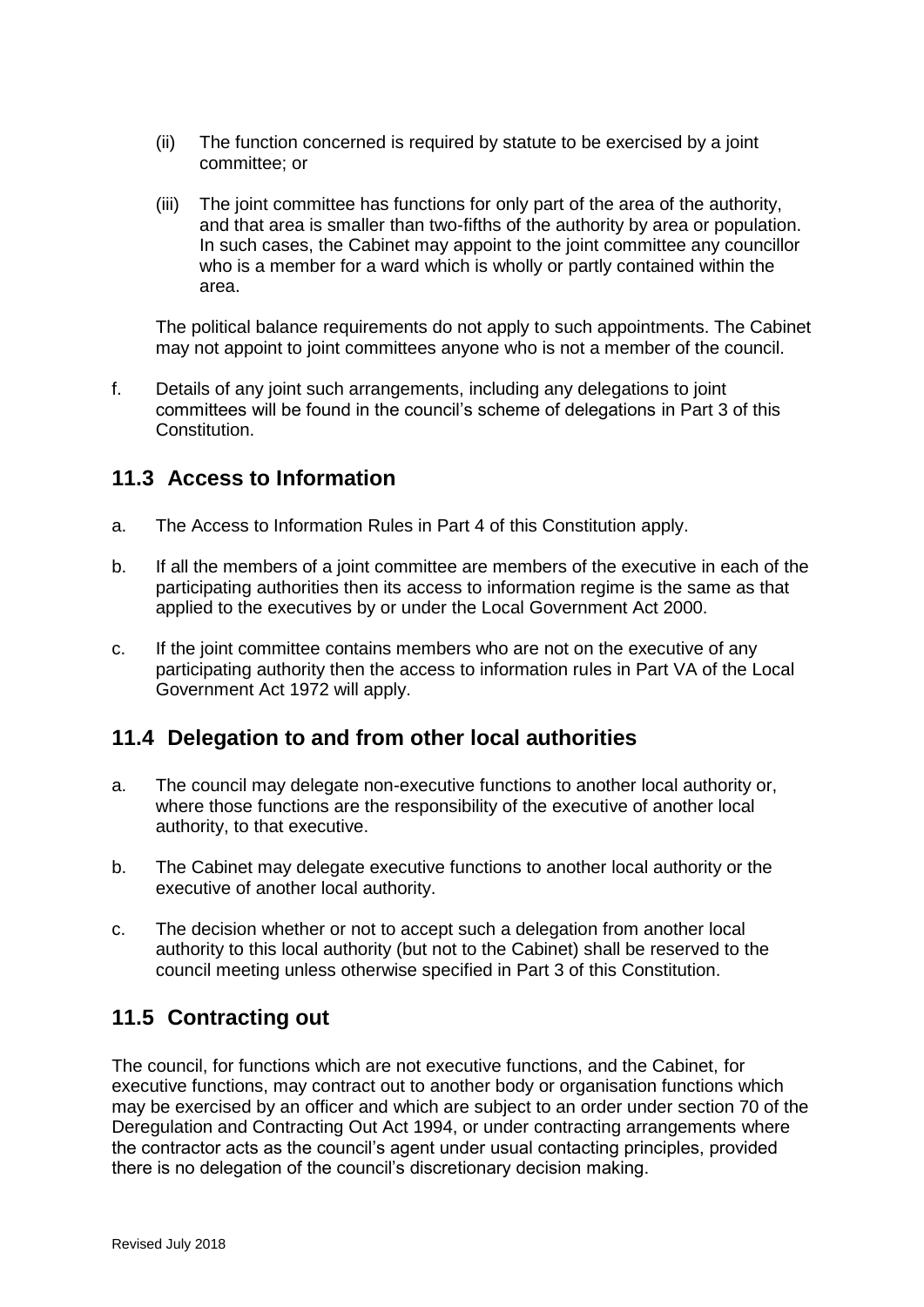# <span id="page-34-0"></span>**11.6 General**

The council or the Cabinet may enter into any other joint arrangements for any purpose for which they may lawfully do so.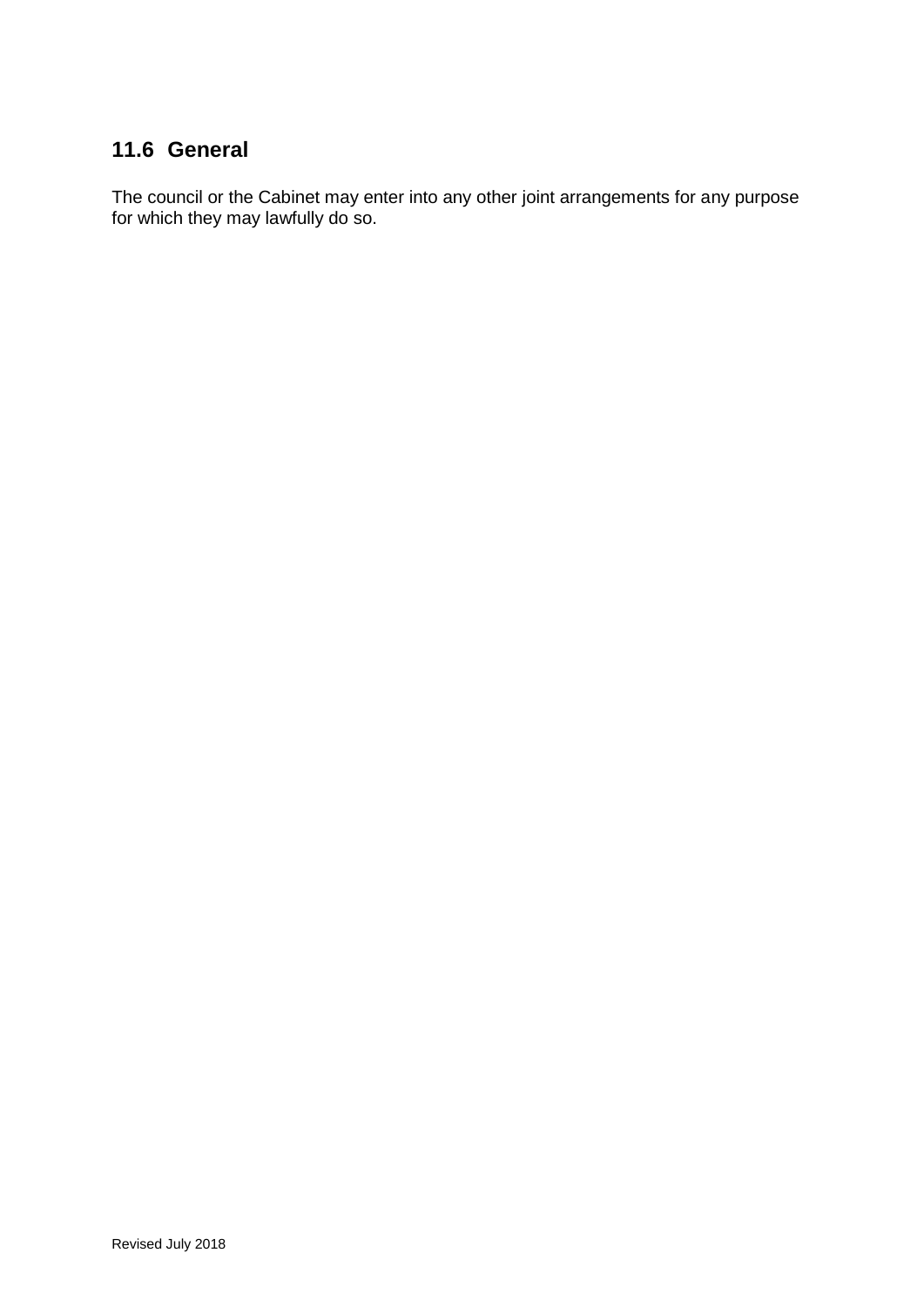# <span id="page-35-0"></span>**ARTICLE 12 – OFFICERS**

## <span id="page-35-1"></span>**12.1 Management Structure**

- a. **General.** The council may engage such staff (referred to as officers) as it considers necessary to carry out its functions. Appointments will be made in accordance with the Officer Employment Procedure Rules in Part 4 of this Constitution.
- b. **Chief Officers.** The council will engage persons for the following posts, who will be designated chief officers. They will have the responsibilities specified, but will also have the management responsibilities set out in the management structures contained in Part 7 of this Constitution. The details of responsibilities of individual officers may be amended at any time by the Chief Executive.

| <b>Post</b>            | <b>Functions and areas of responsibility</b>                                                                                                                   |
|------------------------|----------------------------------------------------------------------------------------------------------------------------------------------------------------|
| <b>Chief Executive</b> | Overall corporate management and<br>operational responsibility (and Head of Paid<br>Service) (including overall management<br>responsibility for all officers) |
|                        | Provision of professional advice to all parties<br>in the decision making process                                                                              |
|                        | Together with the monitoring officer,<br>responsibility for a system of record keeping<br>for all the council's decisions                                      |
|                        | Developing and pursuing shared priorities with<br>local, regional and national parties                                                                         |
|                        | Member/Officer relations                                                                                                                                       |
|                        | The Chief Executive is also the Returning<br>Officer for local elections and the council's<br><b>Electoral Registration Officer</b>                            |
|                        | Kirklees Local Strategic Partnership (together<br>with the relevant Service Directors engaged in<br>partnership working)                                       |
|                        |                                                                                                                                                                |

Strategic Director for Children and Families

The post holder is the council's statutory Director of Children's Services carrying all the responsibilities which that role entails.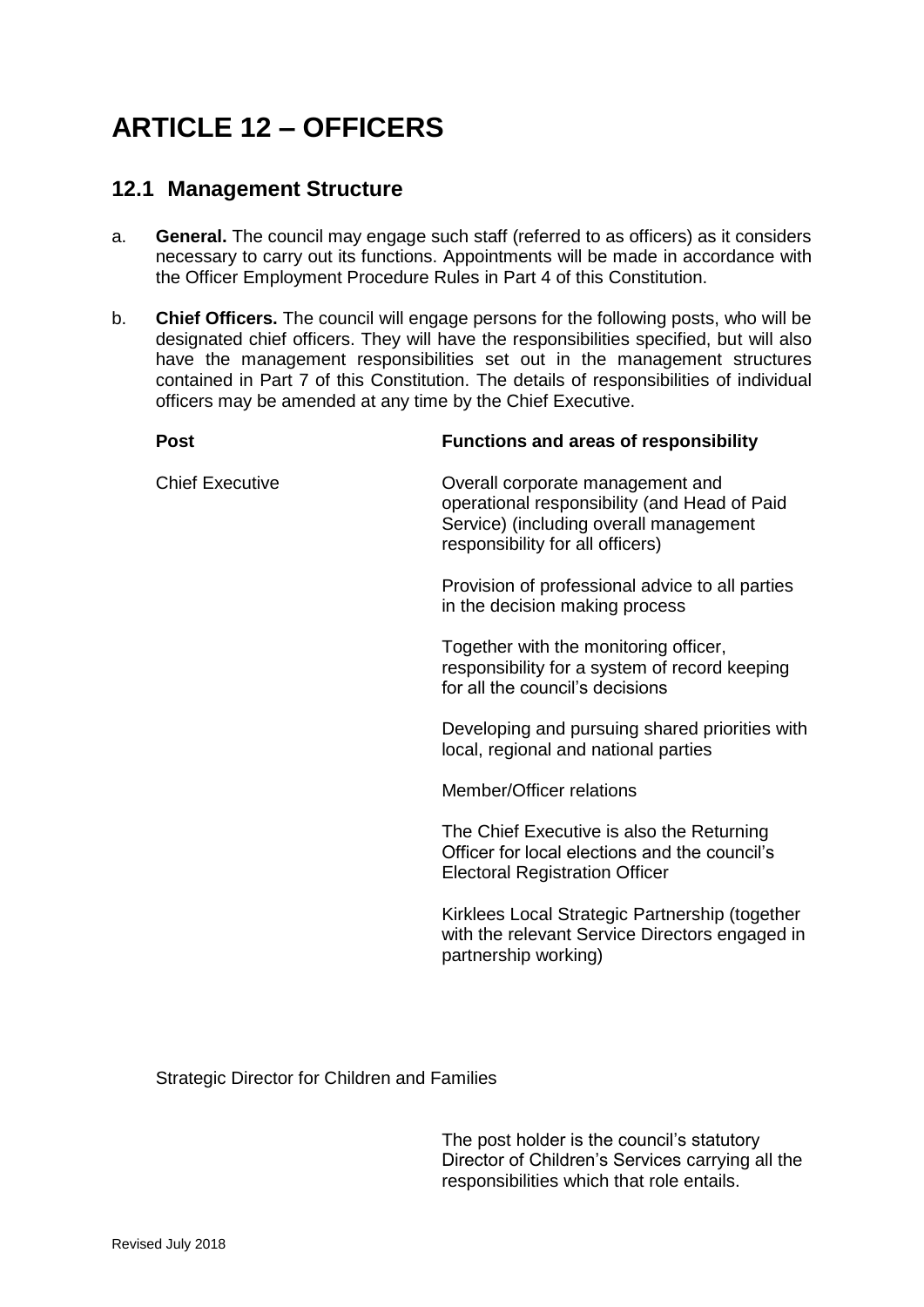Providing strategic and collaborative leadership for Children services

Ensuring that local policy and strategy effectively reflects both statutory and regulatory requirements and the needs of the Kirklees Community as expressed in commissioning intentions

Converting policy direction and statutory plans into strategy and action

Working closely with portfolio holders, to determine and commission the delivery of core values for the council as a whole and in particular children and families

Jointly championing outcomes for young people inside and outside Kirklees Council

Effective corporate management and transformation of the council

Establishing clear budgetary and performance accountability for commissioning intentions

Safeguarding of children including effectiveness of Safeguarding Boards

Management and commissioning of services for children

Partnerships for children

Youth Offending Team

Schools, children's centres and lifelong learning

Implementation and management of strategies for children

Strategic Director for the Economy and Infrastructure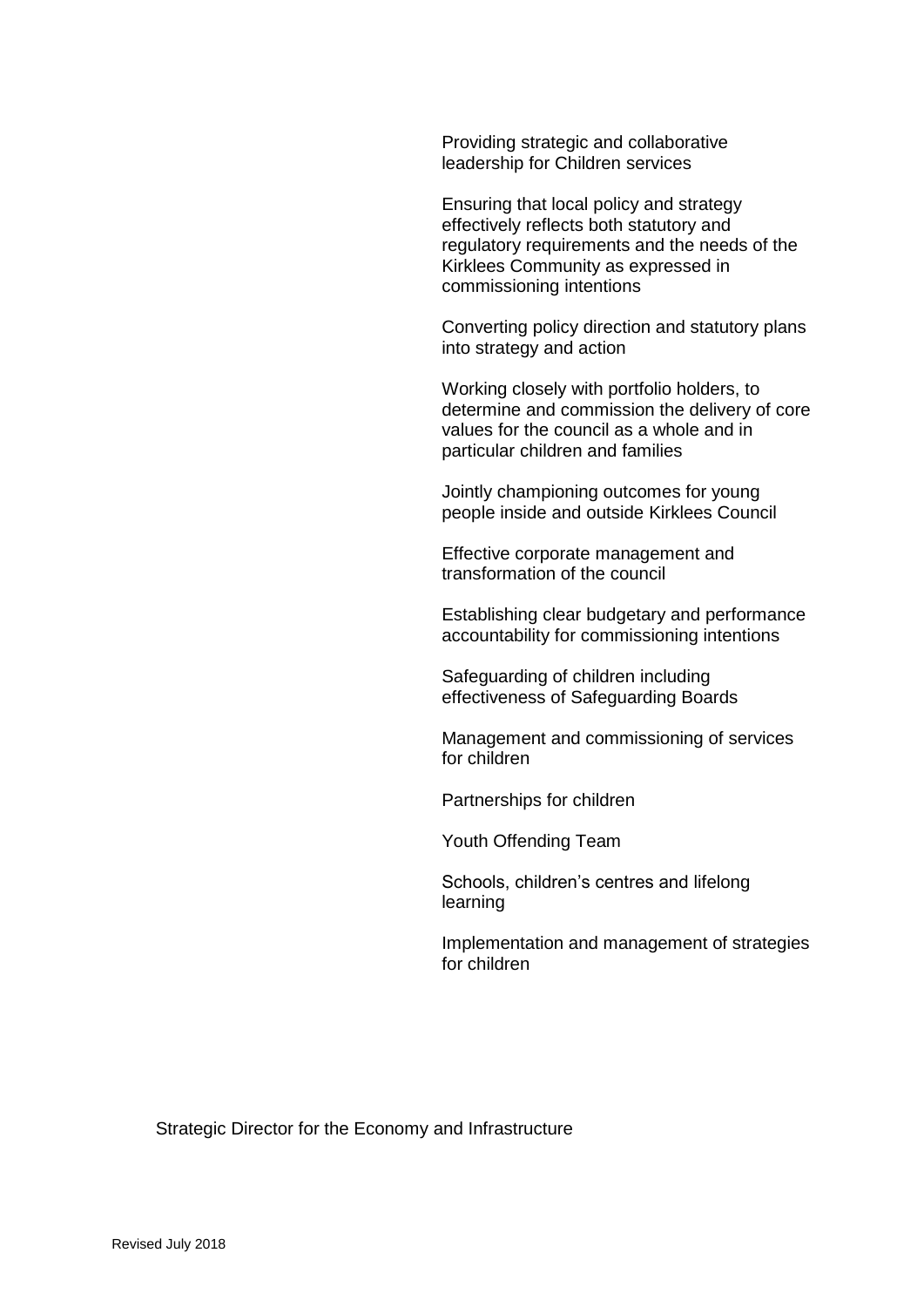Providing strategic and collaborative leadership in services with particular regard to the Economy, Place and Infrastructure

Providing expertise and influence to regional and sub-regional bodies as they develop the Leeds city region and LEP

Converting policy direction and statutory plans into strategy and action

Working closely with portfolio holders, to determine and commission the delivery of core values for the council as a whole and with particular regard to Economy, Place and Infrastructure

Effective corporate management and transformation of the council

Establishing clear budgetary and performance accountability for commissioning intentions

Asset Management and Corporate Landlord

Facilities Management

Schools Catering and Cleaning

**Housing** 

Health and Safety

Highways and Streetscene

Bereavement Services

Building Services

Public Protection

Capital project review group

Coordinated sustainable investment strategies

Regeneration and skills strategies

Local development framework and land use planning

Town centre management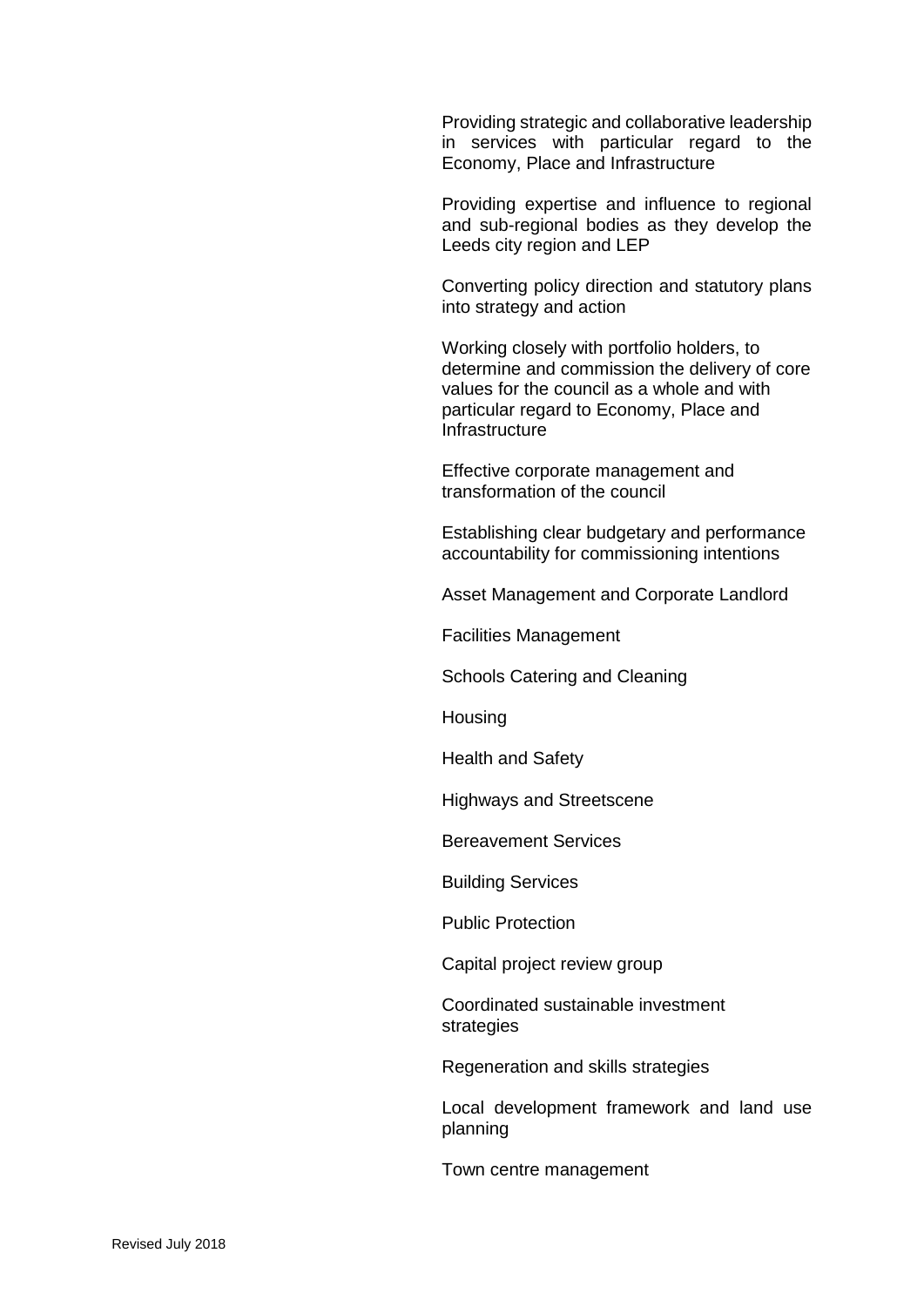Rural strategies

Service delivery partnerships

Transport Strategy

Economic Strategy

#### Strategic Director – Adults and Health

The post holder is the Council's statutory Director of Social Services for Adults and all the responsibilities which that role entails

The post holder is not the Council's statutory officer for the Director of Public Health and all the duties that role entails

Providing strategic and collaborative leadership for Adults and Health services

Strategic partnerships with key stakeholders

Converting national policy on health and care into clear direction and statutory plans into strategy and action

Working closely with portfolio holders, to determine and commission the delivery of core values for the council as a whole and in particular regard to Adults

Jointly championing outcomes for vulnerable adults

Effective corporate management and transformation of the council

Establishing clear budgetary and performance accountability for commissioning intentions

Safeguarding including effectiveness of safeguarding boards

Management and commissioning of services for children and adults

Partnerships for adults

Health Partnerships and effectiveness of the Health and Wellbeing Board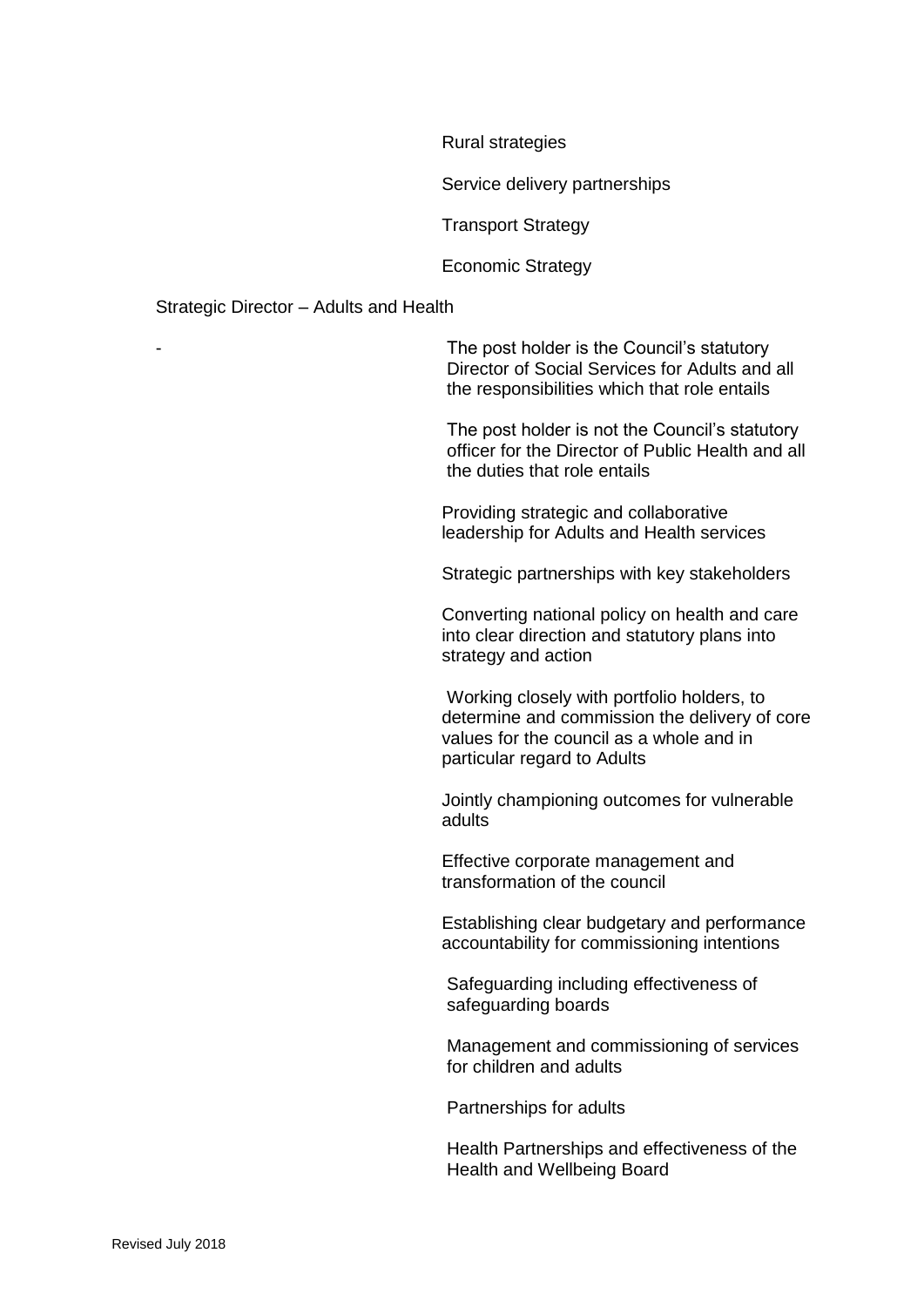Implementation and management of strategies for adults

The local authority's duties to take steps to improve public health

#### c. **Statutory officers**

The council will designate the following statutory officers as shown below:

| Legislation                                           | <b>Statutory Officer</b>                  | <b>Allocated to</b>                                                            |
|-------------------------------------------------------|-------------------------------------------|--------------------------------------------------------------------------------|
| s.4 Local Government &<br>Housing Act 1989            | <b>Head of Paid Service</b>               | <b>Chief Executive</b>                                                         |
| s.6 Local Authority Social<br>Services Act 1970       | Director of Social<br>Services (Adults)   | Strategic Director -<br><b>Adults and Health</b>                               |
| S.18 Children's Act                                   | Director of Children's<br><b>Services</b> | Strategic<br>Director<br><b>Children and Families</b>                          |
| s.151 Local Government<br>Act 1972                    | <b>Chief Finance Officer</b>              | Service Director-<br>Finance, Information and<br><b>Transactional Services</b> |
| s.5 Local Government &<br>Housing Act 1989            | <b>Monitoring Officer</b>                 | Service Director - Legal,<br>Governance and<br>Commissioning                   |
| Part1A<br>s.9FB<br>Local<br>Government Act 2000       | <b>Scrutiny Officer</b>                   | <b>Scrutiny &amp; Governance</b><br>Manager                                    |
| Section<br>73A<br>National<br>Health Service Act 2006 | Director of Public<br>Health              | Service Director - Policy,<br>Intelligence and Public<br>Health                |

- d. **Proper Officers.** The Council has appointed the Proper Officers listed in the Schedule to this Article.
- e. **Structure.** The head of paid service will determine and publicise a description of the overall departmental structure of the council showing the management structure and deployment of officers. This is set out at Part 7 of this Constitution.

## <span id="page-39-0"></span>**12.2 Functions of the head of paid service**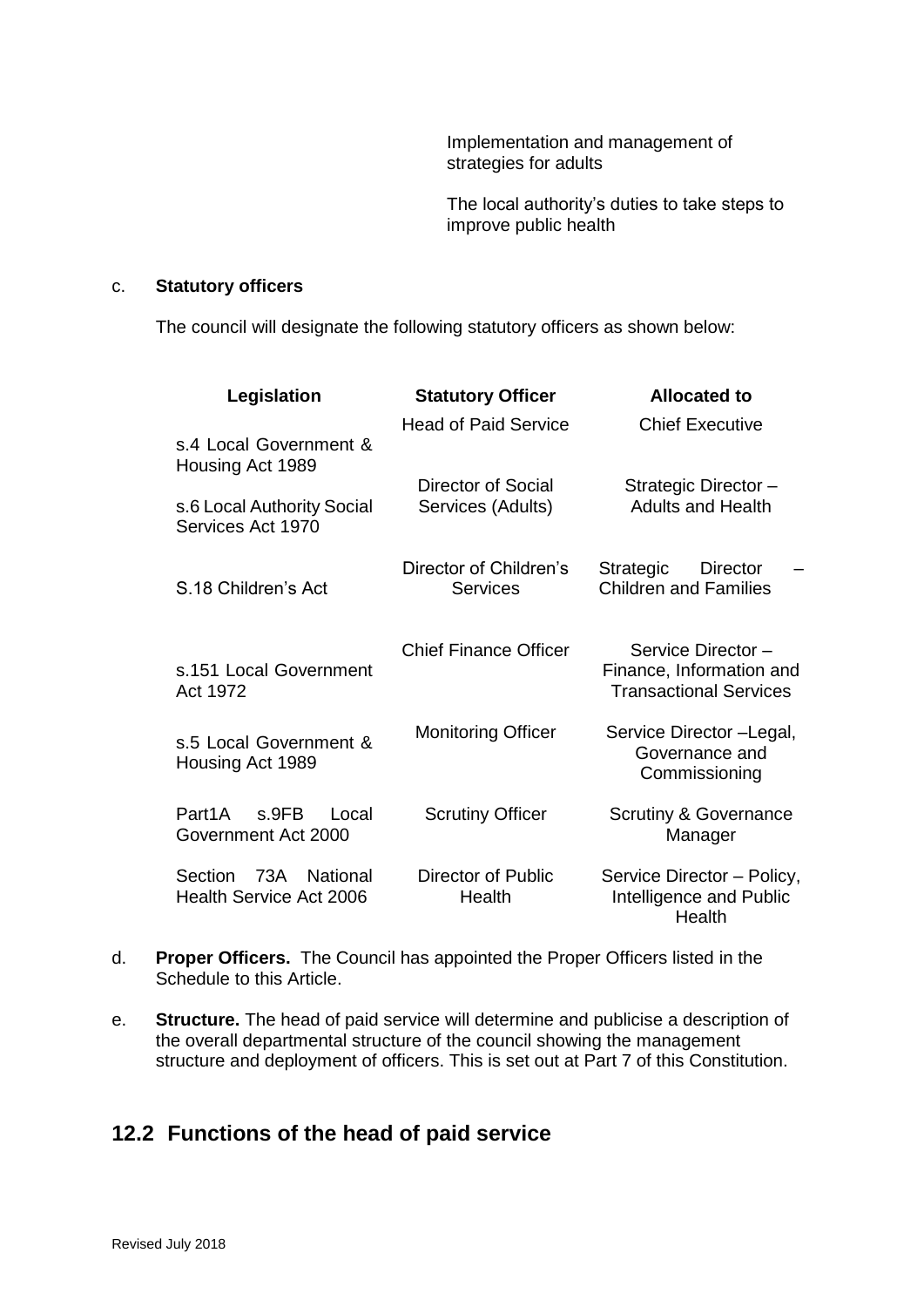- a. **Discharge of functions by the council.** The head of paid service will report to full Council on the manner in which the discharge of the council's functions is coordinated, the number and grade of officers required for the discharge of functions and the organisation of officers.
- b. **Restrictions on functions.** The head of paid service may not be the monitoring officer but may hold the post of chief finance officer if a qualified accountant.
- c. **Granting political exemptions.** The head of paid service is responsible for assessing applications for and, where appropriate, approving exemptions from political restrictions made by Kirklees Council officers in respect of their own posts, and related matters.

## <span id="page-40-0"></span>**12.3 Functions of the monitoring officer**

- a. **Ensuring lawfulness and fairness of decision making.** After consulting with the head of paid service and chief finance officer, the monitoring officer will report to the full Council, or to the Cabinet in relation to an executive function, if he or she considers that any proposal, decision or omission would give rise to unlawfulness or if any decision or omission has given rise to maladministration. Such a report will have the effect of stopping the proposal or decision being implemented until the report has been considered.
- b. **Supporting the Standards Committee.** The monitoring officer will contribute to the promotion and maintenance of high standards of conduct through provision of support to the Standards Committee.
- c. **Receiving reports.** The monitoring officer will receive and act on decisions and reports in respect of complaints regarding a breach of the member code of conduct.
- d. **Assessing complaints and conducting investigations.** The monitoring officer will initially assess all standards complaints and will initiate investigations into those complaints as appropriate (in accordance with the Council's approved arrangements).
- e. **Proper officer for access to information.** The monitoring officer will ensure that decisions (whether relating to Council or executive functions), together with the reasons for those decisions and relevant officer reports and background papers are made publicly available as soon as possible.
- f. **Advising whether executive decisions are within the budget and policy framework.** The monitoring officer, with other officers, as appropriate, will advise whether decisions of the Cabinet are in accordance with the budget and policy framework.
- g. **Providing advice.** The monitoring officer will provide advice on the scope of powers and authority to take decisions, maladministration, financial impropriety, probity and budget and policy framework to all councillors.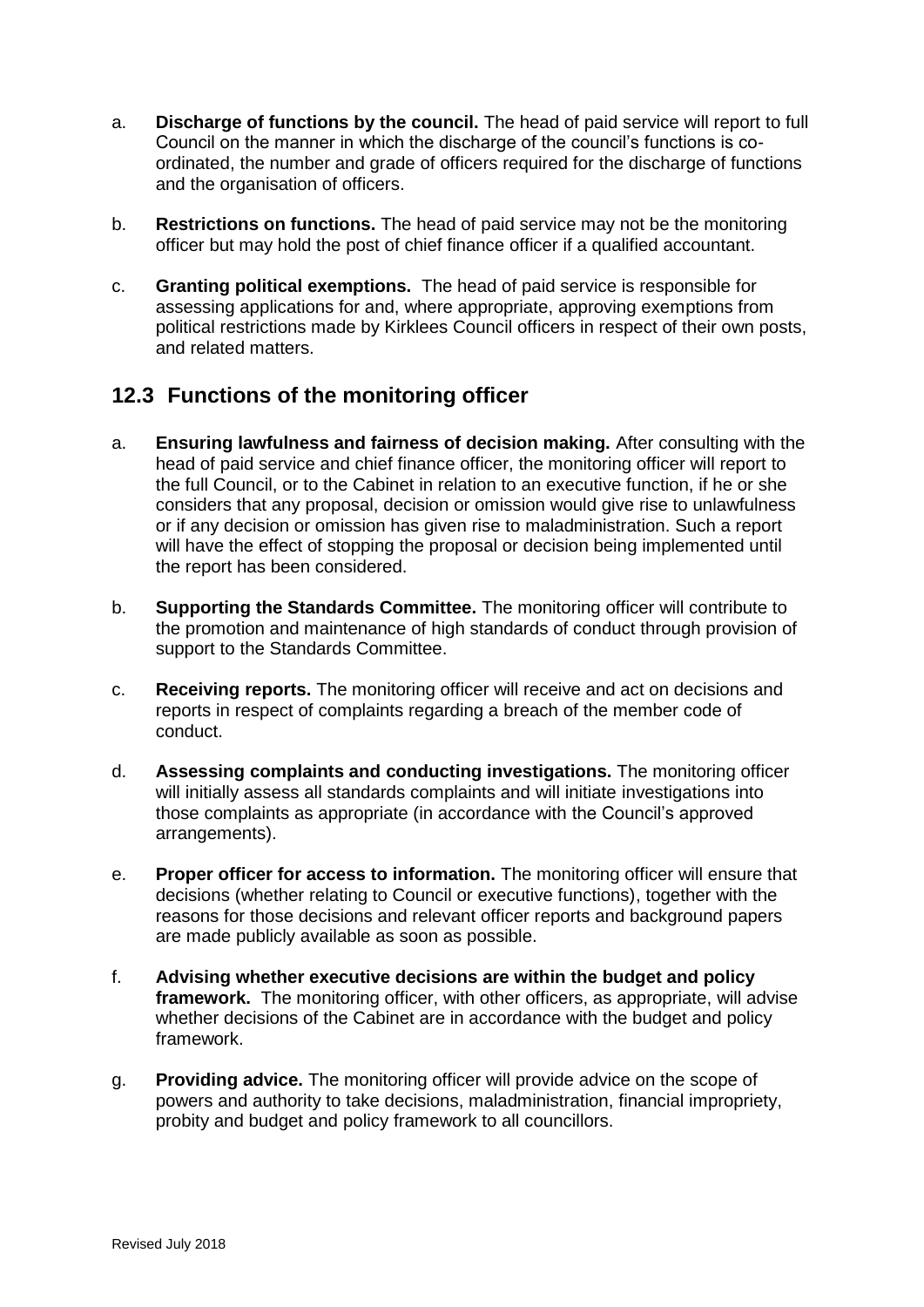- h. **Maintaining the Constitution.** The monitoring officer will maintain an up-to-date version of the Constitution and will ensure that it is widely available for consultation by members, staff and the public.
- i. **Access to meetings & papers.** For these purposes the Monitoring Officer is entitled to have access to all meetings at which Council business is carried out and to all papers relating to such business.
- j. **Restrictions on posts.** The monitoring officer cannot be the chief finance officer or the head of paid service.
- k. **Granting dispensations.** The monitoring officer is responsible for assessing requests for and, where appropriate, granting dispensations to elected members and co-optees of the Council for the purposes of section 33 of the Localism Act 2011.

# <span id="page-41-0"></span>**12.4 Functions of the chief finance officer**

- a. **Ensuring lawfulness of expenditure.** After consulting with the head of paid service and the monitoring officer, the chief finance officer will report to the full Council, or to the Cabinet in relation to an executive function, and the council's external auditor if he or she considers that any proposal, decision or course of action will involve incurring unlawful expenditure, or is unlawful and is likely to cause a loss or deficiency or if the council is about to enter an item of account unlawfully.
- b. **Administration of financial affairs.** The chief finance officer will have responsibility for the administration of the financial affairs of the council.
- c. **Contributing to corporate management.** The chief finance officer will contribute to the corporate management of the council, in particular through the provision of professional financial advice.
- d. **Providing advice.** The chief finance officer will provide advice on the scope of powers and authority to take decisions, maladministration, financial impropriety, probity and budget and policy framework to all councillors and will support and advise councillors and officers in their respective roles.
- e. **Give financial information.** The chief finance officer will provide financial information, as appropriate, or as required by law to the media, members of the public and the community.

## <span id="page-41-1"></span>**12.5 Duty to provide sufficient resources to the monitoring officer and chief finance officer**

The council will provide the monitoring officer and chief finance officer with such officers, accommodation and other resources as are in their opinion sufficient to allow their duties to be performed.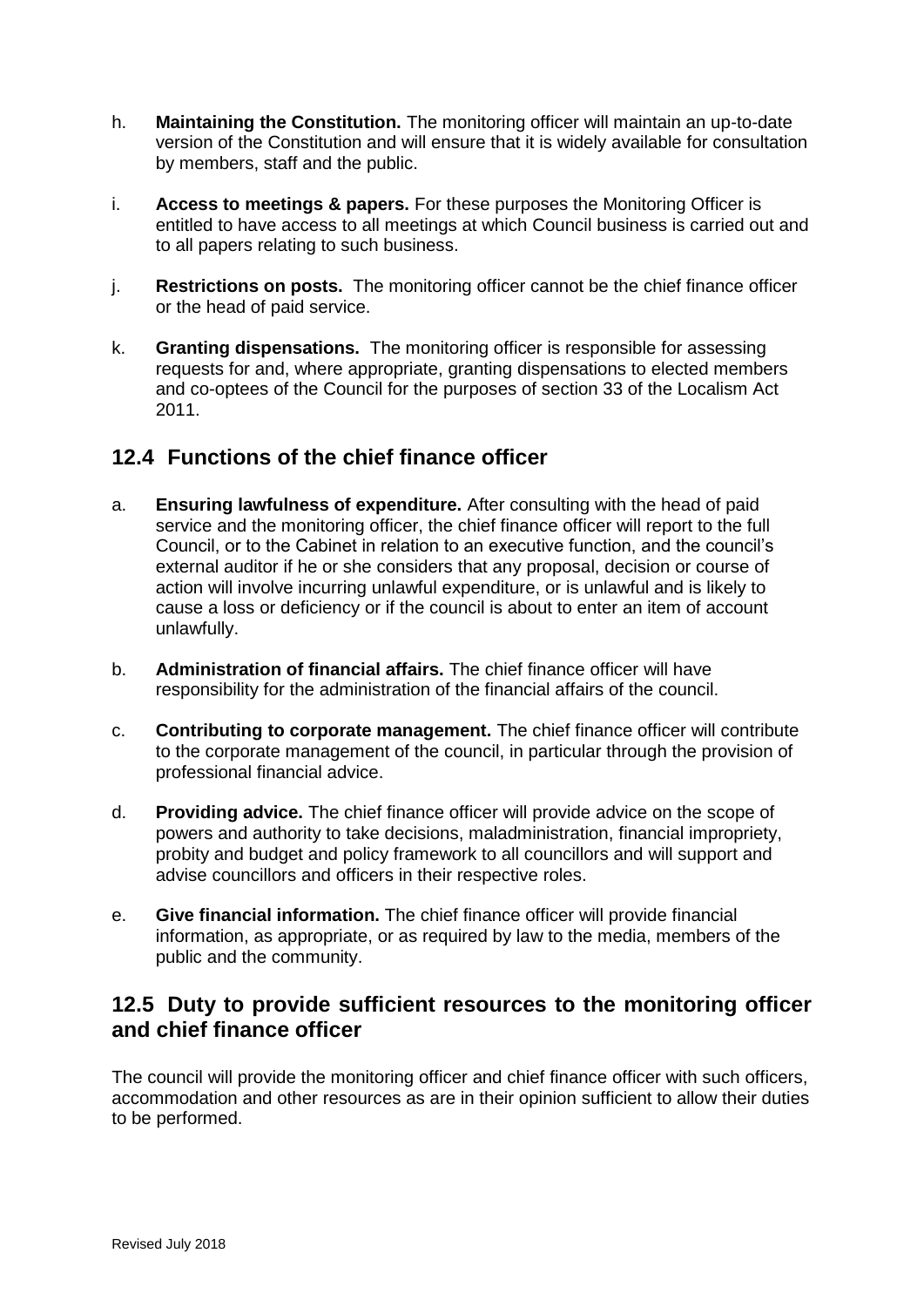# <span id="page-42-0"></span>**12.6 Conduct**

Officers will comply with the Officers' Code of Conduct and the Protocol on Officer / Member Relations set out in Part 5 of this Constitution.

## <span id="page-42-1"></span>**12.7 Employment**

The recruitment, selection and dismissal of officers will comply with the Officer Employment Rules set out in Part 4 of this Constitution.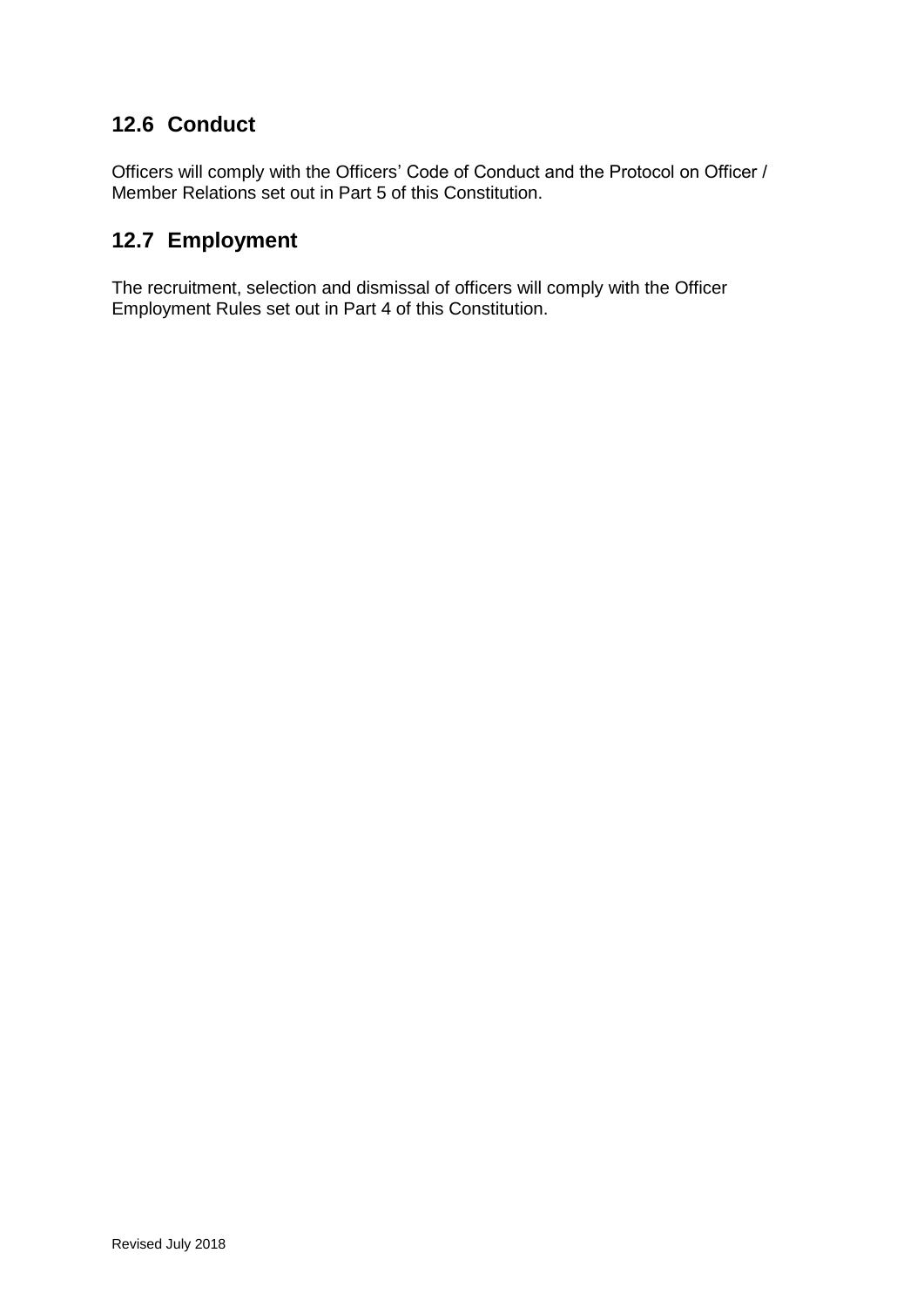# <span id="page-43-0"></span>**SCHEDULE OF PROPER OFFICER APPOINTMENTS**

Under the terms of the Local Government Act 1972 (or other statute) a "Proper Officer" has been appointed in relation to certain statutory provisions. Where a reserve is specified they shall act in the absence of the specified Proper Officer.

### <span id="page-43-1"></span>**LOCAL GOVERNMENT ACT 1972**

| <b>LEGISLATION</b> | <b>BRIEF DETAILS OF</b><br><b>RESPONSIBILITY</b>                                                                                | <b>PROPER OFFICER</b>                                                                                       |
|--------------------|---------------------------------------------------------------------------------------------------------------------------------|-------------------------------------------------------------------------------------------------------------|
| Section 83         | To witness and receive<br>declarations of<br>acceptance of office by<br>the:                                                    |                                                                                                             |
|                    | Mayor                                                                                                                           | <b>Chief Executive</b><br>(Deputy - Strategic<br>Director)                                                  |
|                    | Deputy Mayor                                                                                                                    | Service Director - Legal,<br>Governance and<br>Commissioning<br>Service Director - Legal,<br>Governance and |
|                    | Councillors                                                                                                                     | Commissioning                                                                                               |
| Section 84         | To accept written notice of<br>resignations from persons<br>holding office as Mayor,<br>Deputy Mayor or<br>Councillor           | <b>Chief Executive</b><br>(Deputy - Service Director<br>- Legal, Governance and<br>Commissioning)           |
| Section 88(2)      | Convening meeting of the<br>Council to fill casual<br>vacancy in office of Mayor                                                | Service Director - Legal,<br>Governance and<br>Commissioning                                                |
| Section 89 (1)(b)  | To accept written notice<br>from two local<br>government electors<br>requiring election to fill<br>casual vacancy on<br>Council | <b>Chief Executive</b>                                                                                      |
| Section 100B(2)    | Exclusion from public<br>inspection of reports (or<br>parts of reports) likely to<br>be taken in absence of<br>public           | Service Director - Legal,<br>Governance and<br>Commissioning                                                |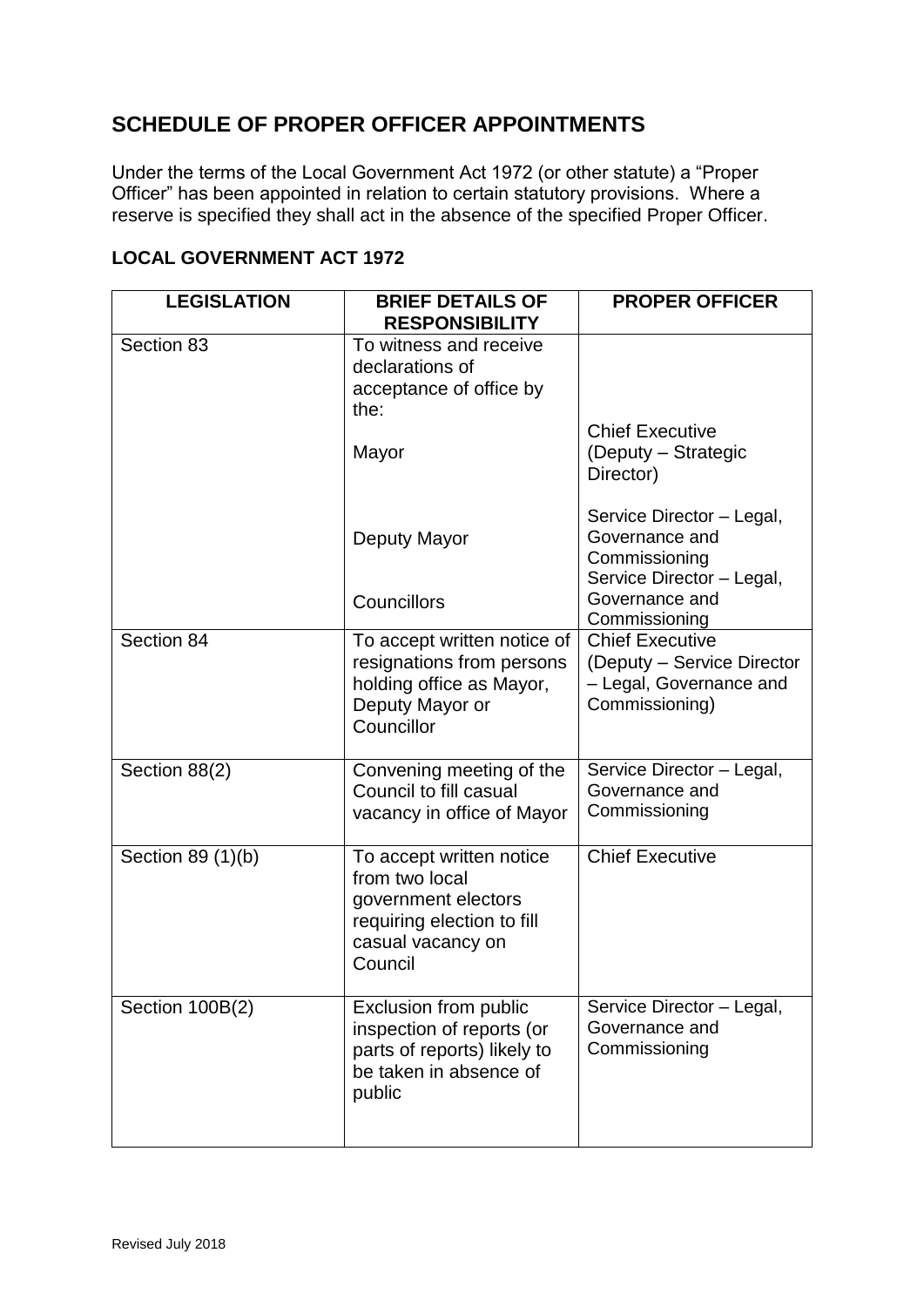| Section 100B(7)(c)   | Making available to the<br>Press other documents<br>already supplied to<br><b>Members</b>                                        | Service Director - Legal,<br>Governance and<br>Commissioning                                                                                                                                                                                                |
|----------------------|----------------------------------------------------------------------------------------------------------------------------------|-------------------------------------------------------------------------------------------------------------------------------------------------------------------------------------------------------------------------------------------------------------|
| Section 100C(2)      | Making of written<br>summary in lieu of<br>confidential minutes                                                                  | Service Director - Legal,<br>Governance and<br>Commissioning                                                                                                                                                                                                |
| Section $100D(1)(a)$ | Compilation of list of<br>background papers to a<br>report                                                                       | <b>Strategic Director</b><br>responsible for the<br>Service from which the<br>report originated (in the<br>case of a joint report the<br>first-named Director; in<br>the case of a report<br>issued on behalf of all<br>Directors - the Chief<br>Executive) |
| Section 100D(5)      | Identification of the<br>background papers on<br>which a report is based<br>which have been relied on<br>in preparing the report | <b>Strategic Director</b><br>responsible for the<br>Service from which the<br>report originated (in the<br>case of a joint report the<br>first-named Director; in<br>the case of a report<br>issued on behalf of all<br>Directors - the Chief<br>Executive) |
| Section 100F(2)      | Identification of<br>documents not open to<br>inspection by Members<br>under Section 100F(1)                                     | Service Director - Legal,<br>Governance and<br>Commissioning                                                                                                                                                                                                |
| Section 115(2        | Person to whom all<br>officers (and former<br>officers) shall pay monies<br>received by them and due<br>to the local authority   | Service Director-<br>Finance, Information and<br><b>Transactional Services</b>                                                                                                                                                                              |
| Section 146(1)(a)    | Statutory declarations in<br>relation to securities on<br>change of name of<br>authority                                         | Service Director-<br>Finance, Information and<br><b>Transactional Services</b><br>(Deputy)                                                                                                                                                                  |
| Section 151          | Officer designated as<br>being responsible for the<br>administration of the                                                      | Service Director-<br>Finance, Information and                                                                                                                                                                                                               |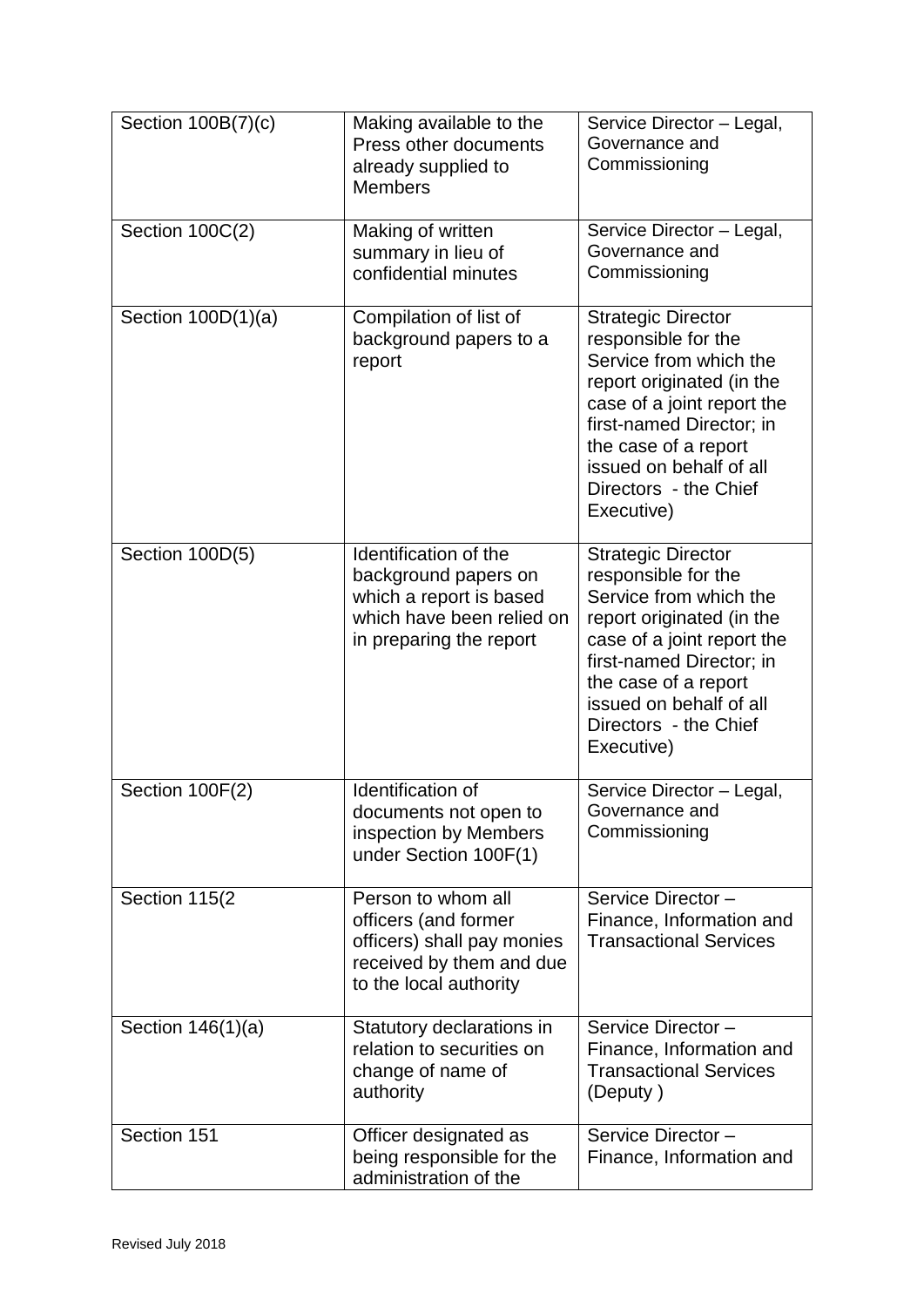|                      | financial affairs of the<br>Council                                                                                                                                                                                                                                                                                                                                                      | <b>Transactional Services</b><br>(Deputy)                                                                                                                                                                                                                                                   |
|----------------------|------------------------------------------------------------------------------------------------------------------------------------------------------------------------------------------------------------------------------------------------------------------------------------------------------------------------------------------------------------------------------------------|---------------------------------------------------------------------------------------------------------------------------------------------------------------------------------------------------------------------------------------------------------------------------------------------|
| Section 191          | Receipt of notices from<br>Ordnance Survey in<br>relation to ascertaining or<br>locating local authority<br>boundaries                                                                                                                                                                                                                                                                   | Geographic Research &<br><b>Information Team</b><br>Manager                                                                                                                                                                                                                                 |
| Section 225(1)       | To receive and give<br>receipt for any document<br>required to be formally<br>deposited                                                                                                                                                                                                                                                                                                  | Service Director - Legal,<br>Governance and<br>Commissioning                                                                                                                                                                                                                                |
| Section 229(5)       | Certification of<br>photographic copies of<br>documents for use in legal<br>proceedings                                                                                                                                                                                                                                                                                                  | Service Director - Legal,<br>Governance and<br>Commissioning                                                                                                                                                                                                                                |
| Section 234(1) & (2) | The signing of formal<br>notices, orders or other<br>documents made or<br>issued by the Council<br>other than those under<br>seal and other than those<br>specifically delegated to<br>another officer:<br>Any document relating to<br>electoral registration or<br>any Parliamentary or<br><b>Local Election</b>                                                                        | <b>Chief Executive</b>                                                                                                                                                                                                                                                                      |
|                      | All documents or<br>categories of document<br>for which provision is not<br>made in relation to any<br>other officer<br>Any document authorising<br>the payment or receipt of<br>any sum of money<br>The granting or refusal of<br>planning permission, and<br>other documents or<br>notices relating to building<br>control or planning (other<br>than enforcement and<br>stop notices) | Service Director - Legal,<br>Governance and<br>Commissioning<br>Service Director-<br>Finance, Information and<br><b>Transactional Service</b><br><b>Strategic Director -</b><br>Economy, and<br>Infrastructure<br>(Deputy – Service<br>Director of Economy,<br>Regeneration and<br>Culture) |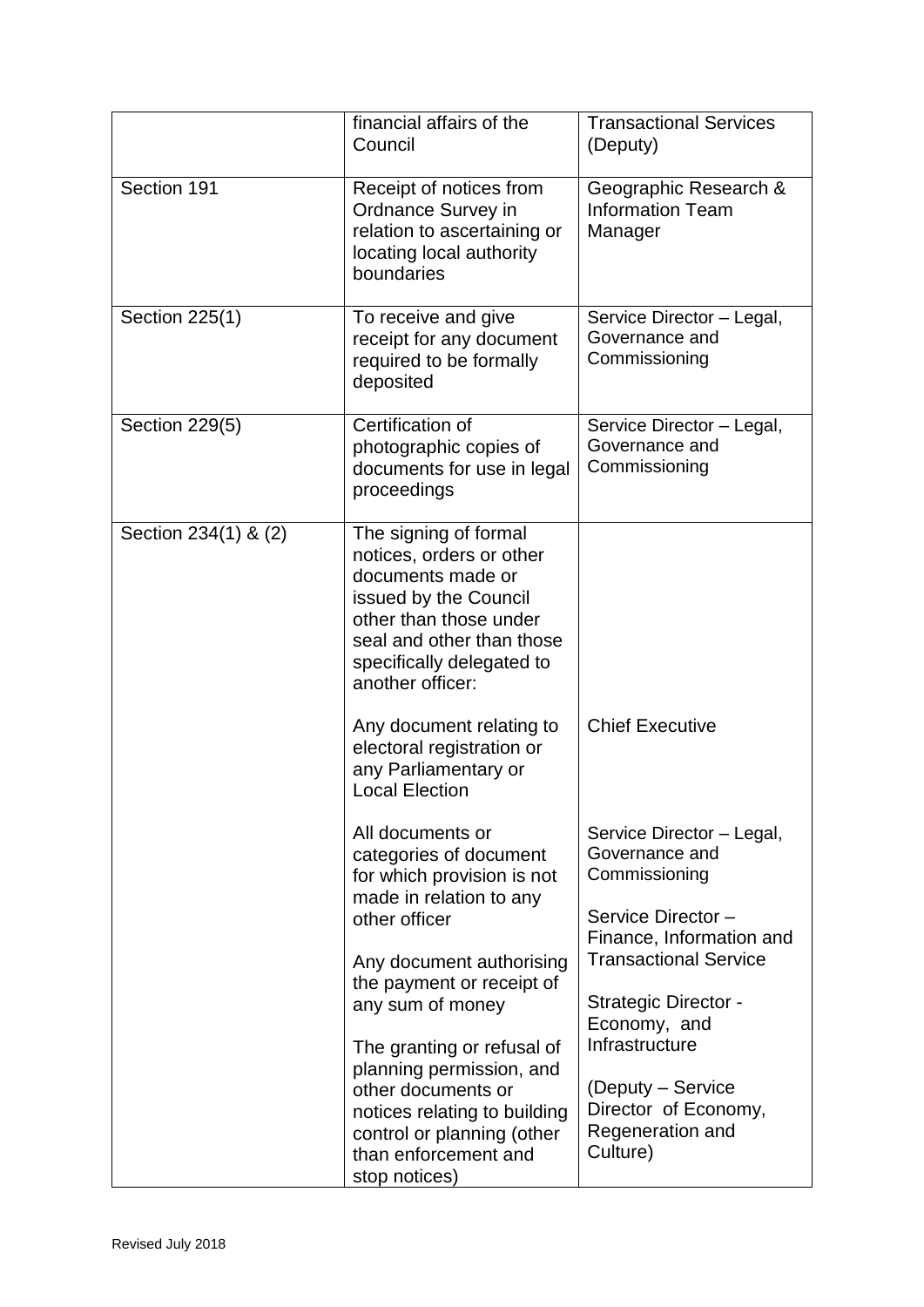|                                                | Any document relating to<br>housing including notices<br>pursuant to relevant<br>statutory provisions<br>Any document relating to<br>environmental or public<br>health including notices<br>pursuant to relevant<br>statutory provisions               | Service Director-<br>Economy, Regeneration<br>and Culture<br>(Deputy – Head of<br><b>Housing Services)</b><br><b>Head of Public Protection</b>              |
|------------------------------------------------|--------------------------------------------------------------------------------------------------------------------------------------------------------------------------------------------------------------------------------------------------------|-------------------------------------------------------------------------------------------------------------------------------------------------------------|
|                                                | Any document relating to<br>a matter which is, or is<br>likely to be, legally<br>contentious or any<br>statutory notice (including<br>enforcement or stop<br>notices) where specific<br>provision is not made<br>elsewhere in the<br>delegation scheme | Service Director - Legal,<br>Governance and<br>Commissioning                                                                                                |
|                                                | Any document of a<br>category not specifically<br>referred to above                                                                                                                                                                                    | The Strategic Director<br>responsible for the<br>Service in question, or in<br>default, the Service<br>Director - Legal,<br>Governance and<br>Commissioning |
| Section 236(9)                                 | Duty to send copies of all<br>byelaws made by the<br>Council to parish and<br>community councils to<br>which they apply                                                                                                                                | Service Director - Legal,<br>Governance and<br>Commissioning                                                                                                |
| Section 238                                    | Certifying printed copies<br>of byelaws                                                                                                                                                                                                                | Service Director - Legal,<br>Governance and<br>Commissioning                                                                                                |
| Section<br>248<br>Local<br>Government Act 1972 | Duty to keep a Roll of the<br>Freemen of the Borough                                                                                                                                                                                                   | <b>Chief Executive</b>                                                                                                                                      |
| Schedule 12 para 4(2)(b)                       | Issue of service of<br>summons to all meetings<br>of Council except for Full<br><b>Council and Annual</b><br>Council                                                                                                                                   | Service Director - Legal,<br>Governance and<br>Commissioning                                                                                                |
|                                                | Issue of service of<br>summons to meetings of                                                                                                                                                                                                          | <b>Chief Executive</b>                                                                                                                                      |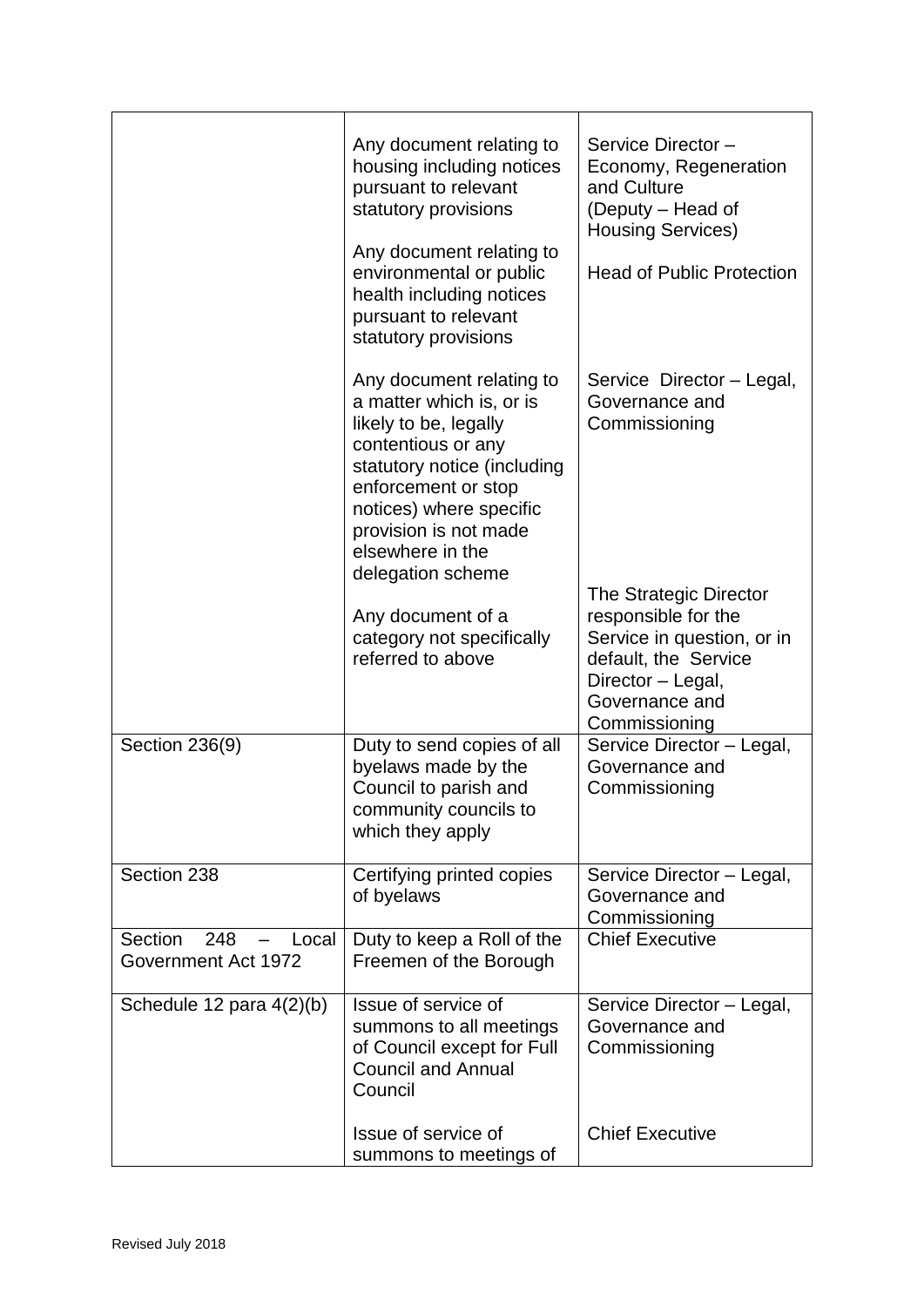|                        | <b>Full Council and Annual</b><br>Council                                                                                                        |                                                              |
|------------------------|--------------------------------------------------------------------------------------------------------------------------------------------------|--------------------------------------------------------------|
| Schedule 12 para 4(3)  | Receipt of formal<br>notification from<br>councillors of alternative<br>address for the service of<br>summonses to attend<br>meetings of Council | Service Director - Legal,<br>Governance and<br>Commissioning |
| Schedule 14 para 25(7) | Certification of copy<br>resolutions under para 25<br>of Schedule 14 of the<br><b>Local Government Act</b><br>1972                               | Service Director - Legal,<br>Governance and<br>Commissioning |

## <span id="page-47-0"></span>**REPRESENTATION OF THE PEOPLE ACT 1983**

| Section 8  | To act as Registration<br>Officer for the registration<br>of Parliamentary and<br><b>Local Government</b><br>Electors                                          | <b>Chief Executive</b><br>(Deputy - Electoral<br>Services Manager) |
|------------|----------------------------------------------------------------------------------------------------------------------------------------------------------------|--------------------------------------------------------------------|
| Section 28 | To act as Acting<br><b>Returning Officer at</b><br><b>Parliamentary Elections</b>                                                                              | <b>Chief Executive</b><br>(Deputy – Electoral<br>Services Manager) |
| Section 35 | To act as Returning<br>Officer for the election of<br>councillors of the district<br>and for the election of<br>councillors of parishes<br>within the district | <b>Chief Executive</b><br>(Deputy - Electoral<br>Services Manager) |

## <span id="page-47-1"></span>**BUILDING ACT 1984**

| Section 35A | To certify that evidence is<br>sufficient to justify legal<br>proceedings and the date<br>on which the evidence<br>was considered sufficient | <b>Head of Capital Delivery</b><br>and Facilities<br>Management |
|-------------|----------------------------------------------------------------------------------------------------------------------------------------------|-----------------------------------------------------------------|
| Section 78  | To take emergency action<br>in relation to dangerous<br>buildings and structures                                                             | <b>Head of Capital Delivery</b><br>and Facilities<br>Management |

# <span id="page-47-2"></span>**LOCAL GOVERNMENT FINANCE ACT 1988**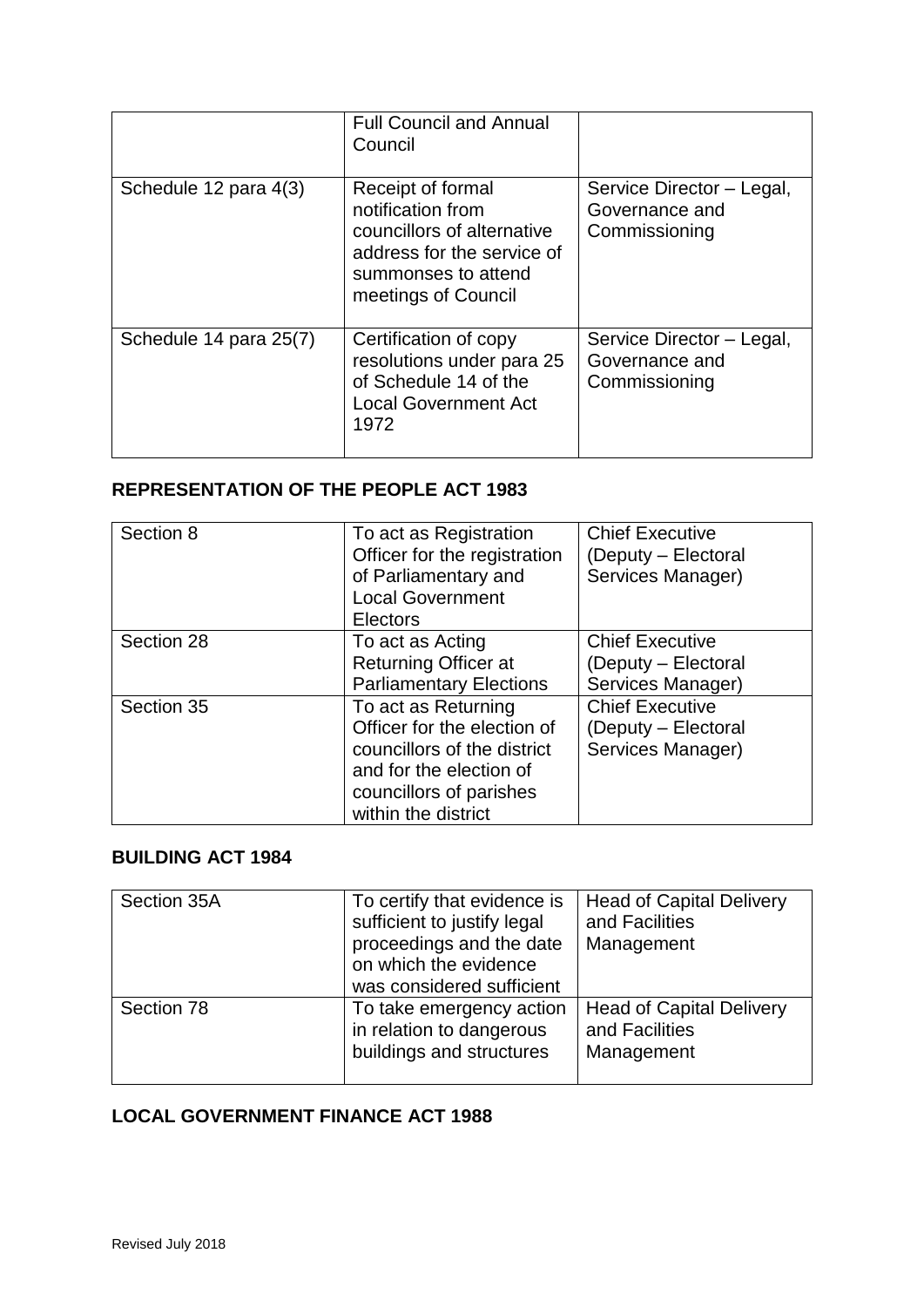| Section 114 | Duty to make a public<br>report in cases of actual<br>or anticipated financial<br>misconduct                                                  | Service Director-<br>Finance, Information and<br><b>Transactional Services</b> |
|-------------|-----------------------------------------------------------------------------------------------------------------------------------------------|--------------------------------------------------------------------------------|
| Section 116 | Notification to auditor of<br>date, time and place of<br>meeting to consider<br>Section 114 report and of<br>decision made at such<br>meeting | Service Director-<br>Finance, Information and<br><b>Transactional Services</b> |

### <span id="page-48-0"></span>**LOCAL GOVERNMENT AND HOUSING ACT 1989**

| Section 2(4)          | Officer with whom the list                                                                                                            | <b>Assistant Director -</b>  |
|-----------------------|---------------------------------------------------------------------------------------------------------------------------------------|------------------------------|
|                       | of politically restricted                                                                                                             | <b>Support Services</b>      |
|                       | posts shall be deposited                                                                                                              |                              |
| Section 4             | <b>Head of Paid Service</b>                                                                                                           | <b>Chief Executive</b>       |
| Section 5             | <b>Monitoring Officer</b>                                                                                                             | Service Director-            |
|                       |                                                                                                                                       | Governance, and              |
|                       |                                                                                                                                       | <b>Commissioning Support</b> |
|                       |                                                                                                                                       | and Legal                    |
| Section 15, 16 and 17 | To undertake all matters<br>relating to the formal<br>establishment of political<br>groups within the<br>membership of the<br>Council | <b>Head of Democracy</b>     |

# <span id="page-48-1"></span>**LOCAL GOVERNMENT (MISCELLANEOUS PROVISIONS) ACT 1976**

| Section 41 | Certifying copy           | Service Director - Legal, |
|------------|---------------------------|---------------------------|
|            | resolutions, orders,      | Governance and            |
|            | reports and minutes and   | Commissioning             |
|            | copy instruments          |                           |
|            | appointing officers to    |                           |
|            | perform certain functions |                           |

### <span id="page-48-2"></span>**HOUSING ACT 2004**

| Section 4              | Receive complaints about<br>the condition of residential<br>premises and to carry out<br>inspections of the<br>premises or area | <b>Assistant Director -</b><br>Streetscene & Housing<br>(Deputy - Head of<br>Housing) |
|------------------------|---------------------------------------------------------------------------------------------------------------------------------|---------------------------------------------------------------------------------------|
| Section 239(2) and (3) | To enter premises for the<br>purpose of carrying out a<br>survey or examination                                                 | <b>Assistant Director-</b><br>Streetscene & Housing<br>(Deputy - Head of<br>Housing)  |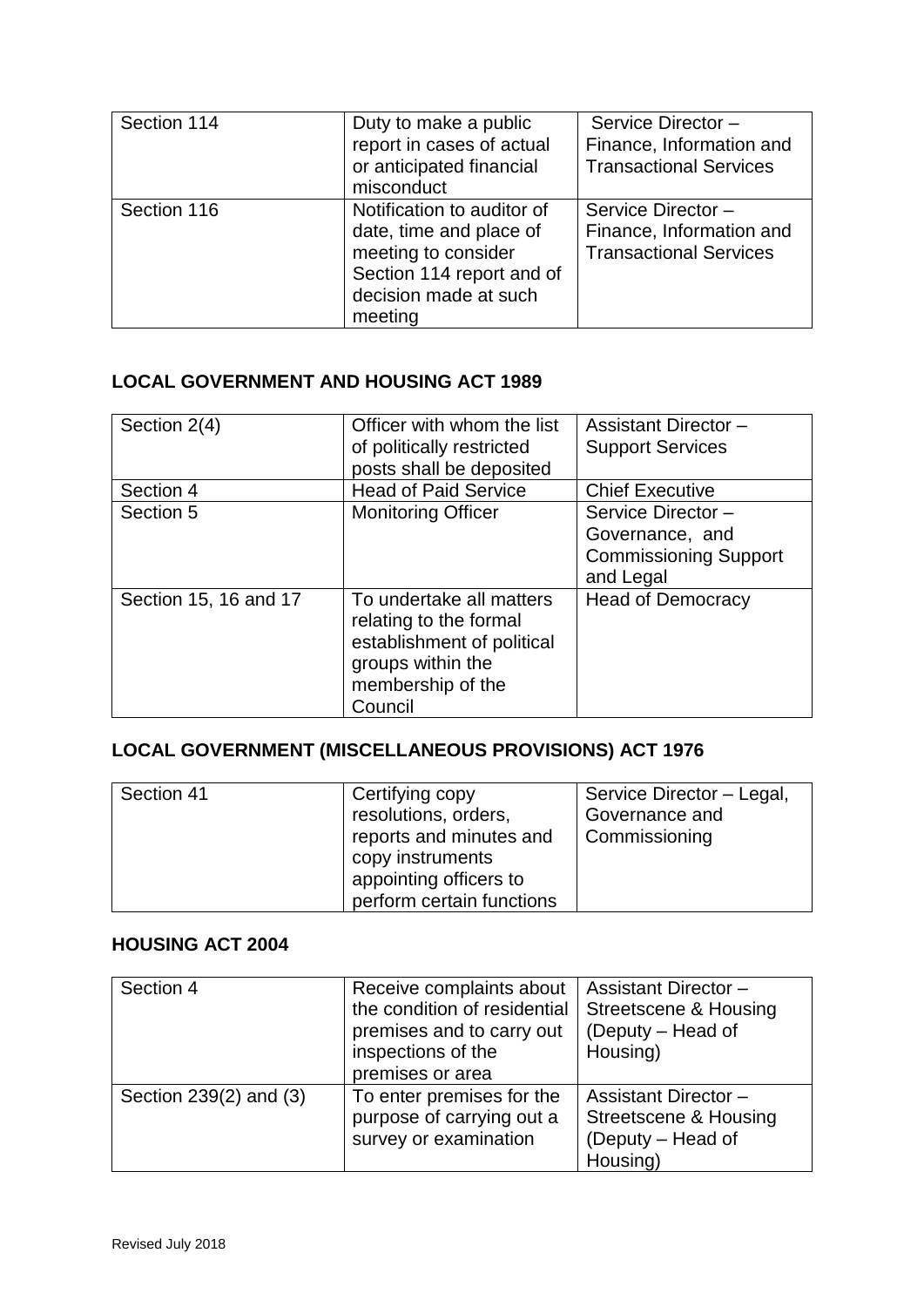| Section 249 | To certify copies of      | <b>Assistant Director -</b> |
|-------------|---------------------------|-----------------------------|
|             | designations under        | Streetscene & Housing       |
|             | Sections 56 and 80 which  | $\vert$ (Deputy – Head of   |
|             | purport to be made by the | Housing)                    |
|             | local housing authority   |                             |

### <span id="page-49-0"></span>**HIGHWAYS ACT 1980**

| Section 37  | Officer with whom a<br>certificate or copy order<br>relating to the dedication<br>of highways maintainable<br>at the public expense<br>shall be deposited                                                              | Head of Strategy and<br>Design - Investment and<br>Regeneration |
|-------------|------------------------------------------------------------------------------------------------------------------------------------------------------------------------------------------------------------------------|-----------------------------------------------------------------|
| Section 205 | Officer responsible for<br>preparing the<br>specification, plans,<br>sections, estimate and<br>provisional apportionment<br>of expenses relating to<br>street works in private<br>streets                              | Head of Strategy and<br>Design - Investment and<br>Regeneration |
| Section 210 | To certify proposed<br>amendments to estimates<br>and provisional<br>appointments relating to<br>street works in private<br>streets                                                                                    | Head of Strategy and<br>Design - Investment and<br>Regeneration |
| Section 212 | Officer responsible for<br>determining the final<br>appointment of expenses<br>relating to street works in<br>private streets                                                                                          | Head of Strategy and<br>Design - Investment and<br>Regeneration |
| Section 216 | Officer responsible for<br>settling the proportion of<br>expenses to be paid by<br>owners (other than<br>railway and canal<br>undertakers) within the<br>final apportionment under<br>the private street works<br>code | Head of Strategy and<br>Design - Investment and<br>Regeneration |
| Section 295 | Service of notice requiring<br>owners of premises within<br>a street to remove<br>materials                                                                                                                            | Head of Strategy and<br>Design - Investment and<br>Regeneration |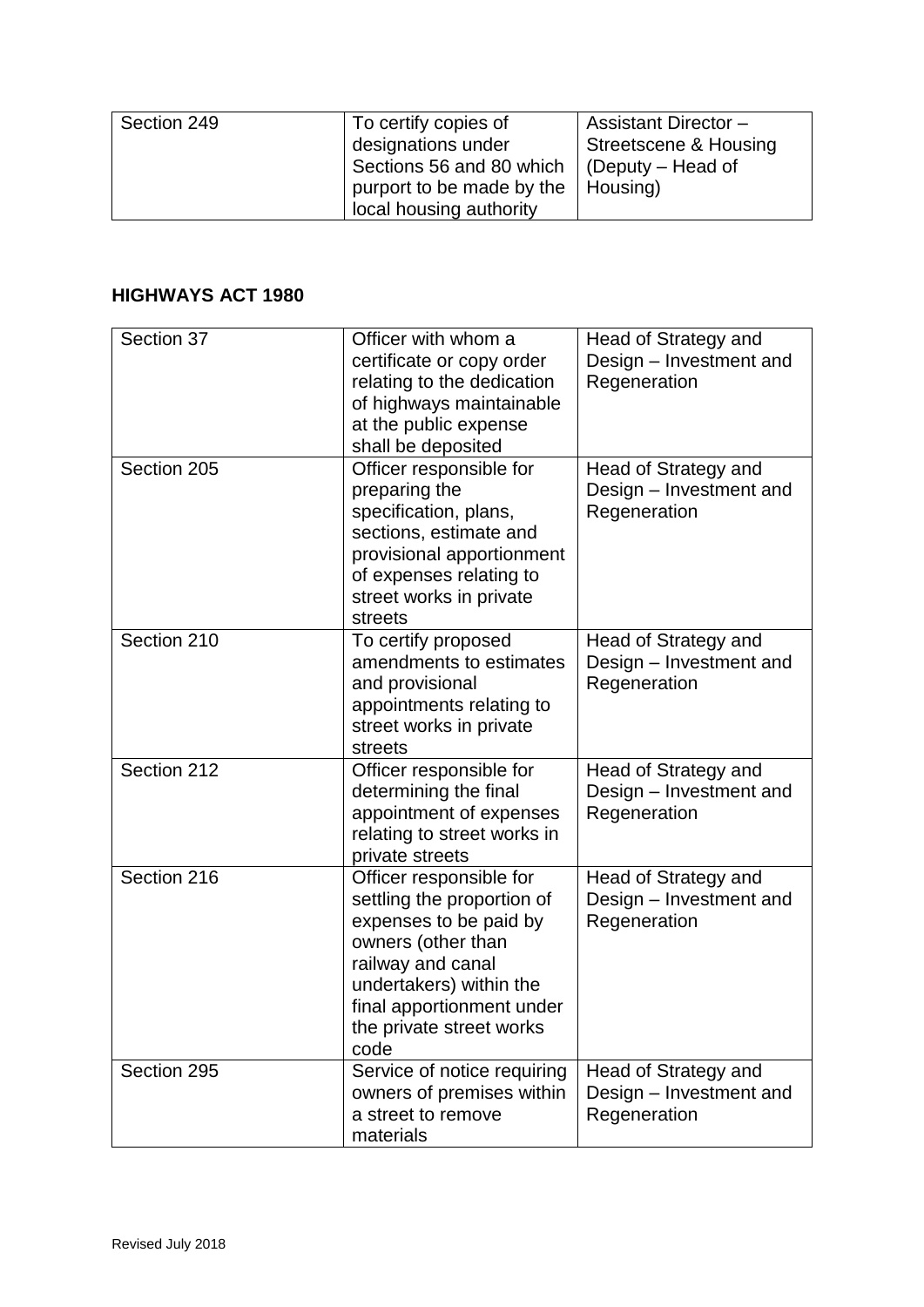### <span id="page-50-2"></span><span id="page-50-1"></span><span id="page-50-0"></span>**LOCAL GOVERNMENT ACT 2000 SECTIONS 9G, 9GA AND 105 – ACCESS TO INFORMATION ETC LOCAL AUTHORITIES (EXECUTIVE ARRANGEMENTS) (MEETINGS AND ACCESS TO INFORMATION (ENGLAND) REGULATIONS 2012**

| <b>Regulation 7</b>  | Exclusion of whole or part<br>of any report to the | Service Director - Legal,<br>Governance and |
|----------------------|----------------------------------------------------|---------------------------------------------|
|                      | executive where meeting                            | Commissioning                               |
|                      | is likely not to be open to                        |                                             |
|                      | the public                                         |                                             |
| <b>Regulation 10</b> | Informing the Chair of                             | <b>Head of Democracy</b>                    |
|                      | <b>Overview and Scrutiny</b>                       |                                             |
|                      | Committee, by notice in                            |                                             |
|                      | writing, of a key decision<br>to be made where     |                                             |
|                      | publication of the intention                       |                                             |
|                      | to make a key decision                             |                                             |
|                      | under Regulation 9 is                              |                                             |
|                      | impracticable                                      |                                             |
| <b>Regulation 12</b> | Producing a written                                | <b>Head of Democracy</b>                    |
|                      | statement of executive                             |                                             |
|                      | decisions made at<br>meetings                      |                                             |
| <b>Regulation 13</b> | Producing a written                                | <b>Head of Democracy</b>                    |
|                      | statement of executive                             |                                             |
|                      | decisions made by                                  |                                             |
|                      | individual members                                 |                                             |
| <b>Regulation 14</b> | Ensuring that copies of                            | Service Director - Legal,                   |
|                      | records of executive                               | Governance and                              |
|                      | decisions made and<br>reports considered are       | Commissioning                               |
|                      | made available for public                          |                                             |
|                      | inspection at the Council's                        |                                             |
|                      | offices and on the website                         |                                             |
| <b>Regulation 15</b> | Making available for                               | Service Director - Legal,                   |
|                      | public inspection, at the                          | Governance and                              |
|                      | Council's offices and on                           | Commissioning                               |
|                      | the website, a list of<br>background papers and a  |                                             |
|                      | copy of each of the                                |                                             |
|                      | documents in that list                             |                                             |
| Regulation 16(5)     | Determining whether                                | Service Director - Legal,                   |
|                      | documents contain                                  | Governance and                              |
|                      | exempt information                                 | Commissioning                               |
| Regulation 16(7)     | Determining whether                                | Service Director - Legal,                   |
|                      | compliance with the duty<br>to make documents      | Governance and                              |
|                      | available for inspection by                        | Commissioning                               |
|                      | members will involve the                           |                                             |
|                      | disclosure of advice                               |                                             |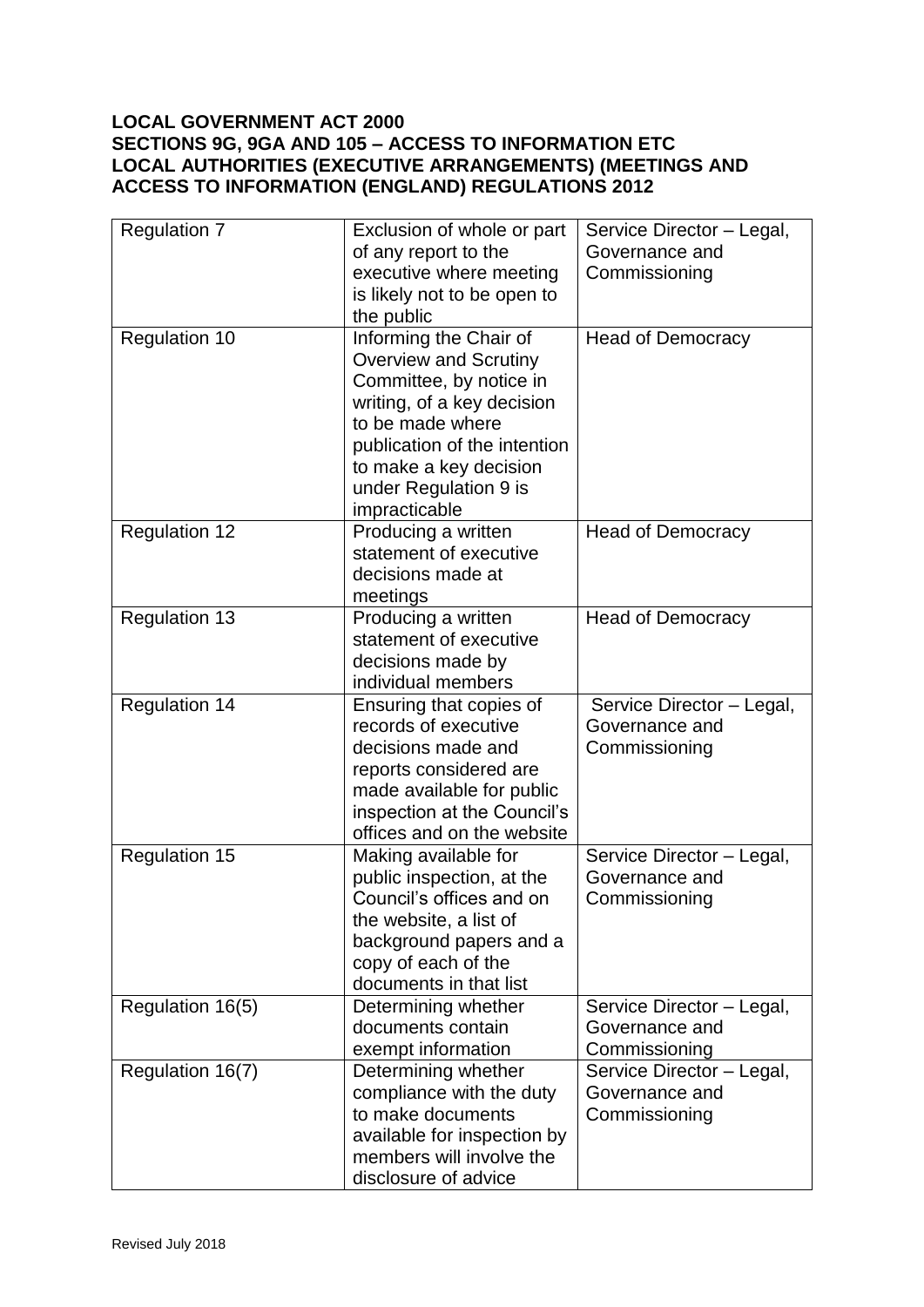|                       | provided by a political   |                           |
|-----------------------|---------------------------|---------------------------|
|                       | adviser or assistant      |                           |
| Regulation $20(2)(a)$ | Determining whether       | Service Director - Legal, |
|                       | documents to be           | Governance and            |
|                       | disclosed or made         | Commissioning             |
|                       | available for public      |                           |
|                       | inspection contain        |                           |
|                       | confidential information  |                           |
| Regulation 20(2)(b)   | Determining whether       | Service Director - Legal, |
|                       | documents to be           | Governance and            |
|                       | disclosed or made         | Commissioning             |
|                       | available for public      |                           |
|                       | inspection are likely to  |                           |
|                       | contain exempt            |                           |
|                       | information or the advice |                           |
|                       | of a political adviser or |                           |
|                       | assistant                 |                           |

# <span id="page-51-0"></span>**LOCALISM ACT 2011**

| Section 28(6) | Receiving and dealing<br>with complaints regarding<br>member conduct                                        | Service Director - Legal,<br>Governance and<br>Commissioning |
|---------------|-------------------------------------------------------------------------------------------------------------|--------------------------------------------------------------|
| Section 33    | Granting dispensations to<br>relieve members and co-<br>optees from the<br>restrictions in section<br>31(4) | Service Director - Legal,<br>Governance and<br>Commissioning |

### <span id="page-51-1"></span>**PUBLIC HEALTH ACT 1925**

| Section 8 | Receipt of notice in writing   Service Director - Legal, |     |
|-----------|----------------------------------------------------------|-----|
|           | of appeal and grounds of Governance                      | and |
|           | appeal to petty sessional Commissioning                  |     |
|           | court against a notice,                                  |     |
|           | direction, requirement,                                  |     |
|           | order or intended order                                  |     |

## **PUBLIC HEALTH ACT 1936**

| Section 79 | Service of notice on         | <b>Head of Public Protection</b> |
|------------|------------------------------|----------------------------------|
|            | owner or occupier of         |                                  |
|            | premises requiring           |                                  |
|            | removal of noxious matter    |                                  |
| Section 84 | Certification in relation to | <b>Head of Public Protection</b> |
|            | the cleansing or             |                                  |
|            | destruction of filthy or     |                                  |
|            | verminous articles           |                                  |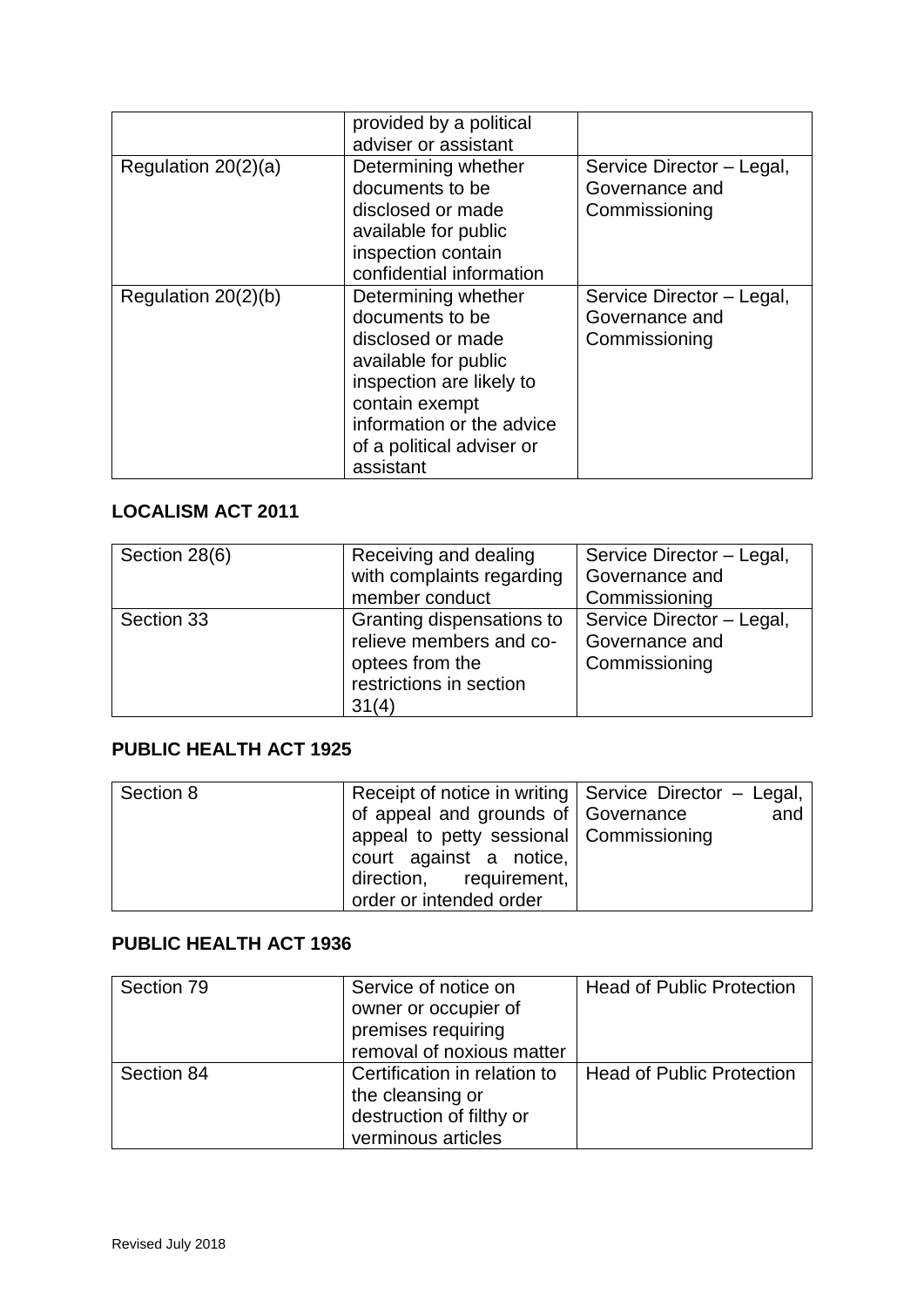| Section 85  | Providing reports that<br>persons and/or their<br>clothing are verminous                                                   | <b>Head of Public Protection</b>                             |
|-------------|----------------------------------------------------------------------------------------------------------------------------|--------------------------------------------------------------|
| Section 284 | Authentication of<br>documents                                                                                             | Service Director - Legal,<br>Governance and<br>Commissioning |
| Section 285 | Accepting service on<br>behalf of the local<br>authority of notices,<br>orders, consents,<br>demands or other<br>documents | <b>Head of Public Protection</b>                             |

## <span id="page-52-0"></span>**PUBLIC HEALTH (CONTROL OF DISEASE) ACT 1984**

| Section 48 | Certifying to a justice of<br>the peace that the<br>retention of a dead body<br>in any premises would<br>endanger the health of<br>inmates of that building or<br>an adjoining or | <b>Head of Public Protection</b> |
|------------|-----------------------------------------------------------------------------------------------------------------------------------------------------------------------------------|----------------------------------|
|            | neighbouring property                                                                                                                                                             |                                  |
| Section 60 | Accepting service on<br>behalf of the local<br>authority of notices,<br>orders and other<br>documents                                                                             | <b>Head of Public Protection</b> |

### <span id="page-52-2"></span><span id="page-52-1"></span>**PUBLIC HEALTH (CONTROL OF DISEASE) ACT 1984 HEALTH PROTECTION (NOTIFICATION) REGULATIONS 2010**

| <b>Regulation 2</b> | Officer to be notified of       | Consultant in                |
|---------------------|---------------------------------|------------------------------|
|                     | suspected disease,              | <b>Communicable Diseases</b> |
|                     | infection or contamination      |                              |
|                     | in patients                     |                              |
| <b>Regulation 3</b> | Officer to be notified of       | Consultant in                |
|                     | suspected disease,              | <b>Communicable Diseases</b> |
|                     | infection or contamination      |                              |
|                     | in dead persons                 |                              |
| <b>Regulation 6</b> | Duty to disclose                | Consultant in                |
|                     | notification to others eg.      | <b>Communicable Diseases</b> |
|                     | <b>Health Protection Agency</b> |                              |

### <span id="page-52-4"></span><span id="page-52-3"></span>**LOCAL GOVERNMENT ACT 2000 LOCAL AUTHORITIES (REFERENDUMS) (PETITIONS) (ENGLAND) REGULATIONS 2011**

| Regulation 4(1) | <sup>1</sup> Publication of verification | <b>Chief Executive</b> |
|-----------------|------------------------------------------|------------------------|
|                 | number of local                          |                        |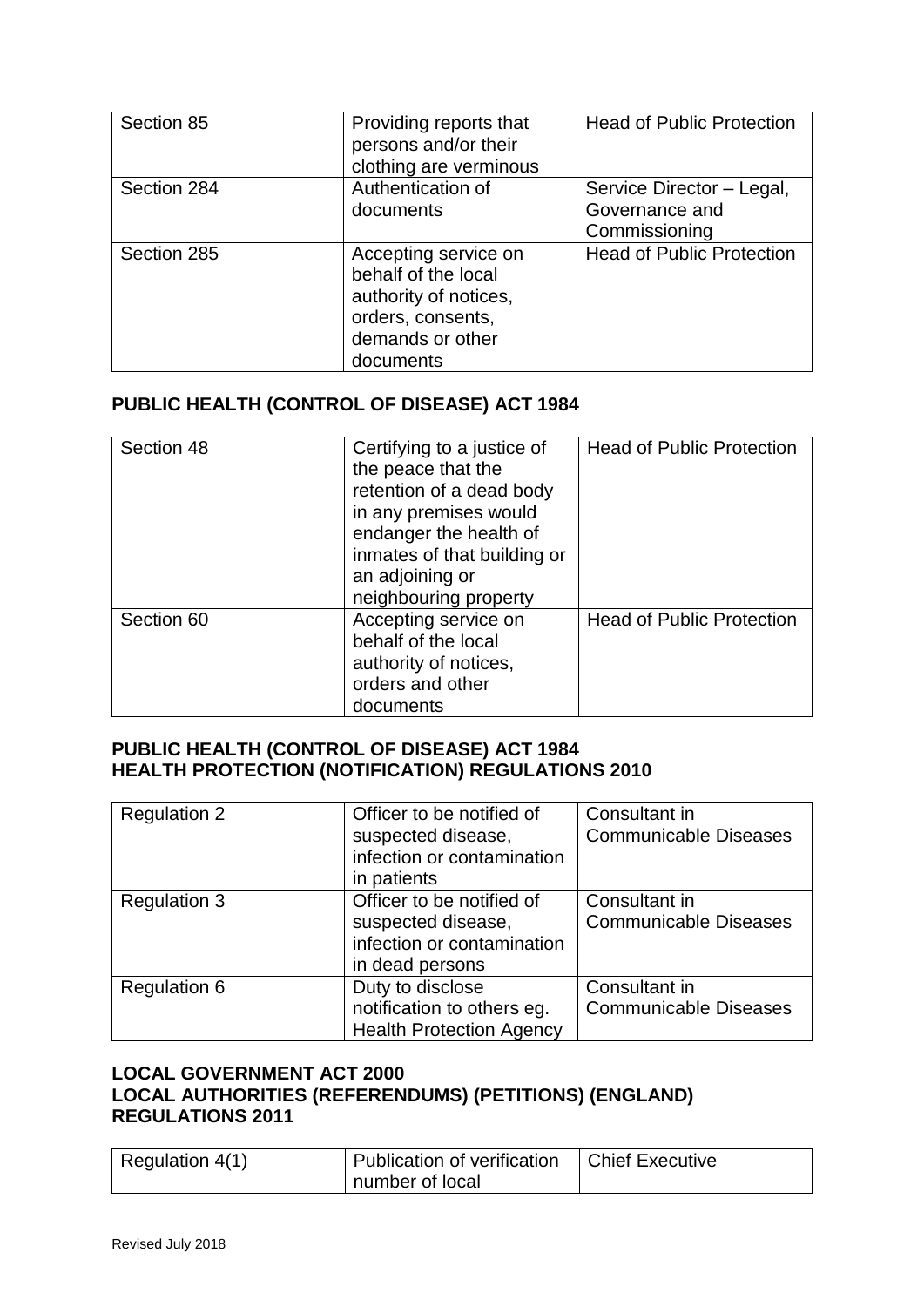|                      | government electors for<br>determining validity of<br>petitions                                                               |                                      |
|----------------------|-------------------------------------------------------------------------------------------------------------------------------|--------------------------------------|
| Regulation 4(5)      | Power to require Electoral<br><b>Registration Officer to</b><br>provide information<br>relevant to the verification<br>number | <b>Electoral Services</b><br>Manager |
| Regulation 7(2)      | Notifying post-<br>announcement petition<br>organiser of information                                                          | <b>Chief Executive</b>               |
| Regulation 8(2)      | Decisions to amalgamate<br>petitions                                                                                          | <b>Chief Executive</b>               |
| Regulation 8(3)      | Decisions that petitions<br>shall not be amalgamated                                                                          | <b>Chief Executive</b>               |
| <b>Regulation 11</b> | Responsibility for<br>procedural requirements<br>on receipt of petitions                                                      | <b>Chief Executive</b>               |
| <b>Regulation 13</b> | Notifying petition<br>organiser of validity of<br>petition and that<br>referendum will be held                                | <b>Chief Executive</b>               |
| <b>Regulation 14</b> | Notifying petition<br>organiser that petition is<br>invalid and reasons                                                       | <b>Chief Executive</b>               |

### <span id="page-53-1"></span><span id="page-53-0"></span>**LOCAL GOVERNMENT ACT 2000 LOCAL AUTHORITIES (CONDUCT OF REFERENDUMS) (ENGLAND) REGULATIONS 2012**

| Regulation 4(1) | Responsibility for          | <b>Chief Executive</b> |
|-----------------|-----------------------------|------------------------|
|                 | publishing information      |                        |
|                 | and notices relating to the |                        |
|                 | holding of a referendum     |                        |

### <span id="page-53-3"></span><span id="page-53-2"></span>**TOWN AND COUNTRY PLANNING ACT 1990 PLANNING AND COMPULSORY PURCHASE ACT 2004 NEIGHBOURHOOD PLANNING (REFERENDUMS) REGULATIONS 2012**

<span id="page-53-4"></span>

| Regulation 4(1)      | Responsibility for<br>ensuring that<br>information is made<br>available in relation to<br>referendums | <b>Chief Executive</b> |
|----------------------|-------------------------------------------------------------------------------------------------------|------------------------|
| <b>Regulation 10</b> | Determining publicity<br>arrangements for cross-<br>boundary referendum<br>areas                      | <b>Chief Executive</b> |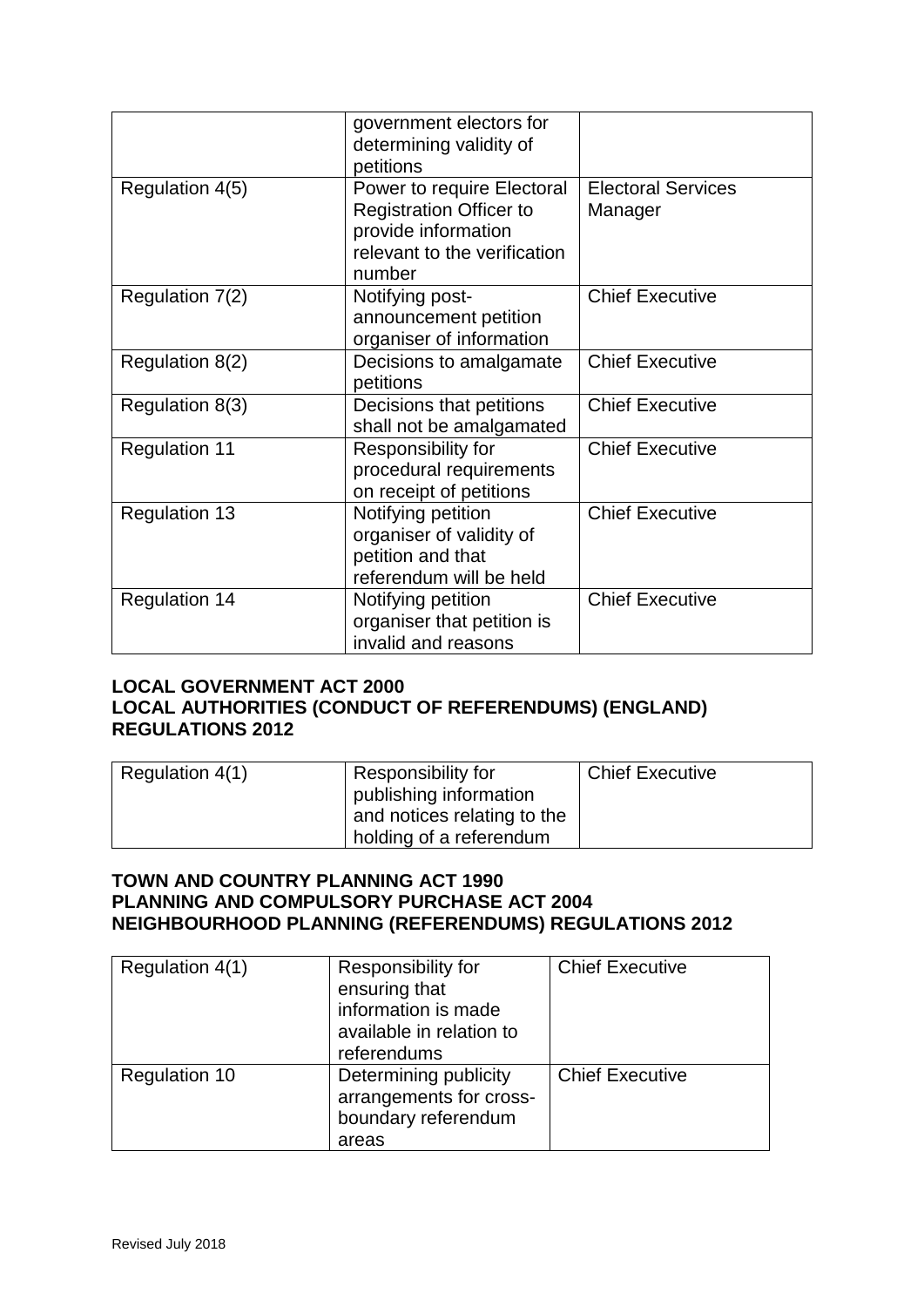### <span id="page-54-1"></span><span id="page-54-0"></span>**REPRESENTATION OF THE PEOPLE ACT 1983 LOCAL ELECTIONS (PRINCIPAL AREAS) (ENGLAND AND WALES) RULES 2006**

| Rule 50 | Officer to be notified by   | <b>Head of Democracy</b> |
|---------|-----------------------------|--------------------------|
|         | <b>Returning Officer of</b> |                          |
|         | declaration of result       |                          |

### <span id="page-54-3"></span><span id="page-54-2"></span>**TRANSPORT ACT 2000 BUS LANE CONTRAVENTIONS (PENALTY CHARGES, ADJUDICATION AND ENFORCEMENT) (ENGLAND) REGULATIONS 2005**

| Regulation $11(1)(c)$ | Proper Officer for the | Head of Strategy and    |
|-----------------------|------------------------|-------------------------|
|                       | purposes of the 2005   | Design – Investment and |
|                       | Regulations            | Regeneration            |

### <span id="page-54-4"></span>**FREEDOM OF INFORMATION ACT 2000**

| Section 36 | <sup>1</sup> Application of Exemption | Service Director - Legal, |
|------------|---------------------------------------|---------------------------|
|            | from disclosure                       | Governance and            |
|            |                                       | Commissioning             |

#### <span id="page-54-6"></span><span id="page-54-5"></span>**LOCAL GOVERNMENT AND HOUSING ACT 1989 LOCAL GOVERNMENT ACT 1992 LOCAL AUTHORITIES (STANDING ORDERS) (ENGLAND) REGULATIONS 2001**

<span id="page-54-7"></span>

| Schedule 1 Part II | Notifications to the                                   | Head of People Services |
|--------------------|--------------------------------------------------------|-------------------------|
|                    | Executive concerning<br>appointments and<br>dismissals | - Support Services      |

### <span id="page-54-8"></span>**REGULATION OF INVESTIGATORY POWERS ACT 2000**

| Sections 27, 28 and 29 | Senior Responsible<br>Officer for the purposes of<br><b>RIPA</b>                                          | Service Director - Legal,<br>Governance and<br>Commissioning |
|------------------------|-----------------------------------------------------------------------------------------------------------|--------------------------------------------------------------|
|                        | (Officers empowered to<br>authorise surveillance are<br>specified in the Council's<br><b>RIPA Policy)</b> |                                                              |

### <span id="page-54-9"></span>**ANTI – SOCIAL BEHAVIOUR, CRIME AND POLICING ACT 2003**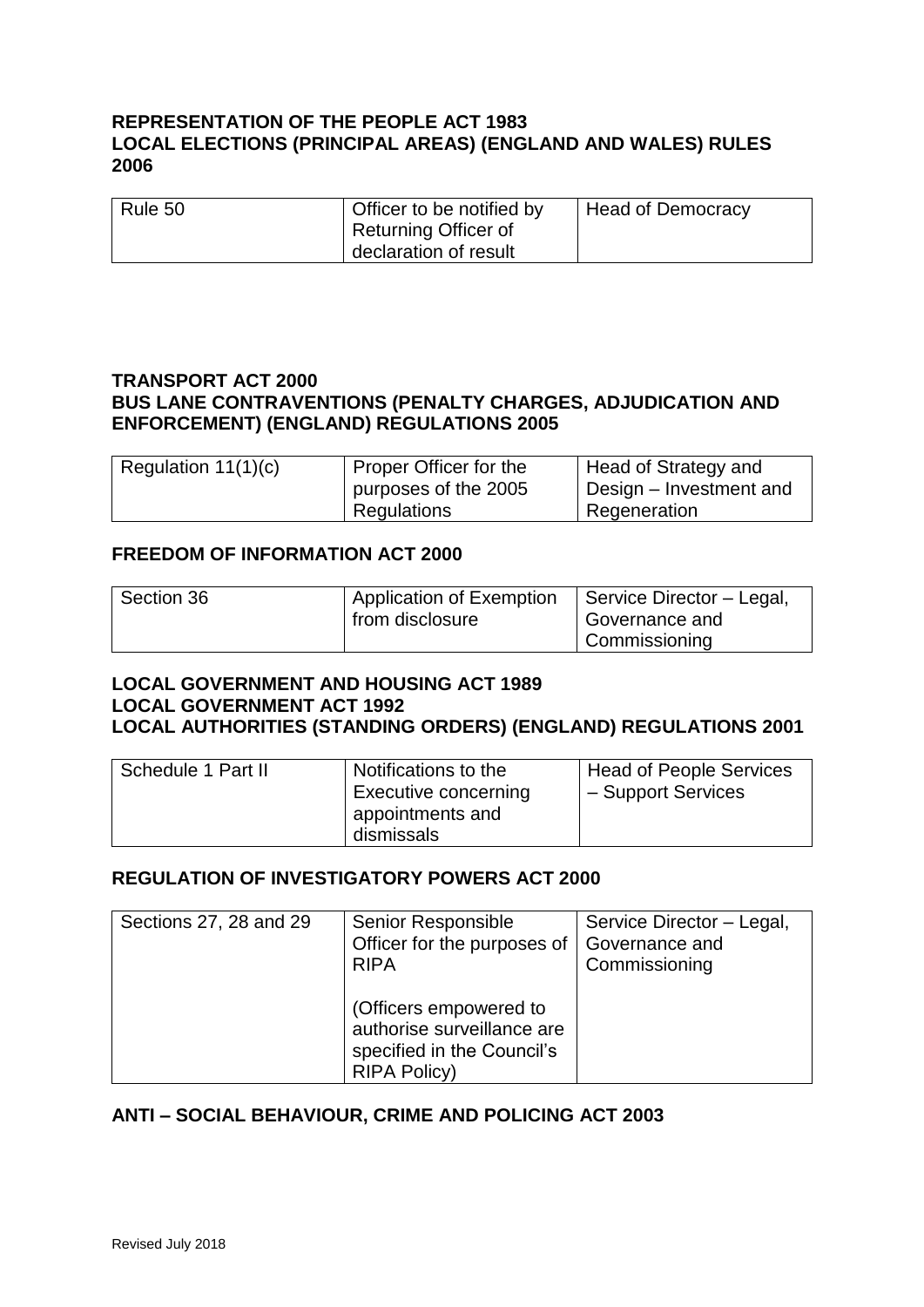| Chapter 3 s.76, 77 & 78 | <b>Closure Orders</b> | Service Director - Legal, |
|-------------------------|-----------------------|---------------------------|
|                         |                       | Governance and            |
|                         |                       | Commissioning             |

Approved by Annual Council on 22 May 2013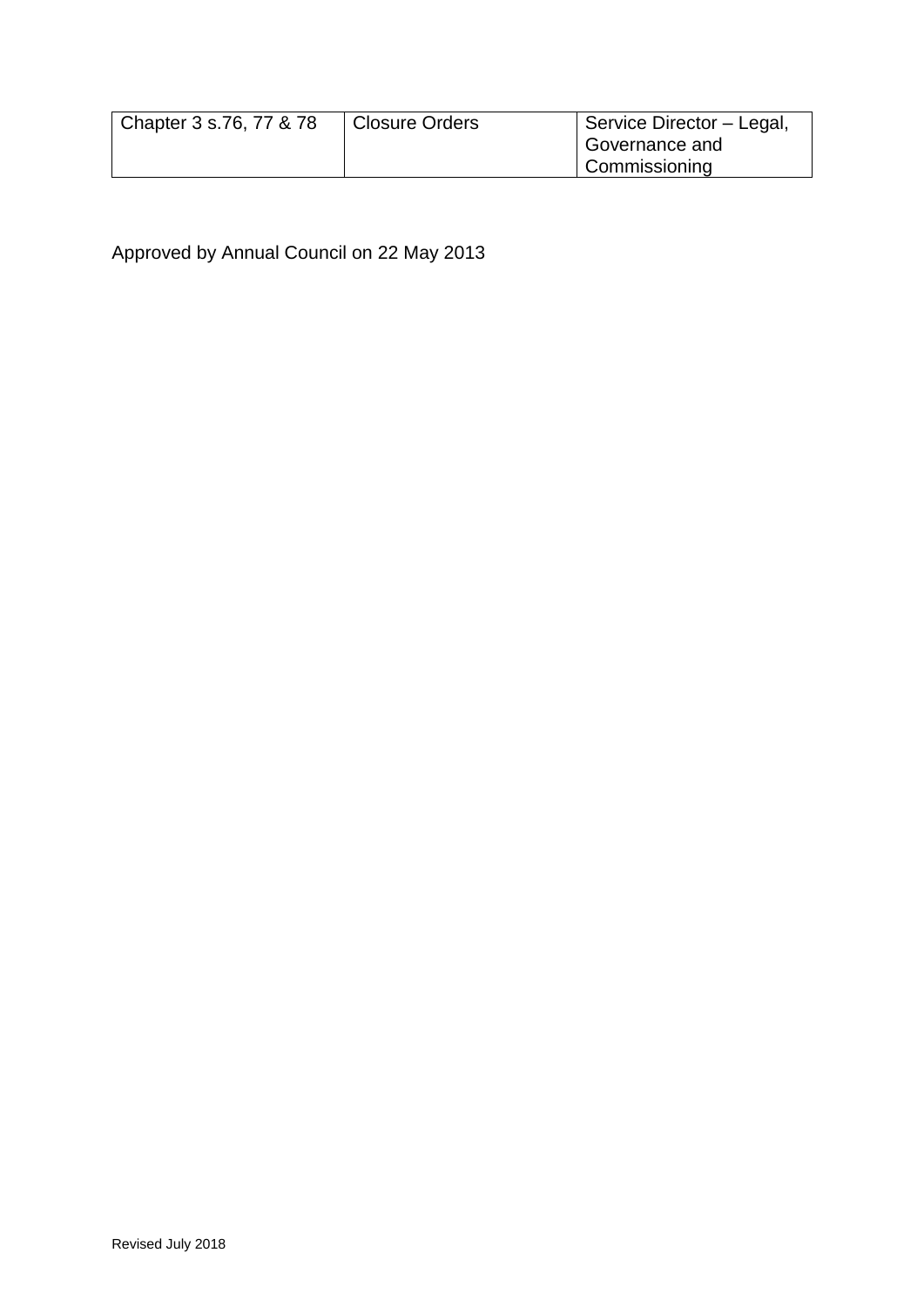# <span id="page-56-0"></span>**ARTICLE 13 – DECISION MAKING**

### <span id="page-56-1"></span>**13.1 Responsibility for decision making**

The council will issue and keep up to date a record of which part of the council or individual has responsibility for particular types of decisions or decisions relating to particular areas or functions. This record is set out in Part 3 of this constitution. A record will also be kept (see Section G of Part 3 of the Constitution) of those bodies / working groups / boards within the council which do not have formal decision making roles but which have advisory responsibilities and functions.

## <span id="page-56-2"></span>**13.2 Principles of decision making**

The following principles apply to decision-making:-

- a. **Relevant considerations** Due regard to all relevant considerations and disregard of all irrelevant factors;
- b. **Proportionality** The action must be proportionate to the desired outcome;
- c. **Consultation** There will be appropriate consultation and professional advice obtained from officers;
- d. **Human Rights** All decisions should reflect respect for the Human Rights Act 1998;
- e. **Openness** Be open about the decisions and actions the council takes;
- f. **Clarity** Be clear in our aims and what the Council wants to achieve;
- g. **Options** An explanation of the options considered and the reasons for decisions;
- h. **Lawfulness and Financial Propriety** Decisions should be consistent with relevant legislation, common law and within the powers of the Council. Resources will be used carefully, lawfully and in the interests of the community we serve.

## <span id="page-56-3"></span>**13.3 Types of decision**

- a. **Decisions reserved to full council**. Decisions relating to the functions listed in Article 4.2 will be made by the full council and not delegated.
- b. **Key decisions,** which means an executive decision which is likely:
	- to result in the local authority incurring expenditure which is, or the making of savings which are, significant having regard to the local authority's budget for the service or function to which the decision relates; or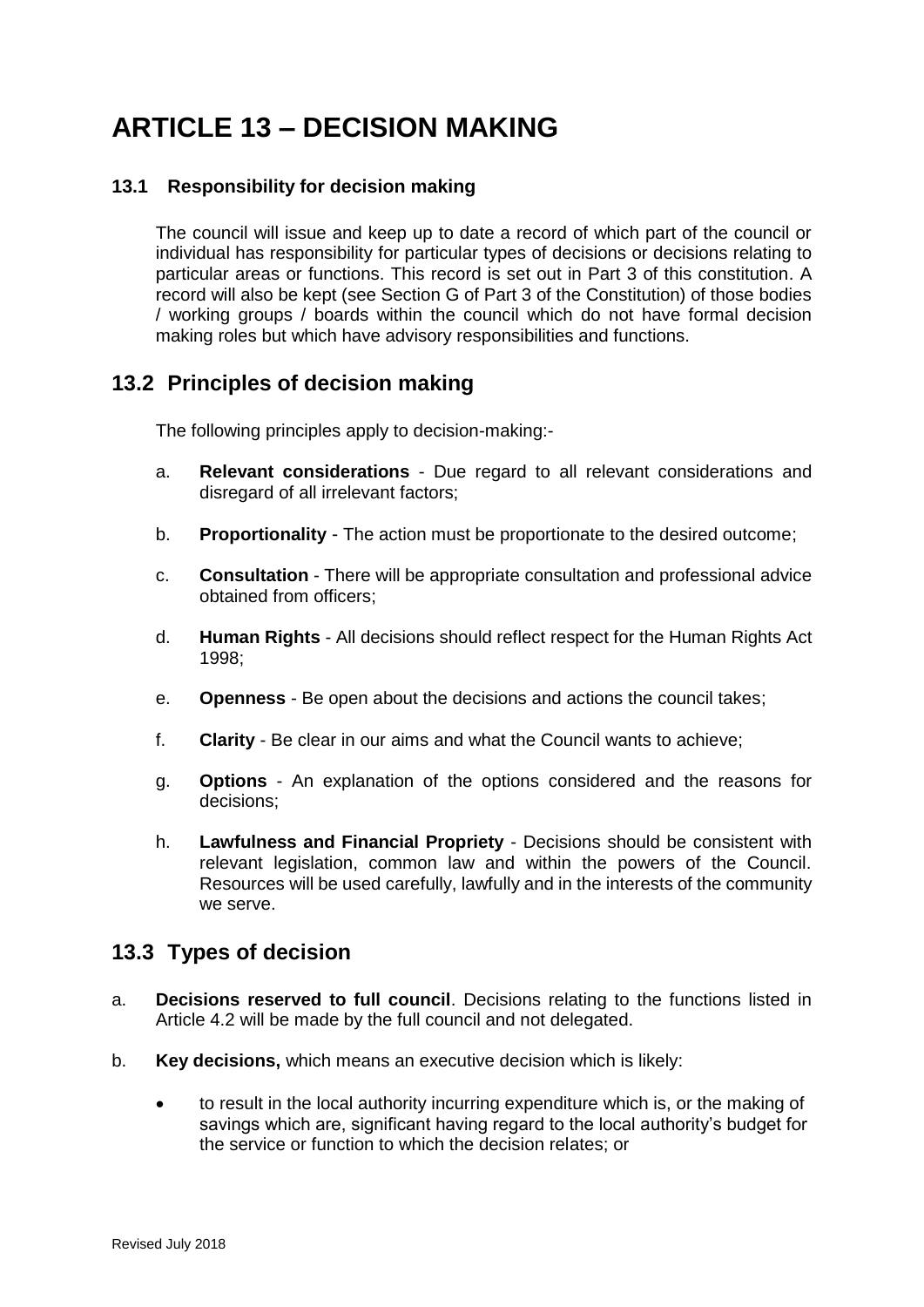to be significant in terms of its effects on communities living or working in an area comprising two or more wards or electoral divisions in the area of the local authority.

The meaning for the purposes of this Council's functions is set out in rule 12 of the Access to Information Rules in Part 4 of this constitution.

A decision maker may make a key decision only in accordance with the requirements of the Access to Information Procedure Rules and the Executive Procedure Rules in Part 4 of this constitution.

## <span id="page-57-0"></span>**13.4 Decision making by the full Council**

Subject to Article 13.8, the council meeting will follow the Council Procedures Rules set out in Part 4 of this constitution when considering any matter.

## <span id="page-57-1"></span>**13.5 Decision making by the Executive**

Decision making in relation to the discharge of executive functions is the responsibility of the Leader. The Leader may discharge executive functions personally, or may arrange for the discharge of those functions by the Cabinet, another Cabinet member, a committee of the Cabinet or an officer of the Council.

### <span id="page-57-2"></span>**13.6 Decision making by officers**

The delegation scheme for officers set out in Part 3 of the Constitution provides for the delegation of Council and Executive functions to the Council's chief officers and the Service Director – Legal, Governance and Commissioning as set out in Article 12.16. The chief officers may arrange for their delegated powers to be exercised by an officer of suitable experience and seniority. However the Chief Officer or Service Director – Legal, Governance and Commissioning remains responsible for any decision taken pursuant to the delegation arrangements.

### <span id="page-57-3"></span>**13.7 Decision making by the Overview and Scrutiny Committees and scrutiny panels and commissions**

The Overview and Scrutiny Committee and scrutiny panels and commissions will follow the Overview and Scrutiny Procedure Rules set out in Part 4 of this constitution when considering any matter.

## <span id="page-57-4"></span>**13.8 Decision making by other committees and sub-committees established by the council**

Subject to Article 13.9, other Council committees and sub-committees will follow those parts of the Council Procedures Rules set out in Part 4 of this constitution which apply to them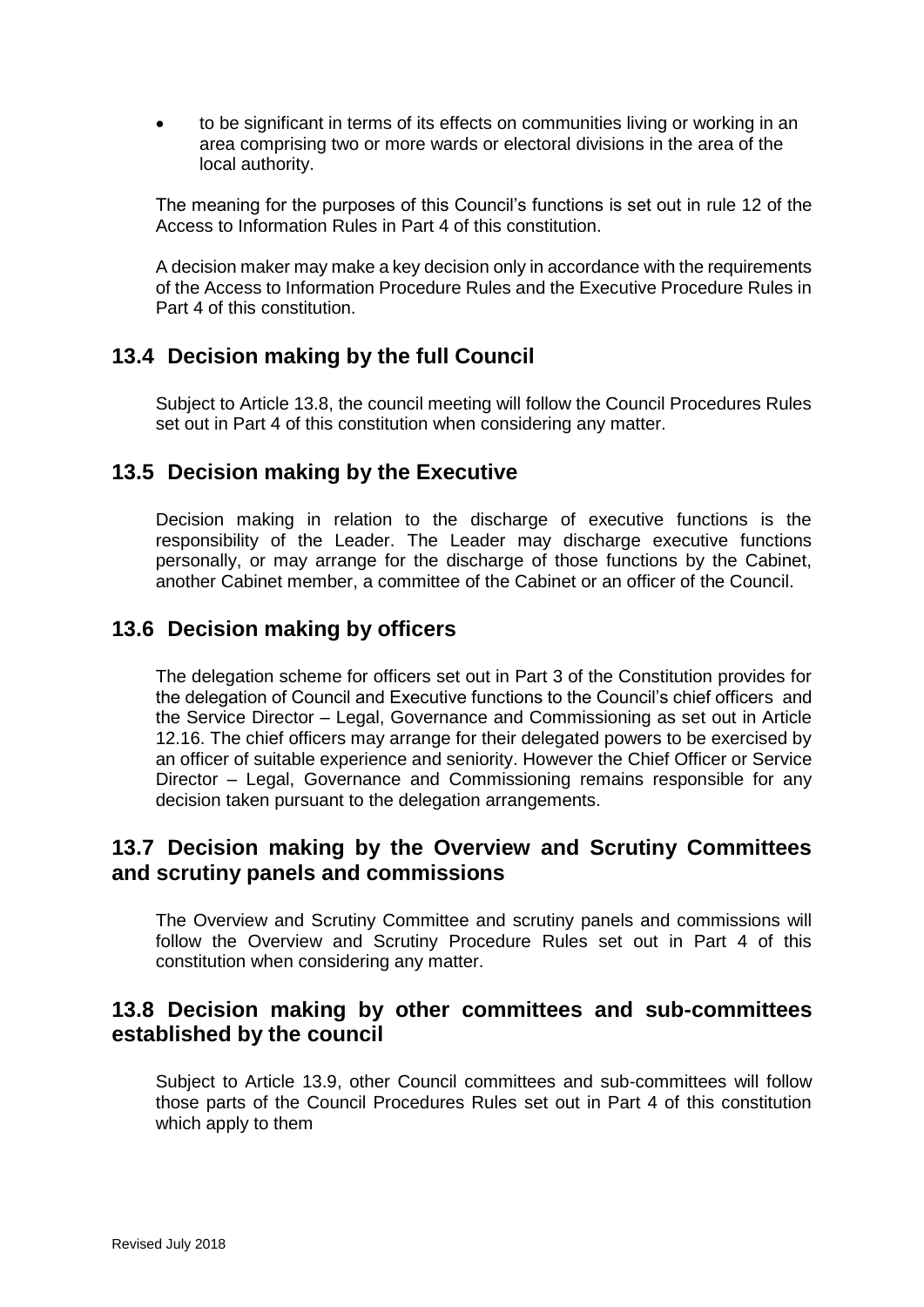# <span id="page-58-0"></span>**13.9 Decision making by Council bodies acting as tribunals**

The council, a councillor or an officer acting as a tribunal or in a quasi-judicial manner or determining/considering (other than for the purposes of giving advice) the civil rights and obligations or the criminal responsibility of any person will follow a proper procedure which accords with the requirements of natural justice and the right to a fair trial contained in Article 6 of the European Convention on Human Rights.

## <span id="page-58-1"></span>**13.10Decision making by boards of council officers**

The chief executive has delegated authority to establish such officer boards as he/she considers necessary to oversee the proper administration, management and strategic direction of the Council and its service delivery functions and responsibilities. Details of the currently established officer boards together with their terms of reference and decision making powers are set out in Section H of Part 3 of the Constitution.

## <span id="page-58-2"></span>**13.11Access to Information**

The Access to Information Procedure Rules set out in Part 4 of this constitution apply to all decision-making processes as specified in those Rules.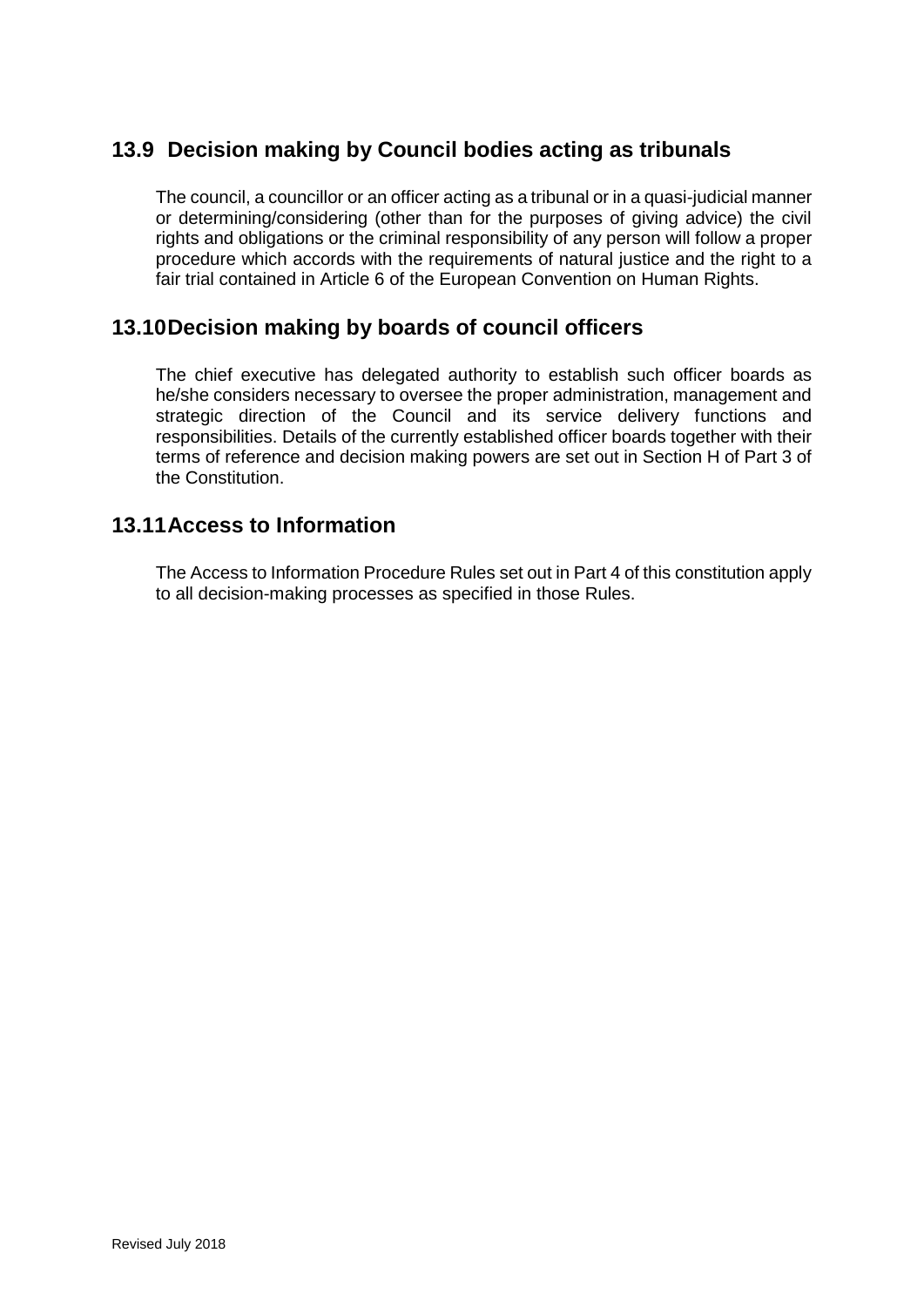# <span id="page-59-0"></span>**ARTICLE 14 – FINANCE, CONTRACTS AND LEGAL MATTERS**

## <span id="page-59-1"></span>**14.1 Financial management**

The management of the Council's financial affairs must be conducted in accordance with the Financial Procedure Rules set out in Part 4 of this constitution.

## <span id="page-59-2"></span>**14.2 Contracts**

The procurement and execution of every contract made by the Council must comply with the Contract Procedure Rules set out in Part 4 of this constitution.

## <span id="page-59-3"></span>**14.3 Court, Tribunal, Arbitration, Regulatory, or Other Similar Legal Proceedings**

The Service Director – Legal, Governance and Commissioning is authorised to:

- institute, defend or participate in any Court, Tribunal, Arbitration, Regulatory, or other similar legal proceedings; and
- to withdraw or settle such proceedings (having consulted such officers and/or members as he/she reasonably considers appropriate in all the circumstances);

in any case where the Service Director – Legal, Governance and Commissioning reasonably considers that it is appropriate to do so.

## <span id="page-59-4"></span>**14.4 Authentication of documents for Legal Proceedings**

Where attestation of any document is necessary to any legal proceedings contemplated by Article 14.3, it will be signed by the Service Director – Legal, Governance, and Commissioning or another person authorised by him/her, unless any enactment otherwise authorises or requires, or the Council has given requisite authority to some other person.

## <span id="page-59-5"></span>**14.5 Common Seal of the council**

The Common Seal of the Council will be kept in a safe place in the custody of the Service Director – Legal, Governance and Commissioning. A decision of the Council, or of any part of it made with statutory or delegated authority, will be sufficient authority for sealing any document necessary to give effect to the decision. The Common Seal will be affixed to those documents which in the opinion of the Service Director – Legal, Governance and Commissioning should be sealed. The affixing of the Common Seal will be attested by:-

the Service Director – Legal, Governance and Commissioning or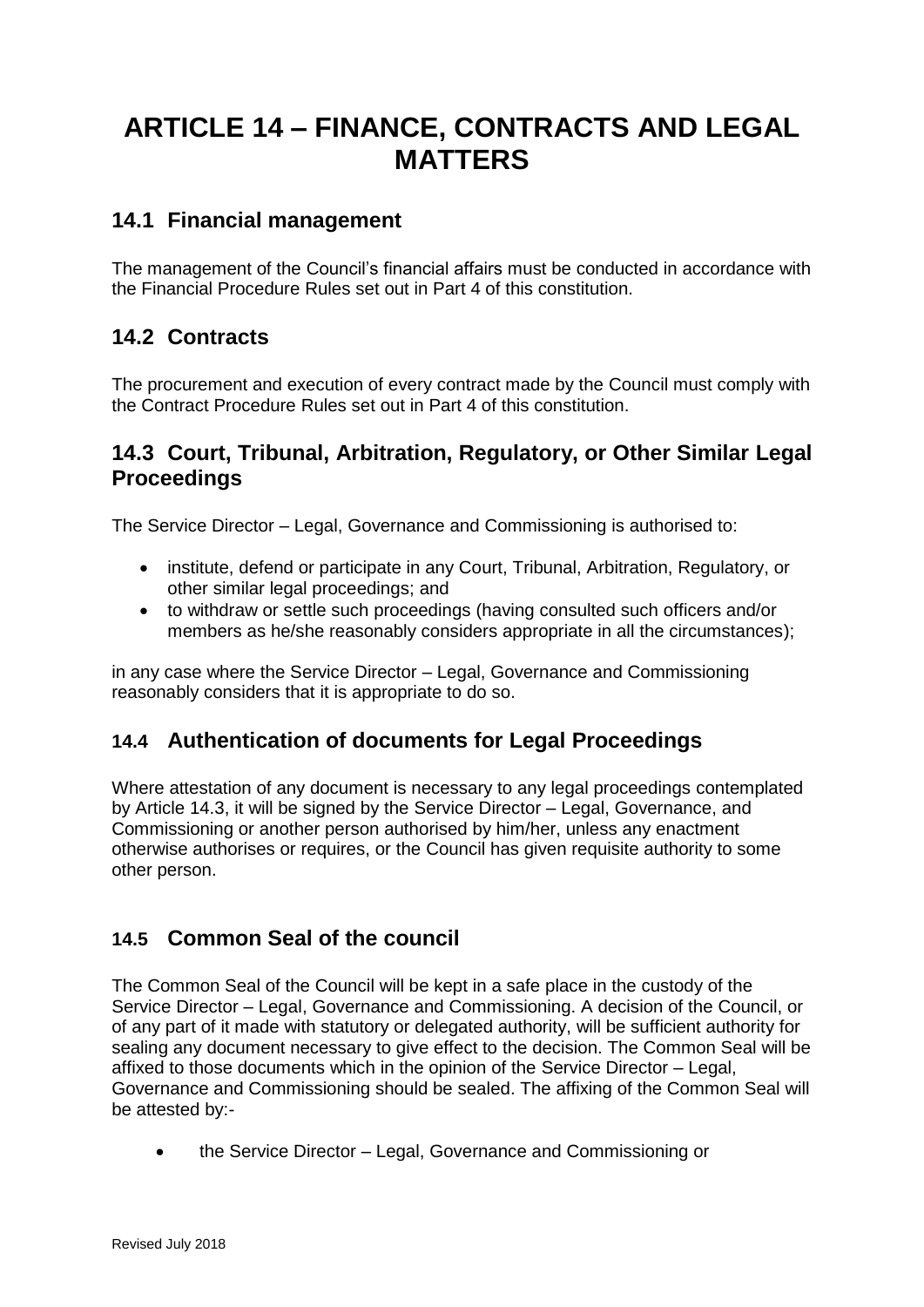• any other Legal Officer nominated by the Service Director Legal, Governance and Commissioning

The common seal may be affixed without further authority from the Council:

- a. to any mortgage, bond or other security for money advanced to the council;
- b. to any transfer of stock or bonds purchased or sold on behalf of the council;
- c. to any release or re-assignment of any mortgage or other security given to the council for any advance made by the council on repayment of the whole of the money thereby secured;
- d. to any proxy forms or transfer of any investment of funds of the council;
- e. to any grants of exclusive rights of burial and grants of exclusive rights of depositing ashes or cremated bodies in graves.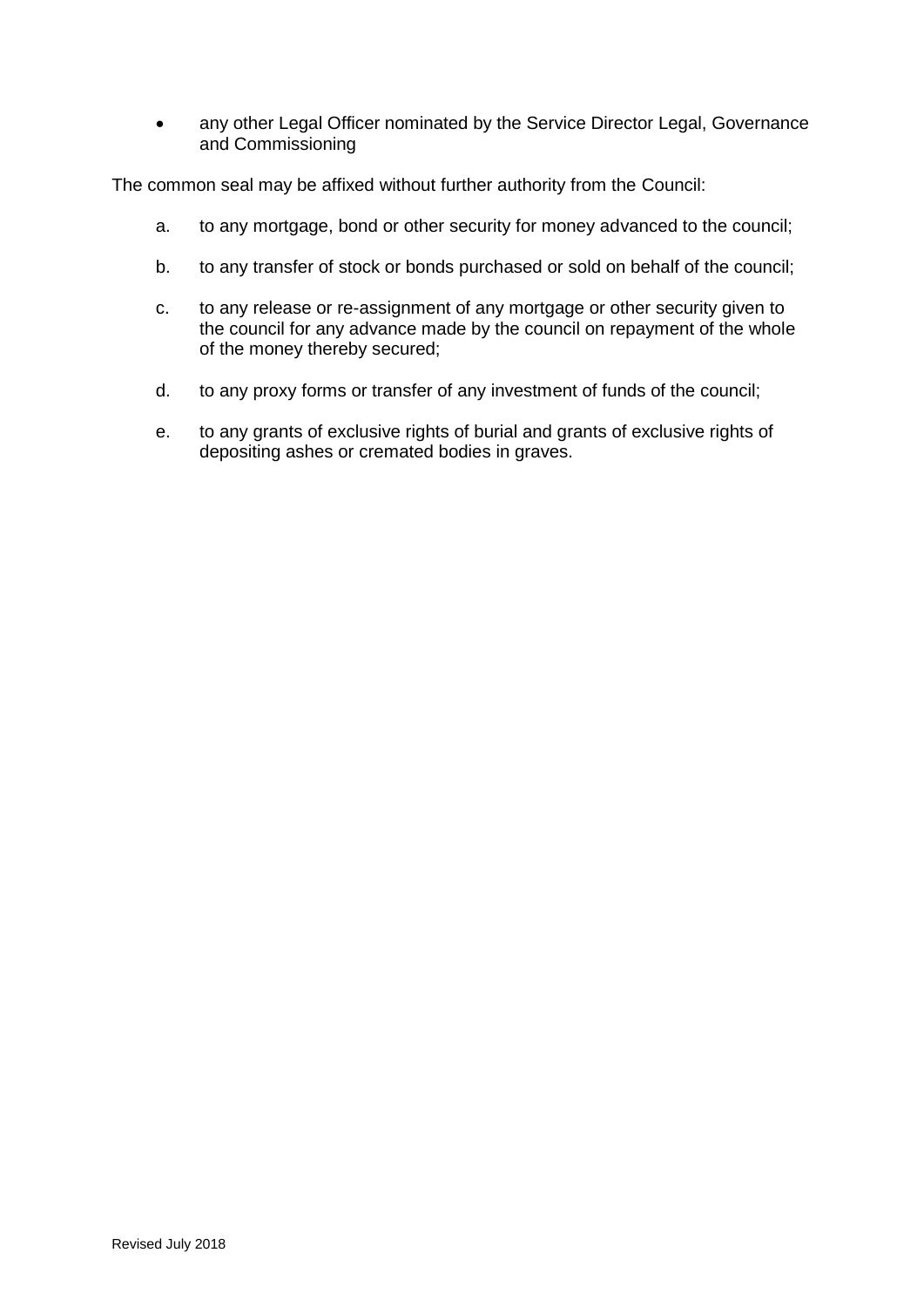# <span id="page-61-0"></span>**ARTICLE 15 – REVIEW AND REVISION OF THE CONSTITUTION**

## <span id="page-61-1"></span>**15.1 Duty to monitor and review the Constitution**

The Corporate Governance and Audit Committee will monitor and review the operation of the constitution to ensure that the aims and principles of the constitution are given full effect. A formal review will take place annually in time to allow any amendments to be considered by the council and adopted at the annual Council meeting.

A key role for the Monitoring Officer is to be aware of the strengths and weaknesses of the constitution adopted by the council, and to make recommendations for ways in which it could be amended in order better to achieve the purposes set out in Article 1. In undertaking this task the monitoring officer may either personally or through arrangement with other officers:

- 1. observe meetings of different parts of the member and officer structure;
- 2. undertake an audit trail of a sample of decisions;
- 3. record and analyse issues raised with him/her by members, officers, the public and other relevant stakeholders; and
- 4. compare practices in this authority with those in other comparable authorities, or national examples of best practice.

# <span id="page-61-2"></span>**15.2 Changes to the constitution**

### a. **Approval.**

Changes to the articles of the constitution or the Procedure Rules will be approved by the full Council only after consideration of the proposals by the Corporate Governance and Audit Committee. This requirement will not apply to changes which are the necessary consequence of any other lawful decision of the council, its committees or the Cabinet.

### b. **Change from a leader and cabinet to a mayoral form of executive**

The council must take reasonable steps to consult with local electors and other interested persons in the area when drawing up proposals to change to a mayoral form of executive and must hold a binding referendum before deciding whether to do so. No such referendum may be held within 5 years of a previous referendum.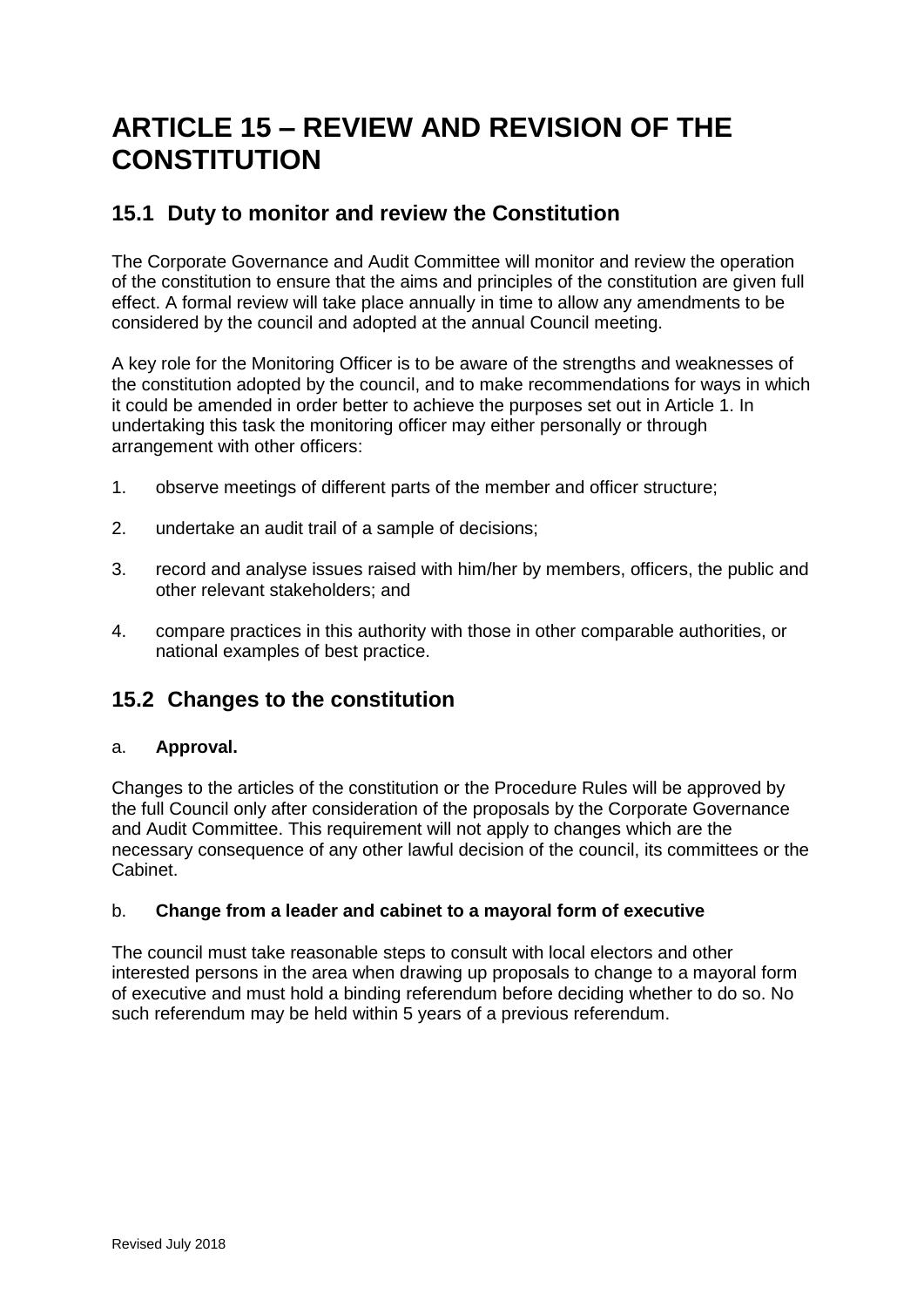# <span id="page-62-0"></span>**ARTICLE 16 - SUSPENSION, INTERPRETATION AND PUBLICATION OF THE CONSTITUTION**

## <span id="page-62-1"></span>**16.1 Suspension of the constitution**

### a. **Limit to suspension**

The Articles of this constitution may not be suspended. Any of the Rules set out in Part 4 of this constitution may be suspended in the manner and to the extent permitted within those Rules and the law.

### b. **Procedure to suspend**

A motion to suspend any rules will not be moved without notice at a meeting of the full council unless at least one half of the whole number of councillors are present. The extent and duration of suspension will be proportionate to the result to be achieved, taking account of the purposes of the constitution set out in Article 1.

## <span id="page-62-2"></span>**16.2 Interpretation**

The ruling of the Mayor, after consultation with the Chief Executive, as to the construction or application of this constitution or as to any proceedings of the council shall not be challenged at any meeting of the council.

## <span id="page-62-3"></span>**16.3 Publication**

- a. The Service Director Legal, Governance and Commissioning will ensure that copies of this constitution are available for inspection at council offices, libraries and other appropriate locations, and can be purchased by members of the local press and the public on payment of a reasonable fee.
- b. The Service Director Legal, Governance and Commissioning and will ensure that the summary of the constitution is made widely available within the area and is updated as necessary.